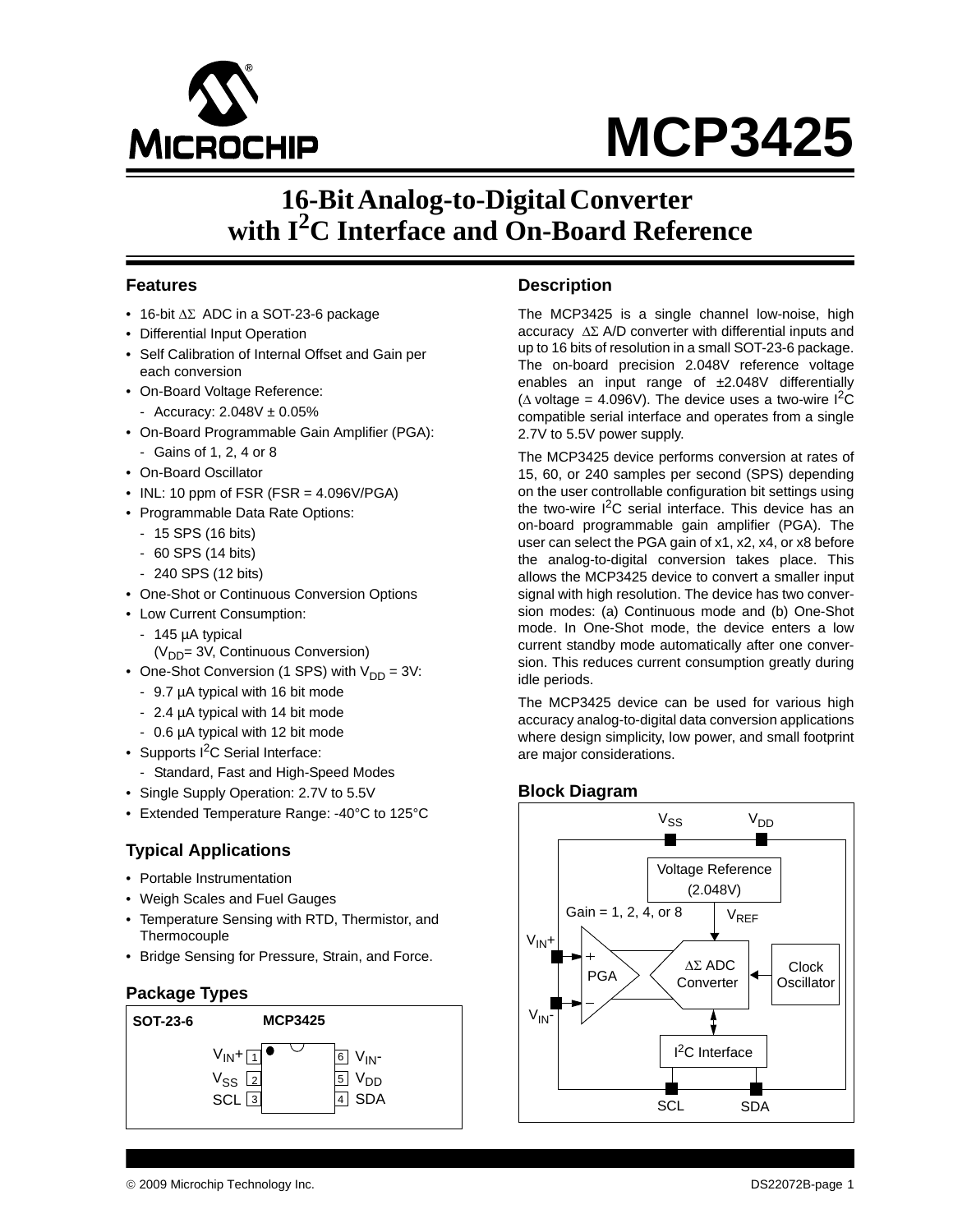**NOTES:**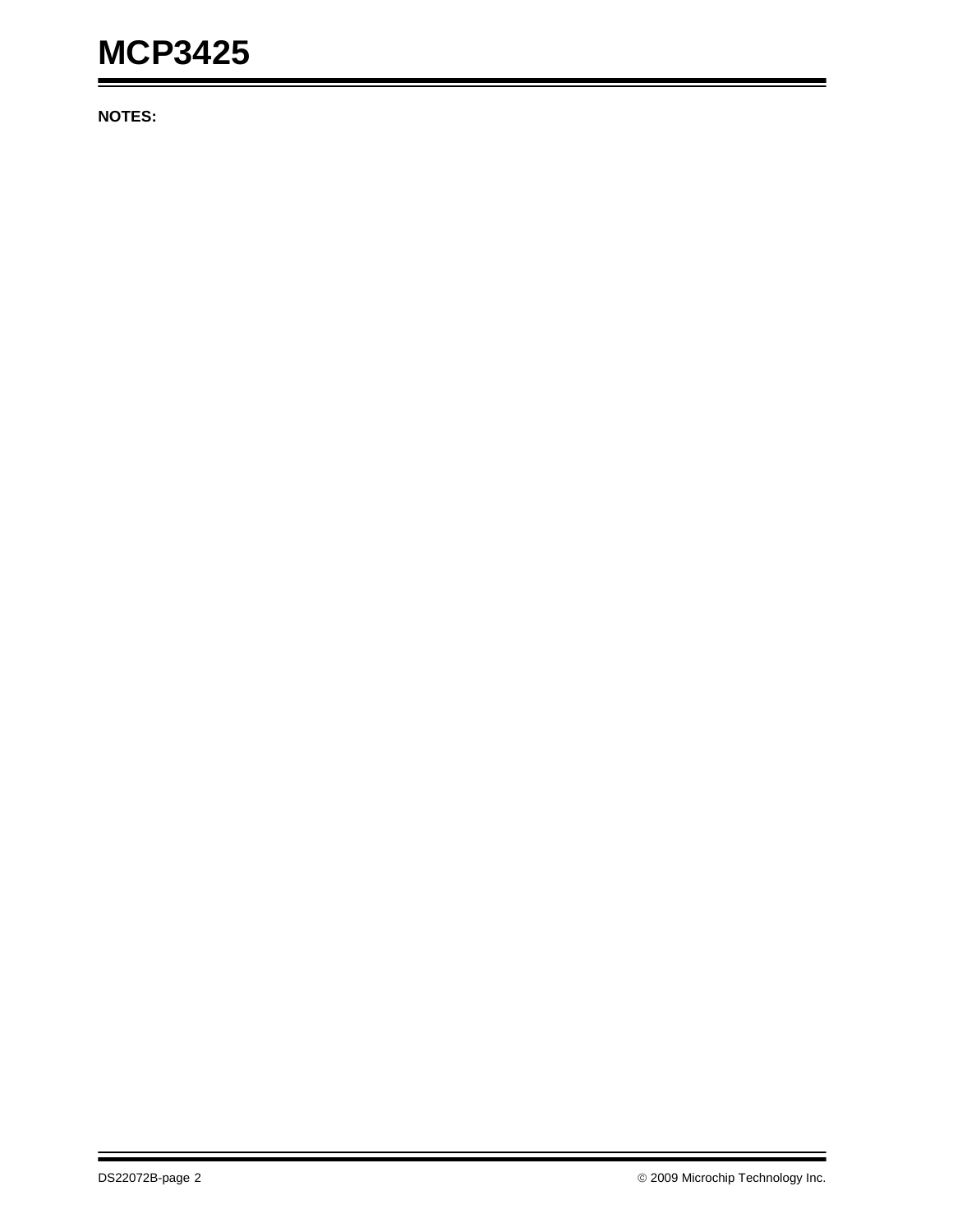# <span id="page-2-8"></span>**1.0 ELECTRICAL CHARACTERISTICS**

# **1.1 Absolute Maximum Ratings†**

| All inputs and outputs w.r.t $V_{SS}$ -0.3V to $V_{DD}$ +0.3V |
|---------------------------------------------------------------|
|                                                               |
|                                                               |
|                                                               |
| Current at Output and Supply Pins ±10 mA                      |
|                                                               |
| Ambient Temp. with power applied 55°C to +125°C               |
| ESD protection on all pins $\geq 6$ kV HBM, $\geq 400$ V MM   |
| Maximum Junction Temperature $(T_1)$ +150°C                   |

**†Notice:** Stresses above those listed under "Maximum Ratings" may cause permanent damage to the device. This is a stress rating only and functional operation of the device at those or any other conditions above those indicated in the operational listings of this specification is not implied. Exposure to maximum rating conditions for extended periods may affect device reliability.

# **ELECTRICAL CHARACTERISTICS**

**Electrical Specifications:** Unless otherwise specified, all parameters apply for  $T_A = -40^{\circ}C$  to  $+85^{\circ}C$ ,  $V_{DD} = +5.0V$ ,  $V_{SS} = 0V$ ,  $V_{IN}$ + =  $V_{IN}$  =  $V_{REF}/2$ . All ppm units use  $2^*V_{REF}$  as full-scale range.

| <b>Parameters</b>                                | Sym           | Min           | Typ                      | Max       | <b>Units</b>         | <b>Conditions</b>                                     |
|--------------------------------------------------|---------------|---------------|--------------------------|-----------|----------------------|-------------------------------------------------------|
| <b>Analog Inputs</b>                             |               |               |                          |           |                      |                                                       |
| Differential Input Range                         |               |               | ±2.048/PGA               |           | $\vee$               | $V_{IN} = V_{IN} + - V_{IN}$                          |
| Common-Mode Voltage Range<br>(absolute) (Note 1) |               | $V_{SS}$ -0.3 |                          | $VDD+0.3$ | $\vee$               |                                                       |
| Differential Input Impedance<br>(Note 2)         | $Z_{IND}$ (f) |               | 2.25/PGA                 |           | $M\Omega$            | During normal mode operation                          |
| Common Mode input<br>Impedance                   | $Z_{INC}$ (f) |               | 25                       |           | $M\Omega$            | $PGA = 1, 2, 4, 8$                                    |
| <b>System Performance</b>                        |               |               |                          |           |                      |                                                       |
| Resolution and No Missing                        |               | 12            | $\overline{\phantom{0}}$ |           | <b>Bits</b>          | $DR = 240$ SPS                                        |
| Codes (Note 8)                                   |               | 14            |                          |           | <b>Bits</b>          | $DR = 60$ SPS                                         |
|                                                  |               | 16            |                          |           | <b>Bits</b>          | $DR = 15$ SPS                                         |
| Data Rate (Note 3)                               | <b>DR</b>     | 176           | 240                      | 328       | <b>SPS</b>           | $S1, S0 = '00', (12 \text{ bits mode})$               |
|                                                  |               | 44            | 60                       | 82        | <b>SPS</b>           | $S1, SO = '01', (14 bits mode)$                       |
|                                                  |               | 11            | 15                       | 20.5      | <b>SPS</b>           | $S1, SO = '10', (16 bits mode)$                       |
| <b>Output Noise</b>                              |               |               | 2.5                      |           | $\mu$ <sub>RMS</sub> | $T_A = +25$ °C, DR = 15 SPS,<br>$PGA = 1, V_{IN} = 0$ |
| Integral Nonlinearity (Note 4)                   | <b>INL</b>    |               | 10                       |           | ppm of<br><b>FSR</b> | $DR = 15$ SPS (Note 6)                                |
| Internal Reference Voltage                       | $V_{REE}$     |               | 2.048                    |           | $\vee$               |                                                       |
| Gain Error (Note 5)                              |               |               | 0.1                      |           | %                    | $PGA = 1$ , $DR = 15$ SPS                             |
| PGA Gain Error Match (Note 5)                    |               |               | 0.1                      | —         | %                    | Between any 2 PGA gains                               |
| Gain Error Drift (Note 5)                        |               |               | 15                       |           | ppm/°C               | $PGA=1$ . DR = 15 SPS                                 |

<span id="page-2-1"></span><span id="page-2-0"></span>**Note 1:** Any input voltage below or greater than this voltage causes leakage current through the ESD diodes at the input pins. This parameter is ensured by characterization and not 100% tested.

**2:** This input impedance is due to 3.2 pF internal input sampling capacitor.

<span id="page-2-3"></span>**3:** The total conversion speed includes auto-calibration of offset and gain.

<span id="page-2-4"></span>**4:** INL is the difference between the endpoints line and the measured code at the center of the quantization band.

<span id="page-2-6"></span>**5:** Includes all errors from on-board PGA and V<sub>RFF</sub>.

<span id="page-2-5"></span>**6:** Full Scale Range (FSR) = 2 x 2.048/PGA = 4.096/PGA.

<span id="page-2-7"></span>**7:** This parameter is ensured by characterization and not 100% tested.

<span id="page-2-2"></span>**8:** This parameter is ensured by design and not 100% tested.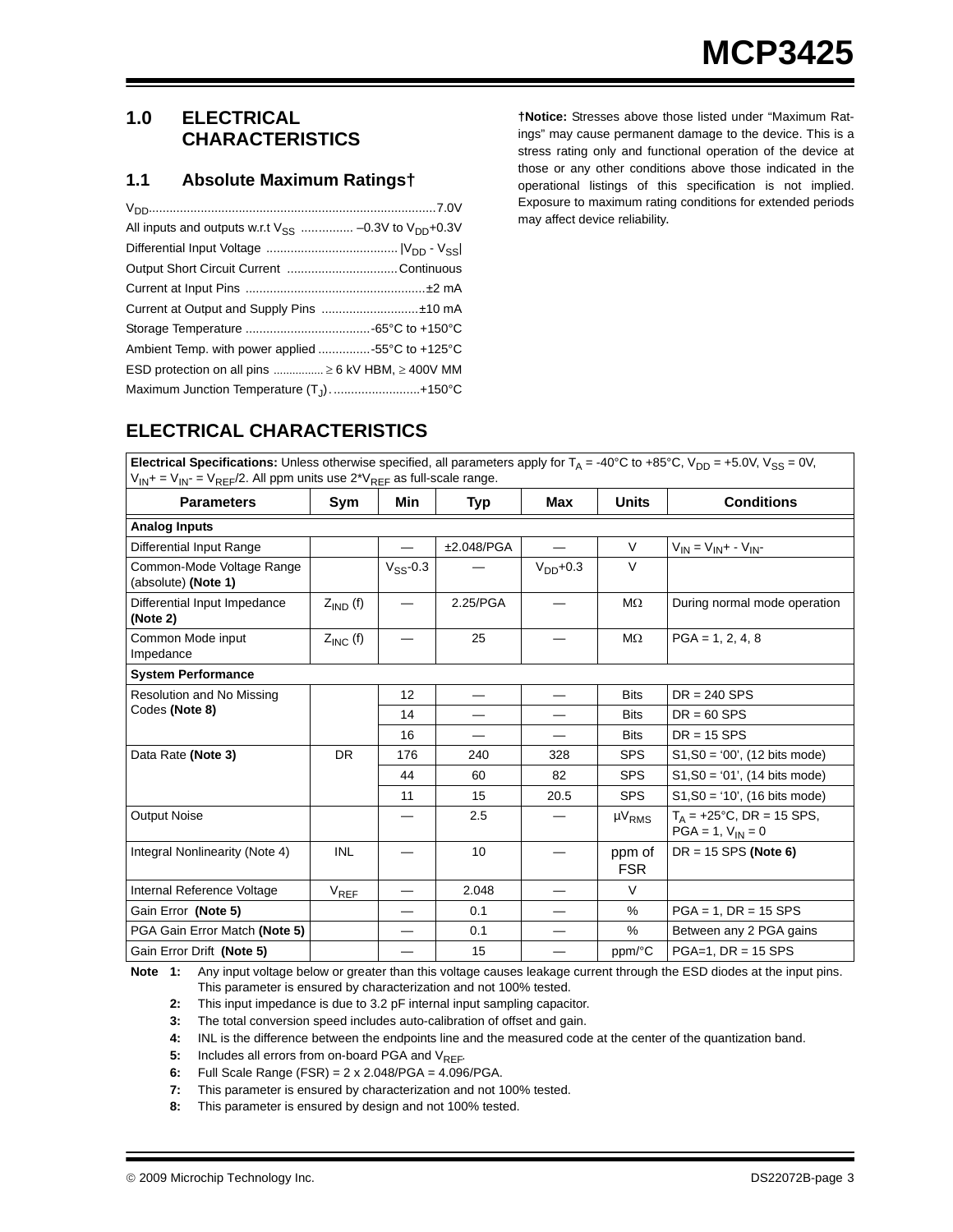# **ELECTRICAL CHARACTERISTICS (CONTINUED)**

**Electrical Specifications:** Unless otherwise specified, all parameters apply for  $T_A = -40^\circ \text{C}$  to  $+85^\circ \text{C}$ ,  $V_{DD} = +5.0 \text{V}$ ,  $V_{SS} = 0 \text{V}$ ,  $V_{\text{IN}}$ + =  $V_{\text{IN}}$  =  $V_{\text{REF}}$ /2. All ppm units use 2\* $V_{\text{REF}}$  as full-scale range.

| <b>Parameters</b>                                          | Sym                     | Min                 | Typ | Max                | <b>Units</b> | <b>Conditions</b>                                      |
|------------------------------------------------------------|-------------------------|---------------------|-----|--------------------|--------------|--------------------------------------------------------|
| Offset Error                                               | $V_{OS}$                |                     | 30  |                    | μV           | Tested at $PGA = 1$<br>$V_{DD}$ = 5.0V and DR = 15 SPS |
| Offset Drift vs. Temperature                               |                         |                     | 300 |                    | nV/°C        | $V_{DD} = 5.0 V$                                       |
| Common-Mode Rejection                                      |                         |                     | 100 |                    | dB           | at DC and $PGA = 1$ ,                                  |
|                                                            |                         |                     | 105 |                    | dB           | at DC and PGA =8,<br>$T_A = +25$ °C                    |
| Gain vs. V <sub>DD</sub>                                   |                         |                     | 5   |                    | ppm/V        | $T_A$ = +25°C, $V_{DD}$ = 2.7V to 5.5V,<br>$PGA = 1$   |
| Power Supply Rejection at DC                               |                         |                     | 95  |                    | dB           | $T_A$ = +25°C, $V_{DD}$ = 2.7V to 5.5V,<br>$PGA = 1$   |
| <b>Power Requirements</b>                                  |                         |                     |     |                    |              |                                                        |
| Voltage Range                                              | $V_{DD}$                | 2.7                 |     | 5.5                | V            |                                                        |
| Supply Current during                                      | I <sub>DDA</sub>        |                     | 155 | 190                | μA           | $V_{DD} = 5.0V$                                        |
| Conversion                                                 |                         |                     | 145 | $\equiv$           | μA           | $V_{DD} = 3.0V$                                        |
| Supply Current during Standby<br>Mode                      | $I_{\text{DDS}}$        |                     | 0.1 | 0.5                | μA           |                                                        |
| I <sup>2</sup> C Digital Inputs and Digital Outputs        |                         |                     |     |                    |              |                                                        |
| High level input voltage                                   | $V_{IH}$                | 0.7 V <sub>DD</sub> |     | $V_{DD}$           | V            |                                                        |
| Low level input voltage                                    | $V_{IL}$                |                     |     | 0.3V <sub>DD</sub> | V            |                                                        |
| Low level output voltage                                   | $V_{OL}$                |                     |     | 0.4                | V            | $I_{OL} = 3$ mA, $V_{DD} = +5.0V$                      |
| Hysteresis of Schmitt Trigger<br>for inputs (Note 7)       | VHYST                   | 0.05V <sub>DD</sub> |     |                    | V            | $f_{SCL}$ = 100 kHz                                    |
| Supply Current when I <sup>2</sup> C bus<br>line is active | <b>I</b> <sub>DDB</sub> |                     |     | 10                 | μA           |                                                        |
| Input Leakage Current                                      | Ӏ∟н                     |                     |     | 1                  | μA           | $V_{\text{IH}} = 5.5V$                                 |
|                                                            | I <sub>ILL</sub>        | $-1$                |     |                    | μA           | $V_{IL} = GND$                                         |
| Pin Capacitance and I <sup>2</sup> C Bus Capacitance       |                         |                     |     |                    |              |                                                        |
| Pin capacitance                                            | $C_{\underline{PIN}}$   |                     |     | 10                 | pF           |                                                        |
| <sup>2</sup> C Bus Capacitance                             | $C_{b}$                 |                     |     | 400                | pF           |                                                        |

**Note 1:** Any input voltage below or greater than this voltage causes leakage current through the ESD diodes at the input pins. This parameter is ensured by characterization and not 100% tested.

**2:** This input impedance is due to 3.2 pF internal input sampling capacitor.

**3:** The total conversion speed includes auto-calibration of offset and gain.

**4:** INL is the difference between the endpoints line and the measured code at the center of the quantization band.

5: Includes all errors from on-board PGA and V<sub>REF</sub>.

**6:** Full Scale Range (FSR) = 2 x 2.048/PGA = 4.096/PGA.

**7:** This parameter is ensured by characterization and not 100% tested.

**8:** This parameter is ensured by design and not 100% tested.

# **TEMPERATURE SPECIFICATIONS**

| <b>Electrical Characteristics:</b> Unless otherwise indicated, $T_A = -40^{\circ}C$ to $+85^{\circ}C$ , $V_{DD} = +5.0V$ , $V_{SS} = 0V$ . |                        |       |       |            |              |                   |
|--------------------------------------------------------------------------------------------------------------------------------------------|------------------------|-------|-------|------------|--------------|-------------------|
| <b>Parameters</b>                                                                                                                          | Sym                    | Min   | Typ   | <b>Max</b> | <b>Units</b> | <b>Conditions</b> |
| <b>Temperature Ranges</b>                                                                                                                  |                        |       |       |            |              |                   |
| Specified Temperature Range                                                                                                                | TA                     | -40   |       | $+85$      | °C           |                   |
| <b>Operating Temperature Range</b>                                                                                                         | $^{\mathsf{I}}$ A      | $-40$ |       | $+125$     | °C           |                   |
| Storage Temperature Range                                                                                                                  | ١A                     | -65   |       | $+150$     | °C           |                   |
| <b>Thermal Package Resistances</b>                                                                                                         |                        |       |       |            |              |                   |
| Thermal Resistance, 6L SOT-23                                                                                                              | $\theta_{\mathsf{JA}}$ |       | 190.5 |            | °C/W         |                   |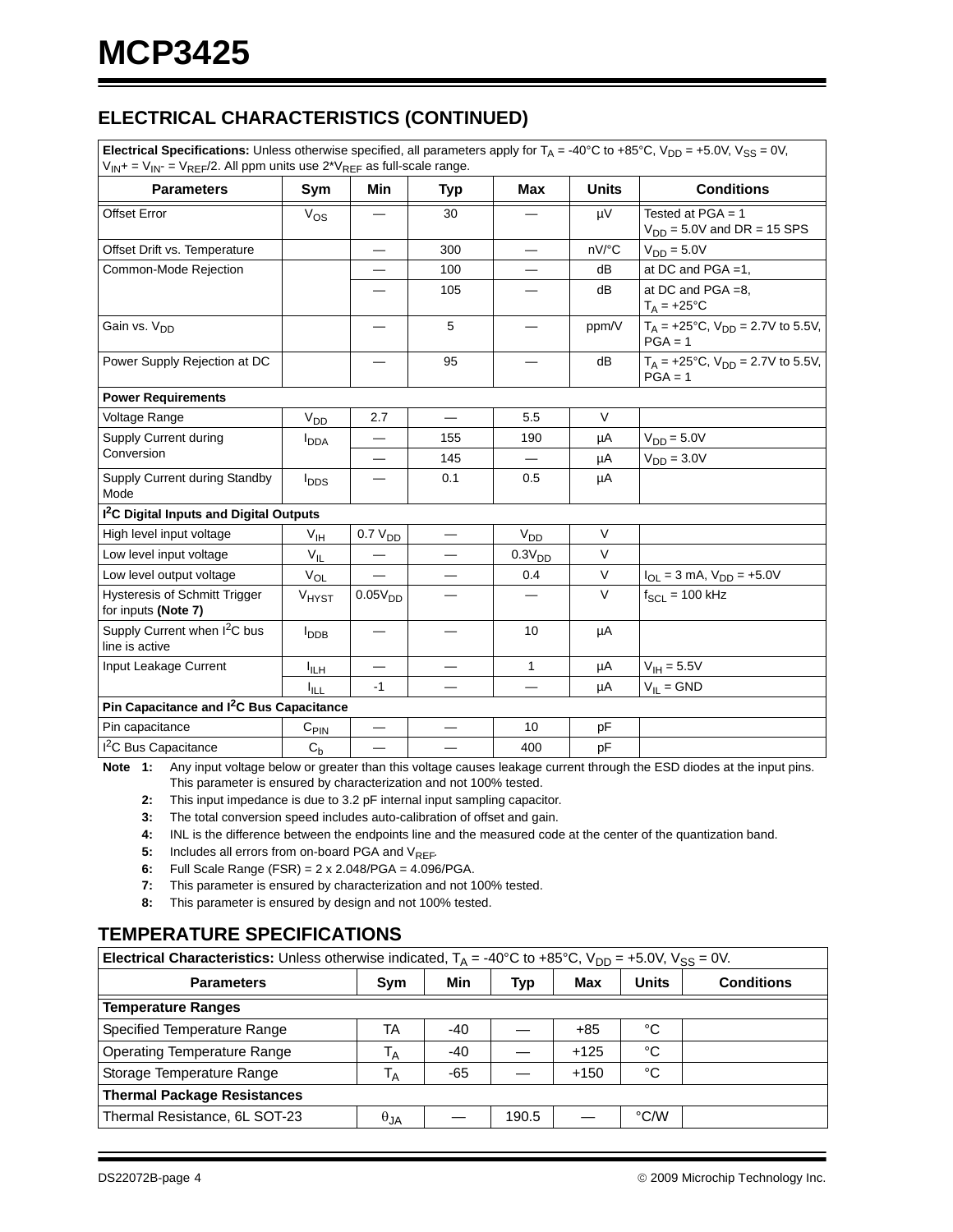# **2.0 TYPICAL PERFORMANCE CURVES**

**Note:** The graphs and tables provided following this note are a statistical summary based on a limited number of samples and are provided for informational purposes only. The performance characteristics listed herein are not tested or guaranteed. In some graphs or tables, the data presented may be outside the specified operating range (e.g., outside specified power supply range) and therefore outside the warranted range.

**Note:** Unless otherwise indicated,  $T_A = -40^{\circ}C$  to  $+85^{\circ}C$ ,  $V_{DD} = +5.0V$ ,  $V_{SS} = 0V$ ,  $V_{IN} = V_{IN} = V_{REF}/2$ .



*FIGURE 2-1: INL vs. Supply Voltage*   $(V_{DD})$ .





*FIGURE 2-2: INL vs. Temperature.*



*Temperature.*





*FIGURE 2-4: Output Noise vs. Input Voltage.*



*FIGURE 2-5: Total Error vs. Input Voltage.*



*FIGURE 2-6: Gain Error vs. Temperature.*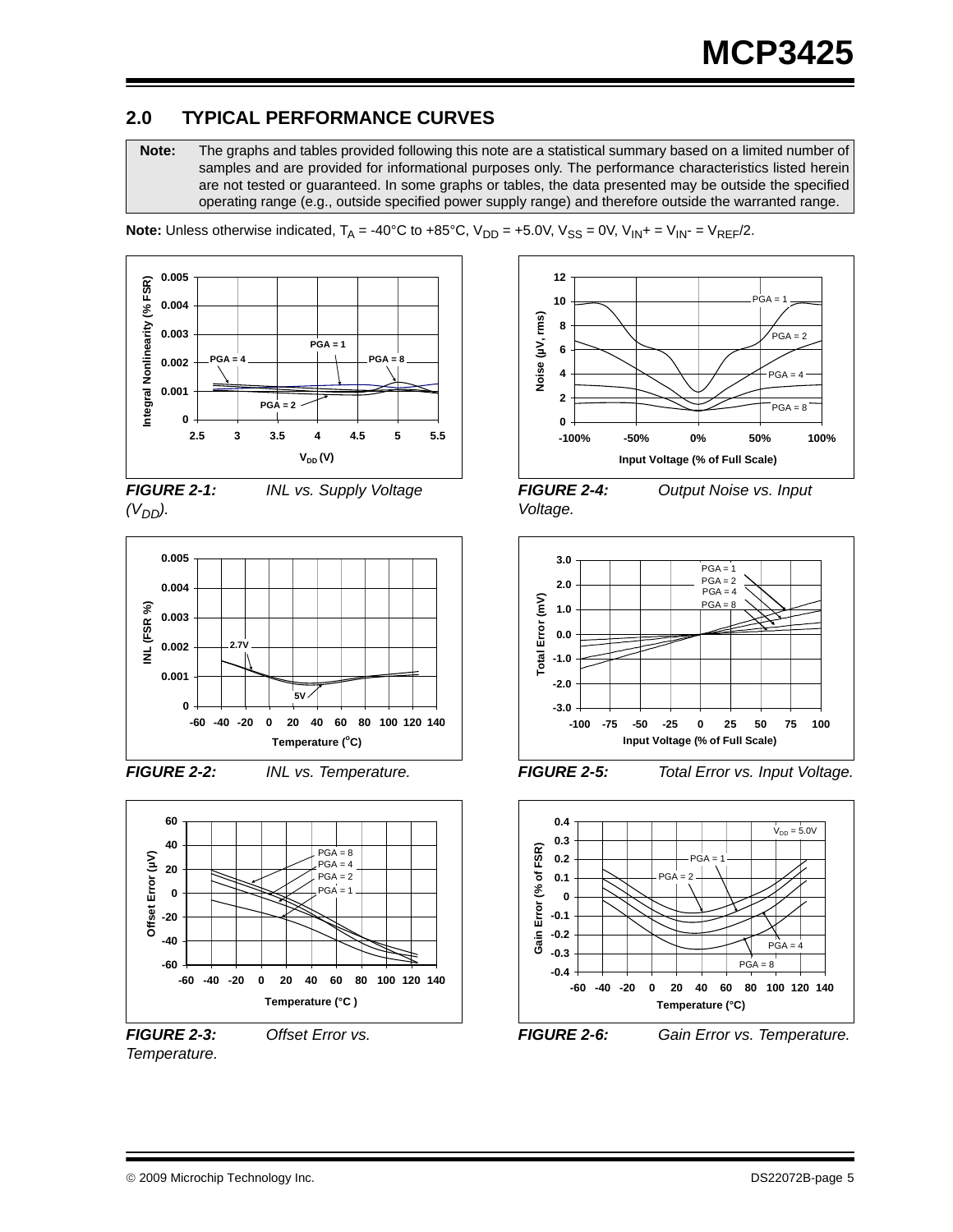**Note:** Unless otherwise indicated,  $T_A = -40^{\circ}C$  to  $+85^{\circ}C$ ,  $V_{DD} = +5.0V$ ,  $V_{SS} = 0V$ ,  $V_{IN} = V_{IN} = V_{REF}/2$ .









*FIGURE 2-8: I<sub>DDS</sub> vs. Temperature.* 





**FIGURE 2-9:** *I<sub>DDB</sub>* vs. Temperature.









<span id="page-5-0"></span>*FIGURE 2-11: Frequency Response.*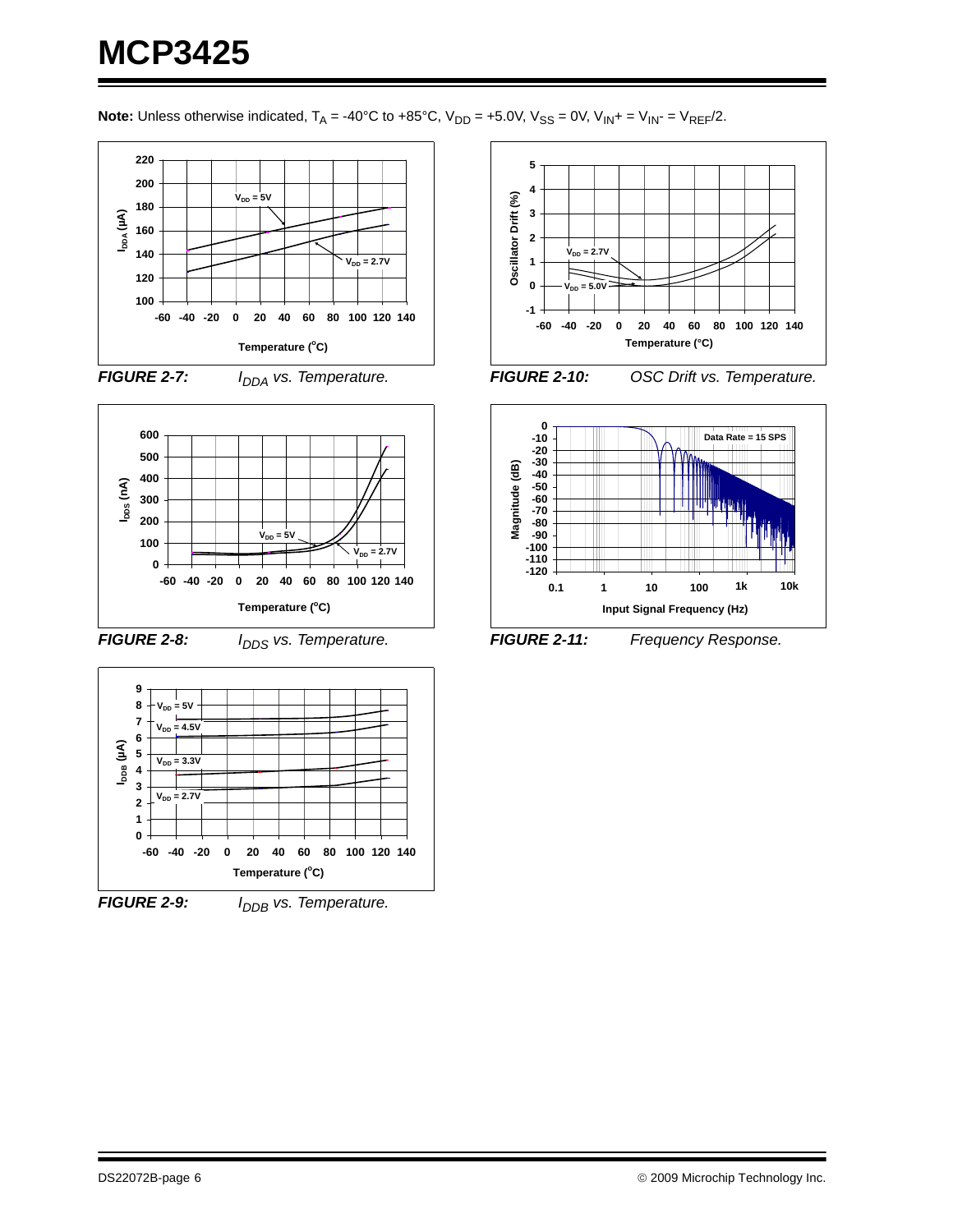# **3.0 PIN DESCRIPTIONS**

The descriptions of the pins are listed in [Table 3-1.](#page-6-0)

| <b>MCP3425</b> | <b>Symbol</b>     |                                                                 |
|----------------|-------------------|-----------------------------------------------------------------|
| SOT-23-6       |                   | <b>Definition</b>                                               |
|                | V <sub>IN</sub> + | Positive Differential Analog Input Pin                          |
| 2              | $V_{SS}$          | Ground Pin                                                      |
| 3              | <b>SCL</b>        | Serial Clock Input Pin of the I <sup>2</sup> C Interface        |
| 4              | <b>SDA</b>        | Bidirectional Serial Data Pin of the I <sup>2</sup> C Interface |
| 5              | V <sub>DD</sub>   | Positive Supply Voltage Pin                                     |
| 6              | $V_{IN}$ -        | Negative Differential Analog Input Pin                          |

<span id="page-6-0"></span>**TABLE 3-1: PIN FUNCTION TABLE** 

# 3.1 **Analog Inputs (V<sub>IN</sub>+, V<sub>IN</sub>-)**

 $V_{IN}$ + and  $V_{IN}$ - are differential signal input pins. The MCP3425 device accepts a fully differential analog input signal which is connected on the  $V_{IN}$ + and  $V_{IN}$ input pins. The differential voltage that is converted is defined by  $V_{IN} = (V_{IN} + -V_{IN})$  where  $V_{IN} +$  is the voltage applied at the  $V_{IN}$ + pin and  $V_{IN}$ - is the voltage applied at the  $V_{IN}$ - pin. The input signal level is amplified by the programmable gain amplifier (PGA) before the conversion. The differential input voltage should not exceed an absolute of  $(V_{REF}/PGA)$  for accurate measurement, where  $V_{REF}$  is the internal reference voltage (2.048V) and PGA is the PGA gain setting. The converter output code will saturate if the input range exceeds  $(V_{RFF}/PGA)$ .

The absolute voltage range on each of the differential input pins is from  $V_{SS}$ -0.3V to  $V_{DD}$ +0.3V. Any voltage above or below this range will cause leakage currents through the Electrostatic Discharge (ESD) diodes at the input pins. This ESD current can cause unexpected performance of the device. The common mode of the analog inputs should be chosen such that both the differential analog input range and the absolute voltage range on each pin are within the specified operating range defined in **[Section 1.0 "Electrical](#page-2-8) [Characteristics"](#page-2-8)** and **[Section 4.0 "Description of](#page-8-0) [Device Operation"](#page-8-0)**.

# **3.2 Supply Voltage (V<sub>DD</sub>, V<sub>SS</sub>)**

 $V_{DD}$  is the power supply pin for the device. This pin requires an appropriate bypass capacitor of about 0.1  $\mu$ F (ceramic) to ground. An additional 10  $\mu$ F capacitor (tantalum) in parallel is also recommended to further attenuate high frequency noise present in some application boards. The supply voltage  $(V_{DD})$ must be maintained in the 2.7V to 5.5V range for specified operation.

 $V_{SS}$  is the ground pin and the current return path of the device. The user must connect the  $V_{SS}$  pin to a ground plane through a low impedance connection. If an analog ground path is available in the application PCB (printed circuit board), it is highly recommended that the  $V_{SS}$  pin be tied to the analog ground path or isolated within an analog ground plane of the circuit board.

# **3.3 Serial Clock Pin (SCL)**

SCL is the serial clock pin of the  $I^2C$  interface. The MCP3425 acts only as a slave and the SCL pin accepts only external serial clocks. The input data from the Master device is shifted into the SDA pin on the rising edges of the SCL clock and output from the MCP3425 occurs at the falling edges of the SCL clock. The SCL pin is an open-drain N-channel driver. Therefore, it needs a pull-up resistor from the  $V_{DD}$  line to the SCL pin. Refer to **[Section 5.3 "I2C Serial Com](#page-14-0)munications**" for more details of  $I^2C$  Serial Interface communication.

# **3.4 Serial Data Pin (SDA)**

SDA is the serial data pin of the  $I^2C$  interface. The SDA pin is used for input and output data. In read mode, the conversion result is read from the SDA pin (output). In write mode, the device configuration bits are written (input) though the SDA pin. The SDA pin is an opendrain N-channel driver. Therefore, it needs a pull-up resistor from the  $V_{DD}$  line to the SDA pin. Except for start and stop conditions, the data on the SDA pin must be stable during the high period of the clock. The high or low state of the SDA pin can only change when the clock signal on the SCL pin is low. Refer to **[Section 5.3](#page-14-0) "I<sup>2</sup>C Serial Communications"** for more details of I<sup>2</sup>C Serial Interface communication.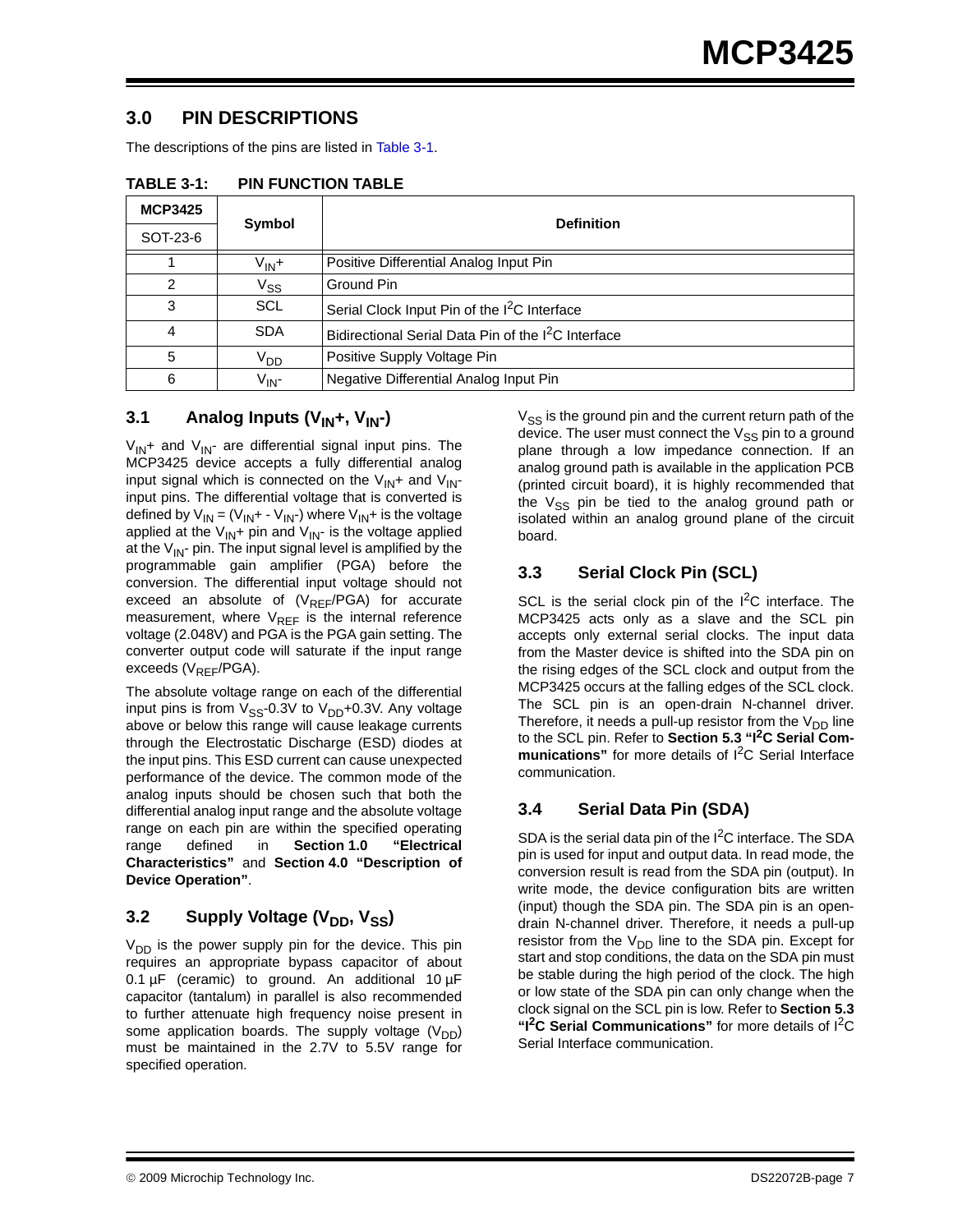**NOTES:**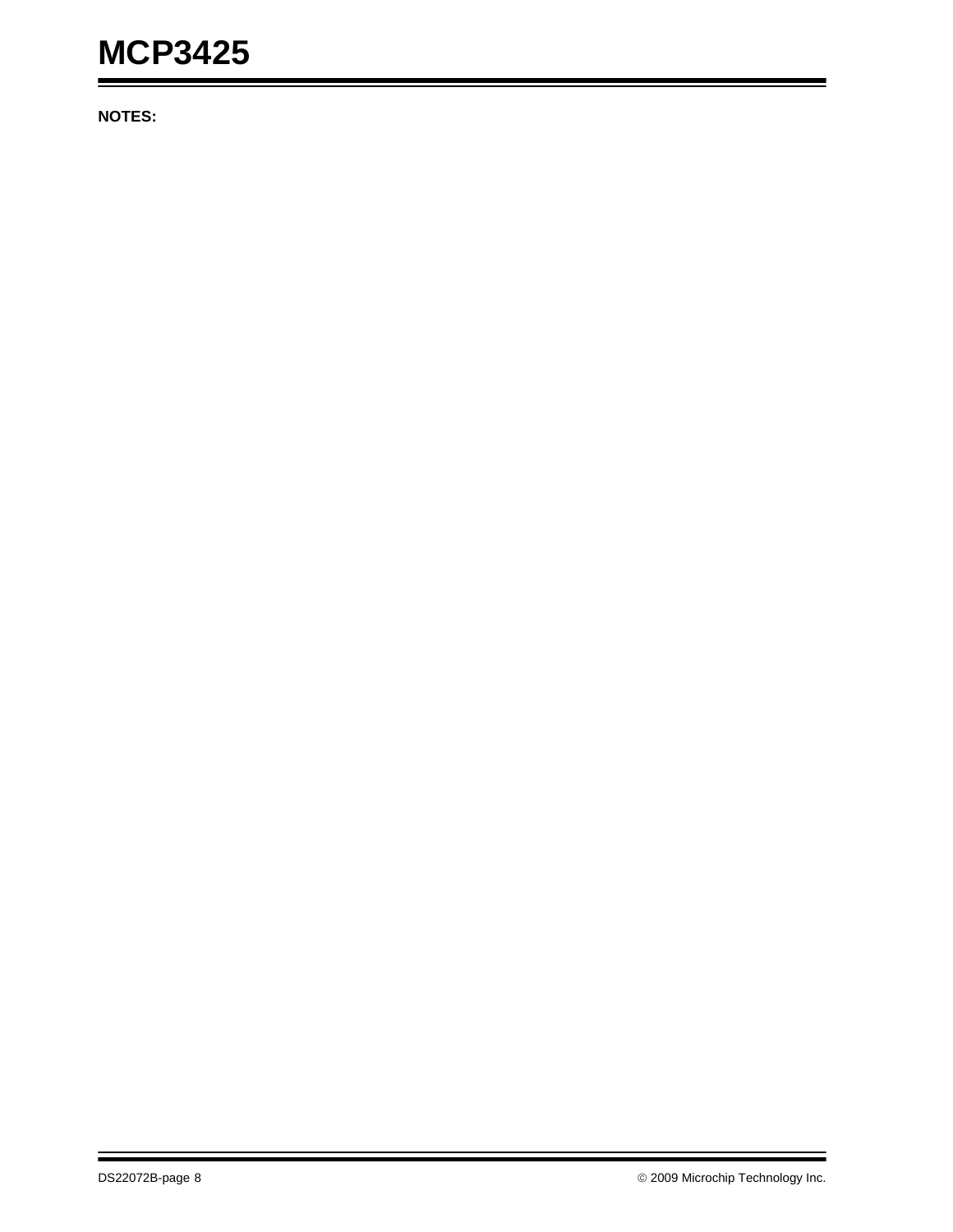# <span id="page-8-0"></span>**4.0 DESCRIPTION OF DEVICE OPERATION**

#### <span id="page-8-2"></span>**4.1 General Overview**

The MCP3425 is a low-power, 16-Bit Delta-Sigma A/D converter with an  $I^2C$  serial interface. The device contains an on-board voltage reference (2.048V), programmable gain amplifier (PGA), and internal oscillator. The user can select 12, 14, or 16 bit conversion by setting the configuration register bits. The device can be operated in Continuous Conversion or One-Shot Conversion mode. In the Continuous Conversion mode, the device converts the inputs continuously. While in the One-Shot Conversion mode, the device converts the input one time and stays in the low-power standby mode until it receives another command for a new conversion. During the standby mode, the device consumes less than 0.1 µA typical. When the device powers up (POR is set), it automatically resets the configuration bits to default settings.

#### **Device default settings are:**

- Conversion bit resolution: 12 bits (240 sps)
- PGA gain setting: x1
- Continuous conversion

Once the device is powered-up, the user can reprogram the configuration bits using  $I^2C$  serial interface any time. The configuration bits are stored in volatile memory.

#### **User selectable options are:**

- Conversion bit resolution: 12, 14, or 16 bits
- PGA Gain selection: x1, x2, x4, or x8
- Continuous or one-shot conversion

In the Continuous Conversion mode, the device converts the inputs continuously. While in the One-Shot Conversion mode, the device converts the input one time and stays in the low-power standby mode until it receives another command for a new conversion. During the standby mode, the device consumes less than 1 µA maximum.

#### **4.2 Power-On-Reset (POR)**

The device contains an internal Power-On-Reset (POR) circuit that monitors power supply voltage  $(V_{DD})$ during operation. This circuit ensures correct device start-up at system power-up and power-down events. The POR has built-in hysteresis and a timer to give a high degree of immunity to potential ripples and noises on the power supply. A 0.1 µF decoupling capacitor should be mounted as close as possible to the  $V_{DD}$  pin for additional transient immunity.

The threshold voltage is set at 2.2V with a tolerance of approximately ±5%. If the supply voltage falls below this threshold, the device will be held in a reset condition. The typical hysteresis value is approximately 200 mV.

The POR circuit is shut-down during the low-power standby mode. Once a power-up event has occurred, the device requires additional delay time (approximately 300 µs) before a conversion can take place. During this time, all internal analog circuitries are settled before the first conversion occurs. [Figure 4-1](#page-8-1) illustrates the conditions for power-up and power-down events under typical start-up conditions.

When the device powers up, it automatically resets and sets the configuration bits to default settings. The default configuration bit conditions are a PGA gain of 1 V/V and a conversion speed of 240 SPS in Continuous Conversion mode. When the device receives an I<sup>2</sup>C General Call Reset command, it performs an internal reset similar to a Power-On-Reset event.



<span id="page-8-1"></span>*FIGURE 4-1: POR Operation.*

# **4.3 Internal Voltage Reference**

The device contains an on-board 2.048V voltage reference. This reference voltage is for internal use only and not directly measurable. The specifications of the reference voltage are part of the device's gain and drift specifications. Therefore, there is no separate specification for the on-board reference.

# **4.4 Analog Input Channel**

The differential analog input channel has a switched capacitor structure. The internal sampling capacitor  $(3.2 \text{ pF}$  for PGA = 1) is charged and discharged to process a conversion. The charging and discharging of the input sampling capacitor creates dynamic input currents at each input pin. The current is a function of the differential input voltages, and inversely proportional to the internal sampling capacitance, sampling frequency, and PGA setting.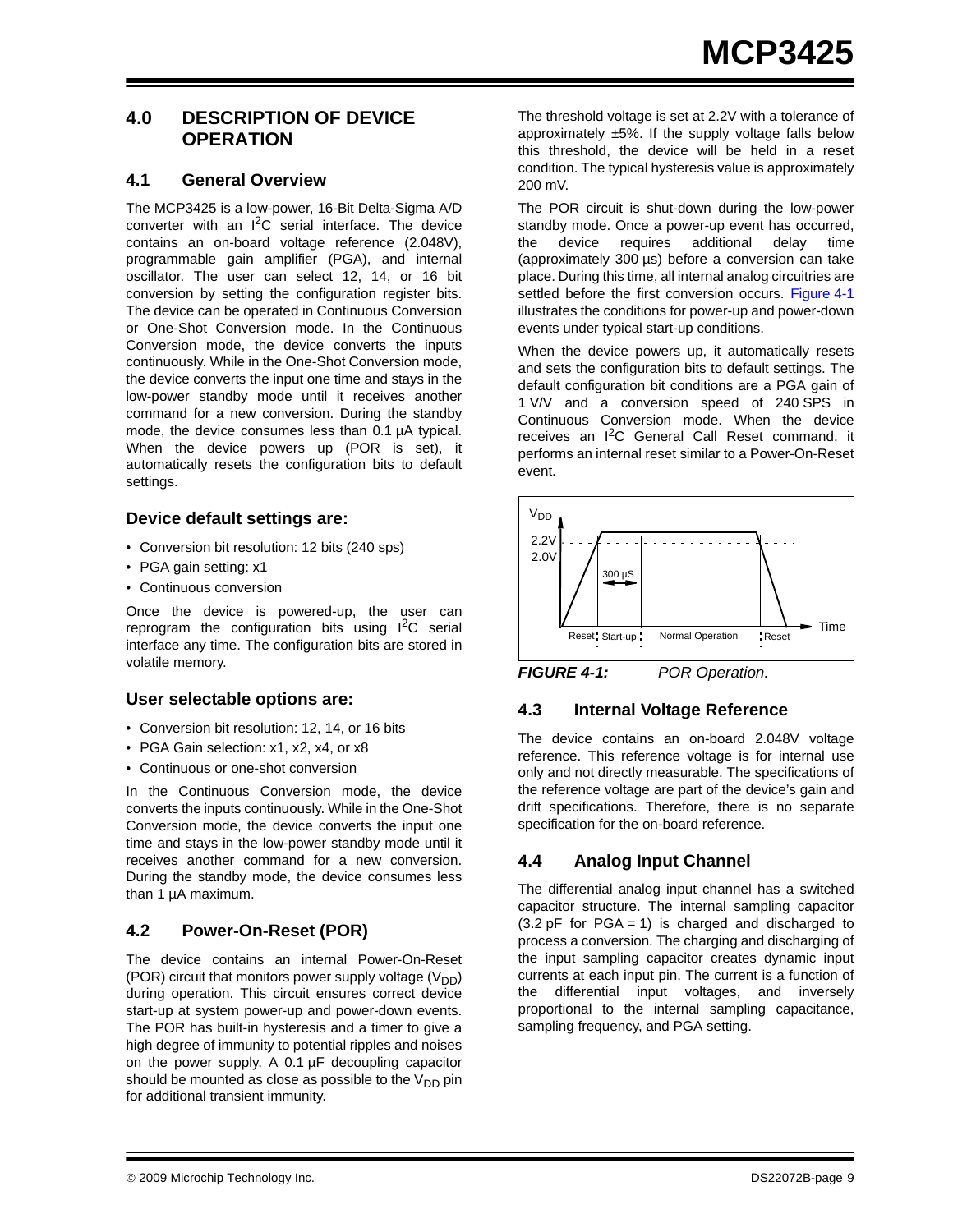#### <span id="page-9-0"></span>**4.5 Input Voltage Range**

The differential  $(V_{IN})$  and common mode voltage  $(V_{INCOM})$  at the input pins without considering PGA setting are defined by:

$$
V_{IN} = V_{IN} + -V_{IN}
$$

$$
V_{INCOM} = \frac{V_{IN} + V_{IN}}{2}
$$

The input signal levels are amplified by the internal programmable gain amplifier (PGA) at the front end of the ΔΣ modulator.

The user needs to consider two conditions for the input voltage range: (a) Differential input voltage range and (b) Absolute maximum input voltage range.

#### 4.5.1 DIFFERENTIAL INPUT VOLTAGE RANGE

The device performs conversions using its internal reference voltage ( $V_{REF} = 2.048V$ ). Therefore, the absolute value of the differential input voltage  $(V_{IN})$ , with PGA setting is included, needs to be less than the internal reference voltage. The device will output saturated output codes (all 0s or all 1s except sign bit) if the absolute value of the input voltage  $(V_{1N})$ , with PGA setting is included, is greater than the internal reference voltage ( $V_{REF}$  = 2.048V). The input full-scale voltage range is given by:

#### **EQUATION 4-1:**

Where:  $V_{IN}$  =  $V_{IN}$ + -  $V_{IN}$ - $V_{REF}$  = 2.048V  $-V_{REF} \leq (V_{IN} \bullet PGA) \leq (V_{REF} - ILSB)$ 

If the input voltage level is greater than the above limit, the user can use a voltage divider and bring down the input level within the full-scale range. See [Figure 6-7](#page-27-0) for more details of the input voltage divider circuit.

#### 4.5.2 ABSOLUTE MAXIMUM INPUT VOLTAGE RANGE

The input voltage at each input pin must be less than the following absolute maximum input voltage limits:

- Input voltage  $< V<sub>DD</sub>+0.3V$
- Input voltage  $> V<sub>SS</sub> -0.3V$

Any input voltage outside this range can turn on the input ESD protection diodes, and result in input leakage current, causing conversion errors, or permanently damage the device.

Care must be taken in setting the input voltage ranges so that the input voltage does not exceed the absolute maximum input voltage range.

#### **4.6 Input Impedance**

The device uses a switched-capacitor input stage using a 3.2 pF sampling capacitor. This capacitor is switched (charged and discharged) at a rate of the sampling frequency that is generated by on-board clock. The differential input impedance varies with the PGA settings. The typical differential input impedance during a normal mode operation is given by:

#### *ZIN(f) = 2.25 M*Ω*/PGA*

Since the sampling capacitor is only switching to the input pins during a conversion process, the above input impedance is only valid during conversion periods. In a low power standby mode, the above impedance is not presented at the input pins. Therefore, only a leakage current due to ESD diode is presented at the input pins.

The conversion accuracy can be affected by the input signal source impedance when any external circuit is connected to the input pins. The source impedance adds to the internal impedance and directly affects the time required to charge the internal sampling capacitor. Therefore, a large input source impedance connected to the input pins can degrade the system performance, such as offset, gain, and Integral Non-Linearity (INL) errors. Ideally, the input source impedance should be zero. This can be achievable by using an operational amplifier with a closed-loop output impedance of tens of ohms.

# **4.7 Aliasing and Anti-aliasing Filter**

Aliasing occurs when the input signal contains time-varying signal components with frequency greater than half the sample rate. In the aliasing conditions, the device can output unexpected output codes. For applications that are operating in electrical noise environments, the time-varying signal noise or high frequency interference components can be easily added to the input signals and cause aliasing. Although the device has an internal first order *sinc* filter, the filter response [\(Figure 2-11\)](#page-5-0) may not give enough attenuation to all aliasing signal components. To avoid the aliasing, an external anti-aliasing filter, which can be accomplished with a simple RC low-pass filter, is typically used at the input pins. The low-pass filter cuts off the high frequency noise components and provides a band-limited input signal to the input pins.

# **4.8 Self-Calibration**

The device performs a self-calibration of offset and gain for each conversion. This provides reliable conversion results from conversion-to-conversion over variations in temperature as well as power supply fluctuations.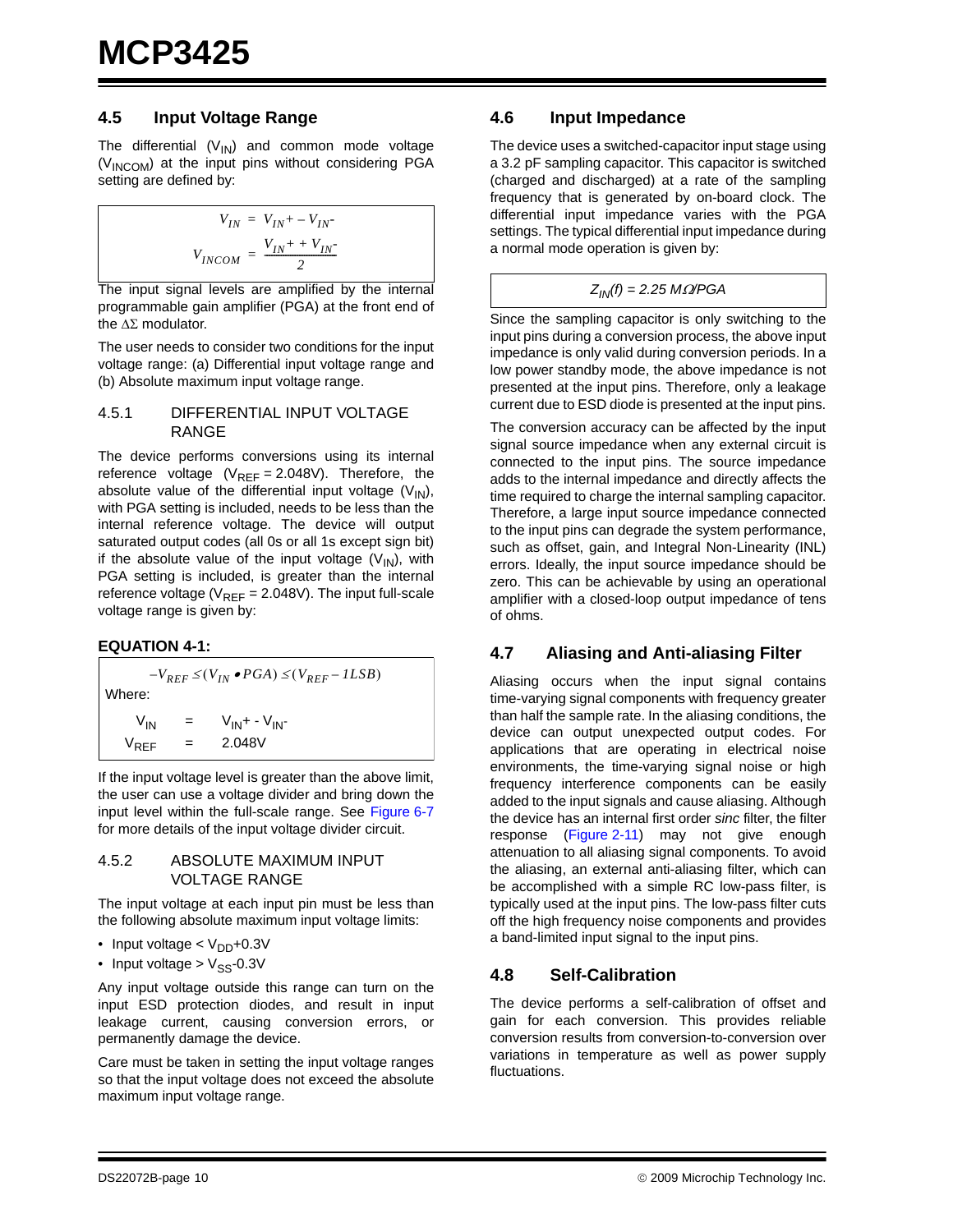## <span id="page-10-4"></span>**4.9 Digital Output Codes and Conversion to Real Values**

#### <span id="page-10-3"></span>4.9.1 DIGITAL OUTPUT CODE FROM DEVICE

The digital output code is proportional to the input voltage and PGA settings. The output data format is a binary two's complement. With this code scheme, the MSB can be considered a sign indicator. When the MSB is a logic '0', the input is positive. When the MSB is a logic '1', the input is negative. The following is an example of the output code:

a. for a negative full scale input voltage: 100...000

Example:  $(V_{IN} + -V_{IN})$  • PGA = -2.048V

- b. for a zero differential input voltage: 000...000 Example:  $(V_{IN} + -V_{IN}) = 0$
- c. for a positive full-scale input voltage: 011...111

Example:  $(V_{IN} + -V_{IN}) \cdot PGA = 2.048V$ 

The MSB (sign bit) is always transmitted first through the  $I^2C$  serial data line. The resolution for each conversion is 16, 14, or 12 bits depending on the conversion rate selection bit settings by the user.

The output codes will not roll-over even if the input voltage exceeds the maximum input range. In this case, the code will be locked at 0111...11 for all voltages greater than  $(V_{REF} - 1$  LSB)/PGA and  $1000...00$  for voltages less than -V<sub>REF</sub>/PGA. [Table 4-2](#page-10-0) shows an example of output codes of various input levels for 16 bit conversion mode. [Table 4-3](#page-10-1) shows an example of minimum and maximum output codes for each conversion rate option.

The number of output code is given by:

# **EQUATION 4-2:**

**Number of Output Code**  $= (Maximum Code + I) \times PGA \times \frac{(V_{IN} + -V_{IN})}{2.048V}$ Where: See [Table 4-3](#page-10-1) for Maximum Code

The LSB of the data conversion is given by:

# **EQUATION 4-3:**



[Table 4-1](#page-10-2) shows the LSB size of each conversion rate setting. The measured unknown input voltage is obtained by multiplying the output codes with LSB. See the following section for the input voltage calculation using the output codes.

<span id="page-10-2"></span>

| TABLE 4-1: | <b>RESOLUTION SETTINGS VS.</b> |
|------------|--------------------------------|
|            | <b>LSB</b>                     |

| <b>Resolution Setting</b> | <b>LSB</b>   |
|---------------------------|--------------|
| 12 bits                   | 1 $mV$       |
| 14 bits                   | $250 \mu V$  |
| 16 bits                   | $62.5 \mu V$ |

<span id="page-10-0"></span>**TABLE 4-2: EXAMPLE OF OUTPUT CODE FOR 16 BITS** 

| <b>Input Voltage:</b><br>$[V_{IN} + -V_{IN} -] \cdot PGA$ | <b>Digital Output Code</b> |
|-----------------------------------------------------------|----------------------------|
| $\geq$ $V_{REF}$                                          | 0111111111111111           |
| $V_{REF}$ - 1 LSB                                         | 0111111111111111           |
| 2 LSB                                                     | 000000000000010            |
| 1 LSB                                                     | 000000000000001            |
| O                                                         | 0000000000000000           |
| $-1$ LSB                                                  | 1111111111111111           |
| $-2$ LSB                                                  | 1111111111111110           |
| $-V_{REF}$                                                | 1000000000000000           |
| $<$ - $V_{REF}$                                           | 1000000000000000           |

**Note 1:** MSB is a sign indicator:

0: Positive input  $(V_{IN} + V_{IN} -)$ 

1: Negative input  $(V_{IN}+V_{IN})$ 

**2:** Output data format is binary two's complement.

<span id="page-10-1"></span>

| TABLE 4-3: | <b>MINIMUM AND MAXIMUM</b> |
|------------|----------------------------|
|            | <b>CODES</b>               |

| <b>Number</b><br>of Bits | Data Rate     | <b>Minimum</b><br>Code | <b>Maximum</b><br>Code |
|--------------------------|---------------|------------------------|------------------------|
| 12                       | 240 SPS       | $-2048$                | 2047                   |
| 14                       | 60 SPS        | $-8192$                | 8191                   |
| 16                       | <b>15 SPS</b> | $-32768$               | 32767                  |

**Note:** Maximum n-bit code =  $2^{n-1}$  - 1 Minimum n-bit code =  $-1 \times 2^{n-1}$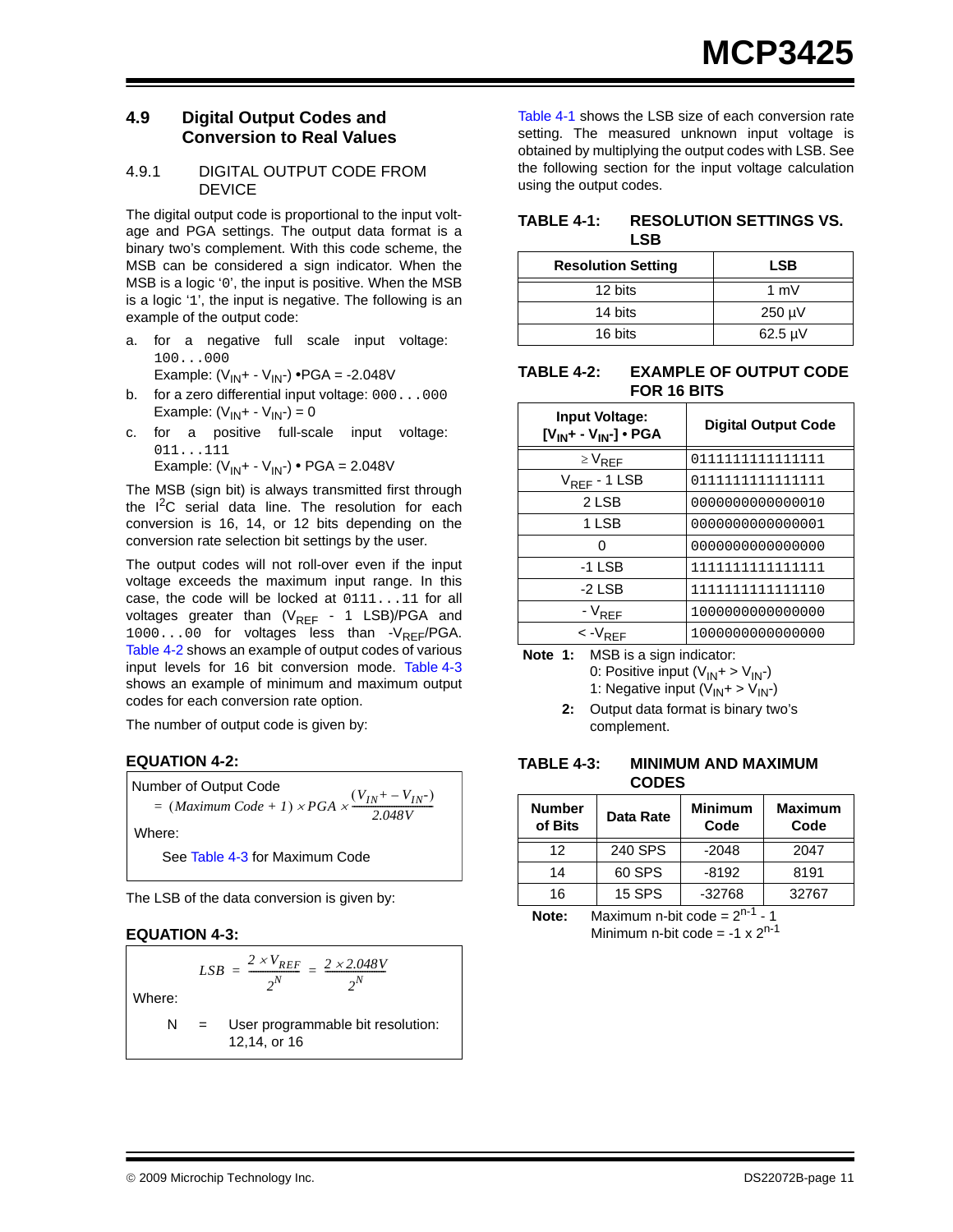#### 4.9.2 CONVERTING THE DEVICE OUTPUT CODE TO INPUT SIGNAL VOLTAGE

When the user gets the digital output codes from the device as described in **[Section 4.9.1 "Digital output](#page-10-3) [code from device"](#page-10-3)**, the next step is converting the digital output codes to a measured input voltage. [Equation 4-4](#page-11-0) shows an example of converting the output codes to its corresponding input voltage.

If the sign indicator bit (MSB) is  $'0'$ , the input voltage is obtained by multiplying the output code with the LSB and divided by the PGA setting.

If the sign indicator bit (MSB) is  $11'$ , the output code needs to be converted to two's complement before multiplied by LSB and divided by the PGA setting. [Table 4-4](#page-11-1) shows an example of converting the device output codes to input voltage.

#### <span id="page-11-0"></span>**EQUATION 4-4: CONVERTING OUTPUT CODES TO INPUT VOLTAGE**

# **If MSB = 0 (Positive Output Code): If MSB = 1 (Negative Output Code):** Where:  $LSB = See Table 4-1$  $LSB = See Table 4-1$  $2's$  complement = 1's complement + 1 *Input Voltage = (Output Code)* •  $\frac{LSB}{PGA}$ *Input Voltage =* (2*'s complement of Output Code)*  $\bullet$   $\frac{LSD}{PGA}$ *LSB*

| <b>Input Voltage</b><br>$[V_{IN} + -V_{IN}$ ] • PGA] | <b>Digital Output Code</b> | <b>MSB</b><br>(sign bit) | <b>Example of Converting Output Codes to Input Voltage</b>                                                                                               |
|------------------------------------------------------|----------------------------|--------------------------|----------------------------------------------------------------------------------------------------------------------------------------------------------|
| $\geq$ $V_{RFF}$                                     | 0111111111111111           | $\Omega$                 | $(2^{14}+2^{13}+2^{12}+2^{11}+2^{10}+2^9+2^8+2^7+2^6+2^5+2^4+2^3+2^2+2^1+2^0)x$<br>$LSB(62.5 \text{ }\mu\text{V}) / PGA = 2.048 \text{ (V)} for PGA = 1$ |
| $V_{RFF}$ - 1 LSB                                    | 0111111111111111           | $\Omega$                 | $(2^{14}+2^{13}+2^{12}+2^{11}+2^{10}+2^9+2^8+2^7+2^6+2^5+2^4+2^3+2^2+2^1+2^0)x$<br>$LSB(62.5 \text{ }\mu\text{V})/PGA = 2.048 \text{ (V)} for PGA = 1$   |
| 2 LSB                                                | 000000000000010            | $\Omega$                 | $(0+0+0+0+0+0+0+0+0+0+0+0+0+2^{1}+0)$ x LSB(62.5 µV)/PGA<br>$= 125$ (µV) for PGA = 1                                                                     |
| 1 LSB                                                | 000000000000001            | $\Omega$                 | $(0+0+0+0+0+0+0+0+0+0+0+0+0+0+2^0)x$ LSB(62.5 µV)/PGA<br>= $62.5$ ( $\mu$ V) for PGA = 1                                                                 |
| $\Omega$                                             | 000000000000000            | $\Omega$                 | $(0+0+0+0+0+0+0+0+0+0+0+0+0+0+0)x$ LSB(62.5 µV)/PGA<br>$= 0$ (V) for PGA $= 1$                                                                           |
| $-1$ LSB                                             | 1111111111111111           | 1                        | $-$ (0+0+0+0+0+0+0+0+0+0+0+0+0+0+2 <sup>0</sup> ) x LSB( <b>62.5 µV</b> )/ PGA<br>$= -62.5$ (µV) for PGA = 1                                             |
| $-2$ LSB                                             | 1111111111111110           | 1                        | $-$ (0+0+0+0+0+0+0+0+0+0+0+0+0+2 <sup>1</sup> +0)xLSB( <b>62.5 µV</b> )/PGA<br>$= -125$ (µV) for PGA = 1                                                 |
| $-V_{REF}$                                           | 1000000000000000           | 1                        | $-(2^{15}+0+0+0+0+0+0+0+0+0+0+0+0+0+0+0) x$<br>$LSB(62.5 \mu V)/PGA = -2.048 (V) for PGA = 1$                                                            |
| $\leq$ -V <sub>REF</sub>                             | 1000000000000000           | 1                        | $-(2^{15}+0+0+0+0+0+0+0+0+0+0+0+0+0+0+0) x$<br>$LSB(62.5 \text{ }\mu\text{V})/PGA = -2.048 \text{ } (V) \text{ for } PGA = 1$                            |

# <span id="page-11-1"></span>**TABLE 4-4: EXAMPLE OF CONVERTING OUTPUT CODE TO VOLTAGE (WITH 16 BIT SETTING)**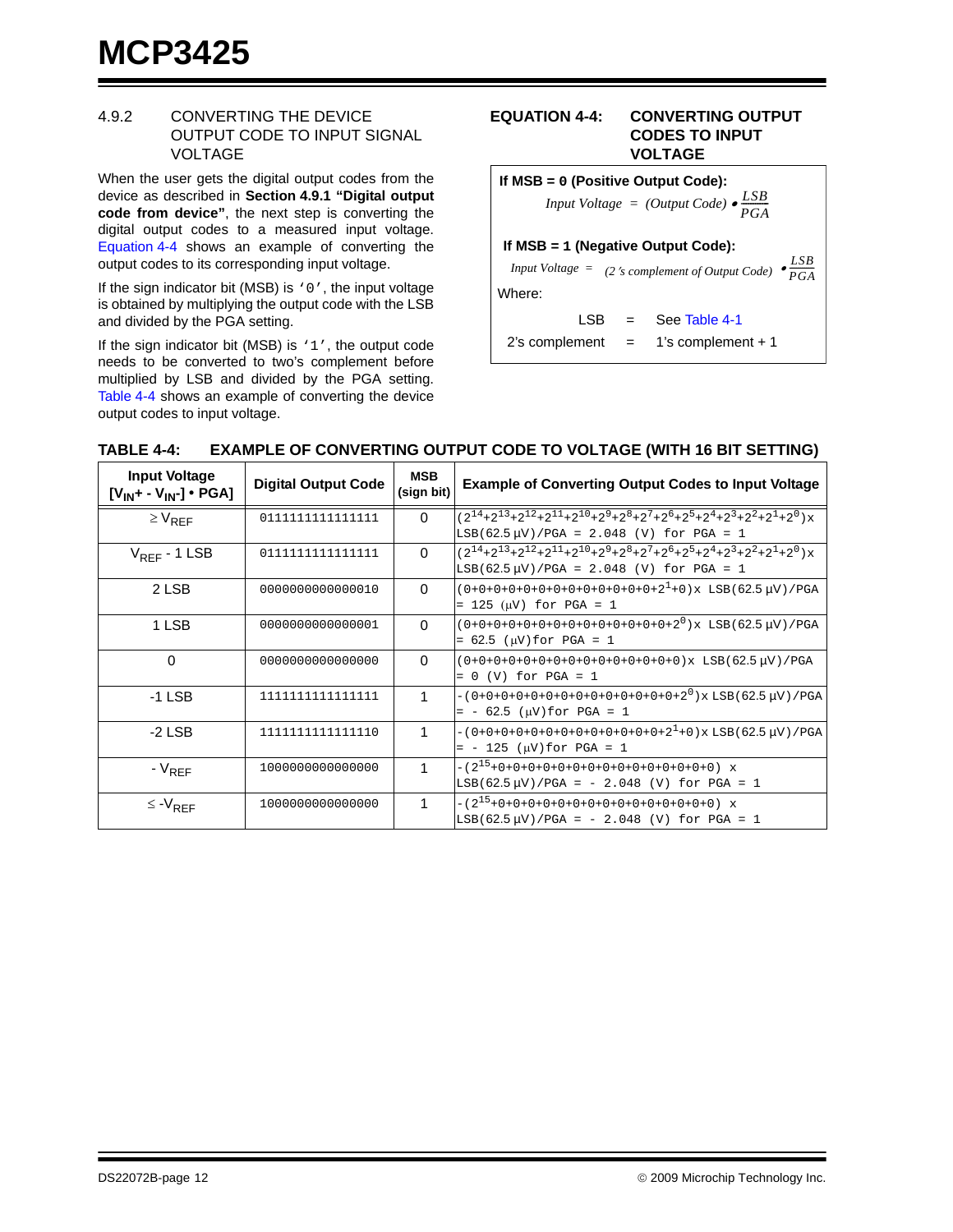# <span id="page-12-0"></span>**5.0 USING THE MCP3425 DEVICE**

## **5.1 Operating Modes**

The user operates the device by setting up the device configuration register using a write command (see [Figure 5-2\)](#page-15-0) and reads the conversion data using a read command (see [Figure 5-3](#page-17-0)). The device operates in two modes: (a) Continuous Conversion Mode or (b) One-Shot Conversion Mode (single conversion). This mode selection is made by setting the  $\overline{O}/C$  bit in the Configuration Register. Refer to **[Section 5.2](#page-13-0) ["Configuration Register"](#page-13-0)** for more information.

#### 5.1.1 CONTINUOUS CONVERSION MODE (O/C BIT  $= 1$ )

The device performs a Continuous Conversion if the  $\overline{O}$ / C bit is set to logic "high". Once the conversion is completed,  $\overline{RDY}$  bit is toggled to '0' and the result is placed at the output data register. The device immediately begins another conversion and overwrites the output data register with the most recent result. The device clears the data ready flag ( $RDY$  bit = 0) when the conversion is completed. The device sets the ready flag bit (RDY bit  $= 1$ ), if the latest conversion result has been read by the Master.

- **When writing configuration register:**
	- Setting RDY bit in continuous mode does not affect anything
- **When reading conversion data:**
	- RDY bit  $= 0$  means the latest conversion result is ready
	- RDY bit  $= 1$  means the conversion result is not updated since the last reading. A new conversion is under processing and the RDY bit will be cleared when the new conversion result is ready

#### 5.1.2 ONE-SHOT CONVERSION MODE  $(O/C$  BIT = 0)

Once the One-Shot Conversion (single conversion) Mode is selected, the device performs only one conversion, updates the output data register, clears the data ready flag ( $\overline{RDY} = 0$ ), and then enters a low power standby mode. A new One-Shot Conversion is started again when the device receives a new write command with  $RDY = 1$ .

- **When writing configuration register:**
	- The RDY bit needs to be set to begin a new conversion in one-shot mode
- **When reading conversion data:**
	- $RDY$  bit = 0 means the latest conversion result is ready
	- RDY bit  $= 1$  means the conversion result is not updated since the last reading. A new conversion is under processing and the RDY bit will be cleared when the new conversion is done

This One-Shot Conversion Mode is recommended for low power operating applications. During the low current standby mode, the device consumes less than 1 µA typical. For example, if the device converts only one time per second with 16 bit resolution, the total current draw is only about one fourth of the draws in continuous mode. In this example, the device consumes approximately 9.7  $\mu$ A (= ~145  $\mu$ A/15 SPS), if the device performs only one conversion per second (1 SPS) in 16-bit conversion mode with 3V power supply.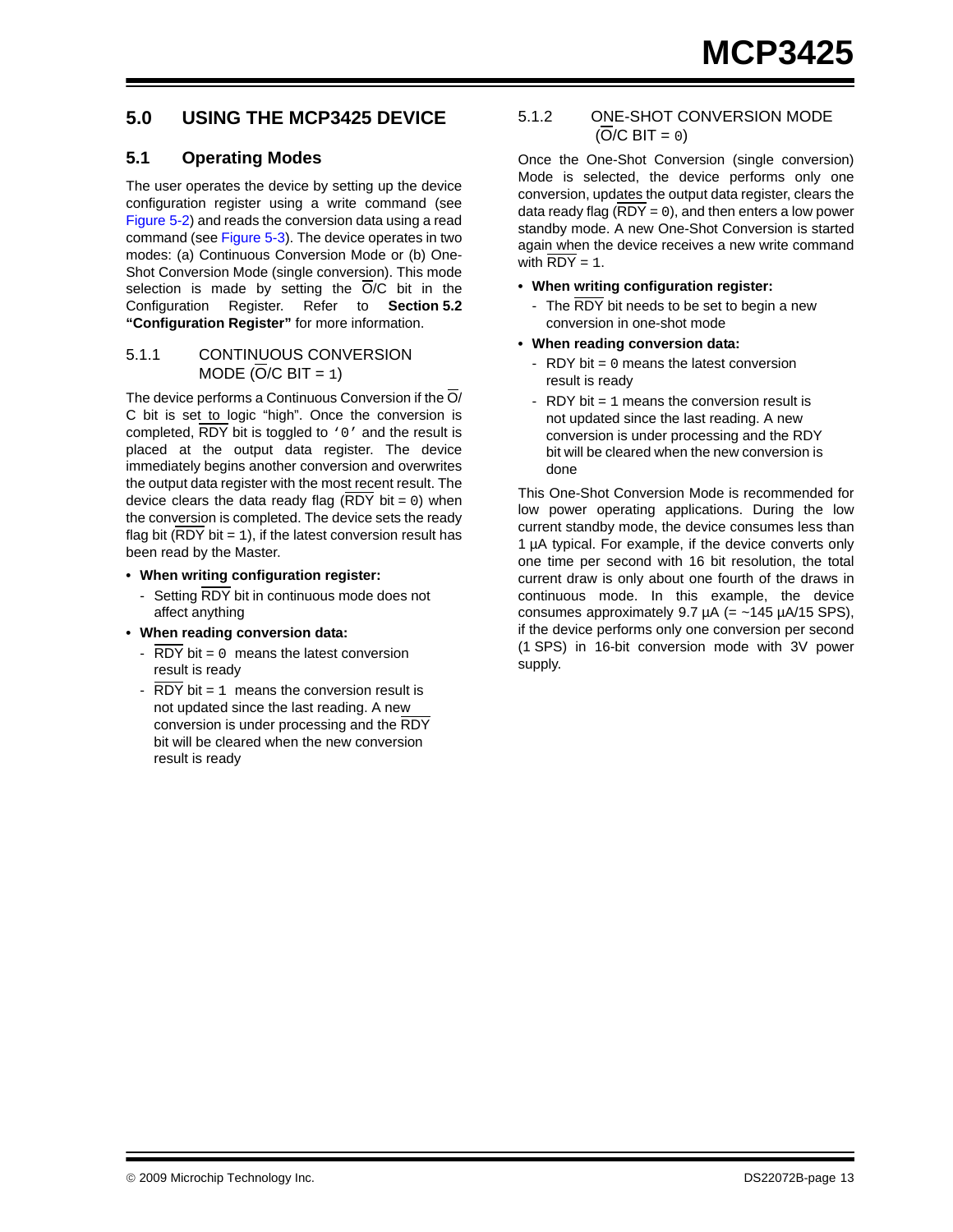# <span id="page-13-0"></span>**5.2 Configuration Register**

The MCP3425 has an 8-bit wide configuration register to select for: PGA gain, conversion rate, and conversion mode. This register allows the user to change the operating condition of the device and check the status of the device operation. The user can rewrite the configuration byte any time during the device operation. [Register 5-1](#page-13-1) shows the configuration register bits.

<span id="page-13-1"></span>

| <b>CONFIGURATION REGISTER</b><br><b>REGISTER 5-1:</b> |  |  |  |
|-------------------------------------------------------|--|--|--|
|-------------------------------------------------------|--|--|--|

| R/W-1                                        | $R/W-0$                                                                                                                                                                                                                                                                                                                                                                                                                                                                                                                                                                                    | $R/W-0$                              | $R/W-1$          | $R/W-0$                | $R/W-0$                                                                   | $R/W-0$                     | $R/W-0$        |  |  |
|----------------------------------------------|--------------------------------------------------------------------------------------------------------------------------------------------------------------------------------------------------------------------------------------------------------------------------------------------------------------------------------------------------------------------------------------------------------------------------------------------------------------------------------------------------------------------------------------------------------------------------------------------|--------------------------------------|------------------|------------------------|---------------------------------------------------------------------------|-----------------------------|----------------|--|--|
| <b>RDY</b>                                   | C <sub>1</sub>                                                                                                                                                                                                                                                                                                                                                                                                                                                                                                                                                                             | CO                                   | $\overline{O}/C$ | S <sub>1</sub>         | S <sub>0</sub>                                                            | G <sub>1</sub>              | G <sub>0</sub> |  |  |
| $1 *$                                        | $0*$                                                                                                                                                                                                                                                                                                                                                                                                                                                                                                                                                                                       | $0^*$                                | $1 *$            | $0^*$                  | $0^*$                                                                     | $0*$                        | $0^*$          |  |  |
| bit 7                                        |                                                                                                                                                                                                                                                                                                                                                                                                                                                                                                                                                                                            |                                      |                  |                        |                                                                           |                             | bit 0          |  |  |
| * Default Configuration after Power-On Reset |                                                                                                                                                                                                                                                                                                                                                                                                                                                                                                                                                                                            |                                      |                  |                        |                                                                           |                             |                |  |  |
| Legend:                                      |                                                                                                                                                                                                                                                                                                                                                                                                                                                                                                                                                                                            |                                      |                  |                        |                                                                           |                             |                |  |  |
| $R =$ Readable bit                           |                                                                                                                                                                                                                                                                                                                                                                                                                                                                                                                                                                                            | $W = W$ ritable bit                  |                  |                        | $U =$ Unimplemented bit, read as '0'                                      |                             |                |  |  |
| -n = Value at POR                            |                                                                                                                                                                                                                                                                                                                                                                                                                                                                                                                                                                                            | $'1'$ = Bit is set                   |                  | $'0'$ = Bit is cleared |                                                                           | $x = \text{Bit}$ is unknown |                |  |  |
| bit 7<br>bit $6-5$                           | <b>RDY: Ready Bit</b><br>This bit is the data ready flag. In read mode, this bit indicates if the output register has been updated<br>with a new conversion. In One-Shot Conversion mode, writing this bit to "1" initiates a new conversion.<br>Reading RDY bit with the read command:<br>$1 =$ Output register has not been updated.<br>$0 =$ Output register has been updated with the latest conversion data.<br>Writing RDY bit with the write command:<br>Continuous Conversion mode: No effect<br>One-Shot Conversion mode:<br>$1 =$ Initiate a new conversion.<br>$0 = No effect.$ |                                      |                  |                        |                                                                           |                             |                |  |  |
|                                              |                                                                                                                                                                                                                                                                                                                                                                                                                                                                                                                                                                                            | <b>C1-C0:</b> Channel Selection Bits |                  |                        | These are the Channel Selection bits, but not used in the MCP3425 device. |                             |                |  |  |
| bit 4                                        | <b>O/C:</b> Conversion Mode Bit<br>1 = Continuous Conversion Mode. Once this bit is selected, the device performs data conversions<br>continuously.<br>$0 =$ One-Shot Conversion Mode. The device performs a single conversion and enters a low power<br>standby mode until it receives another write/read command.                                                                                                                                                                                                                                                                        |                                      |                  |                        |                                                                           |                             |                |  |  |
| bit $3-2$                                    | <b>S1-S0:</b> Sample Rate Selection Bit<br>$00 =$<br>240 SPS (12 bits),<br>$01 =$<br>60 SPS (14 bits),<br>15 SPS (16 bits)<br>$10 =$                                                                                                                                                                                                                                                                                                                                                                                                                                                       |                                      |                  |                        |                                                                           |                             |                |  |  |
| bit 1-0                                      | G1-G0: PGA Gain Selector Bits<br>$00 =$<br>1 V/V.<br>2 V/V,<br>$01 =$<br>4 V/V.<br>10<br>$=$<br>8 V/V<br>$11 =$                                                                                                                                                                                                                                                                                                                                                                                                                                                                            |                                      |                  |                        |                                                                           |                             |                |  |  |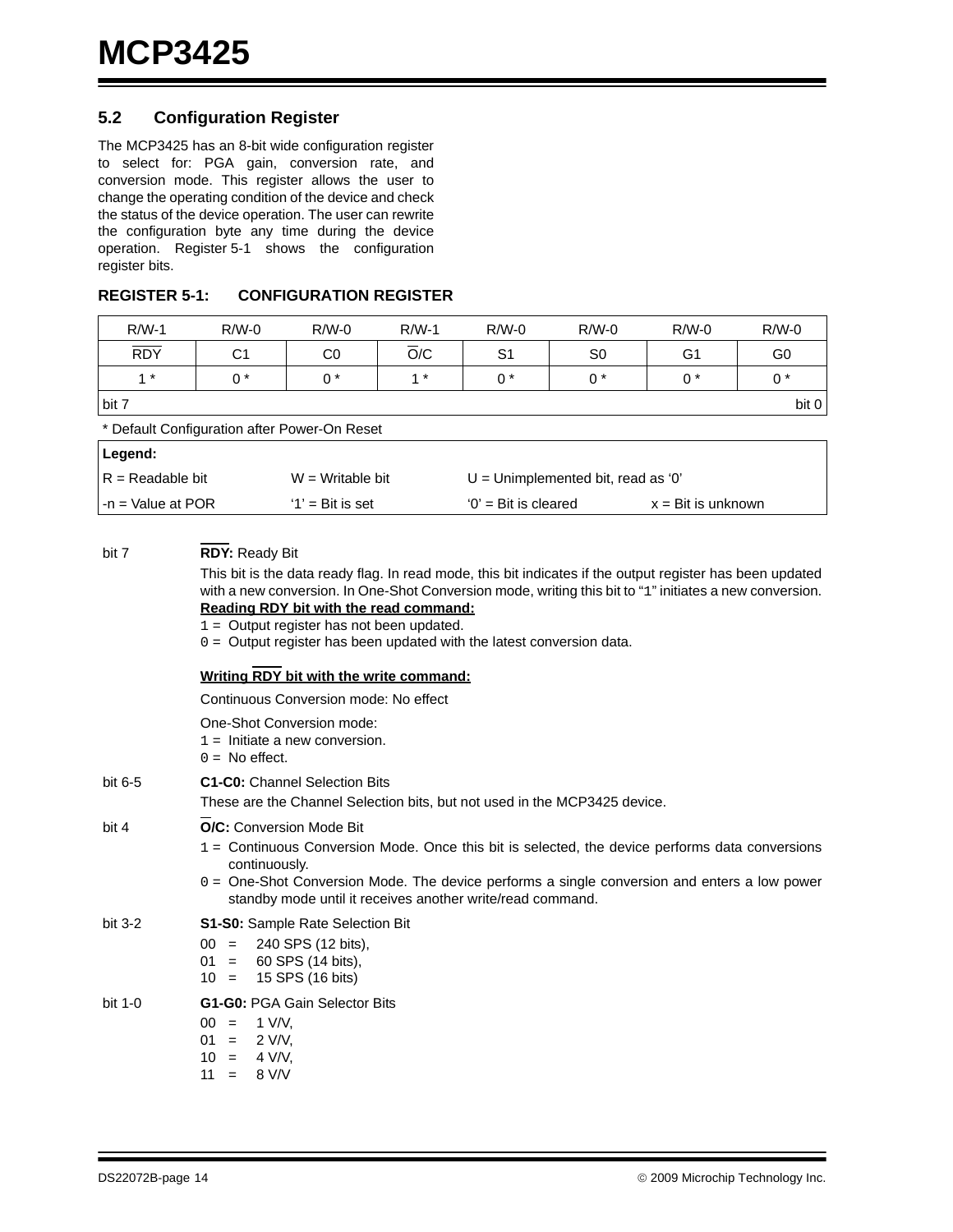If the configuration byte is read repeatedly by clocking continuously after reading the data bytes (i.e., after the 4th byte in the 16-bit conversion mode), the state of the RDY bit indicates whether the device is ready with new conversion result. When the Master finds the RDY bit is cleared, it can send a not-acknowledge (NAK) bit and a stop bit to exit the current read operation and send a new read command for the latest conversion data. Once the conversion data has been read, the ready bit toggles to  $1'$  until the next new conversion data is ready. The conversion data in the output register is overwritten every time a new conversion is completed.

[Figure 5-3](#page-17-0) shows an example of reading the conversion data. The user can rewrite the configuration byte any time for a new setting.

[Table 5-1](#page-14-1) and [Table 5-2](#page-14-2) show the examples of the configuration bit operation.

<span id="page-14-1"></span>**TABLE 5-1: WRITE CONFIGURATION BITS**

|   | O/C | <b>RDY</b> | <b>Operation</b>                                                                                   |
|---|-----|------------|----------------------------------------------------------------------------------------------------|
| 0 |     | 0          | No effect if all other bits remain<br>the same - operation continues<br>with the previous settings |
|   |     |            | Initiate One-Shot Conversion                                                                       |
|   |     | 0          | Initiate Continuous Conversion                                                                     |
|   |     |            | Initiate Continuous Conversion                                                                     |

<span id="page-14-2"></span>

| <b>TABLE 5-2:</b> | <b>READ CONFIGURATION BITS</b> |
|-------------------|--------------------------------|
|-------------------|--------------------------------|

| R/W | $\overline{O}/C$ | <b>RDY</b> | <b>Operation</b>                                                                                                                                                                                |
|-----|------------------|------------|-------------------------------------------------------------------------------------------------------------------------------------------------------------------------------------------------|
| 1   | 0                | $\Omega$   | New conversion result in One-<br>Shot conversion mode has just<br>been read. The RDY bit remains<br>low until set by a new write<br>command.                                                    |
| 1   | 0                | 1          | One-Shot Conversion is in prog-<br>ress. The conversion result is not<br>updated yet. The RDY bit stays<br>high until the current conversion<br>is completed.                                   |
| 1   | 1                | 0          | New conversion result in Contin-<br>uous Conversion mode has just<br>been read. The RDY bit changes<br>to high after reading the conver-<br>sion data.                                          |
| 1   | 1                | 1          | The conversion result in Continu-<br>ous Conversion mode was<br>already read. The next new con-<br>version data is not ready. The<br>RDY bit stays high until a new<br>conversion is completed. |

# <span id="page-14-0"></span>**5.3 I2C Serial Communications**

The device communicates with Master (microcontroller) through a serial  $I^2C$  (Inter-Integrated Circuit) interface and support standard (100 kbits/sec), fast (400 kbits/sec) and high-speed (3.4 Mbits/sec) modes.

| Note: | The l | High-Speed mode is not                   |  |  |
|-------|-------|------------------------------------------|--|--|
|       |       | recommended for $V_{DD}$ less than 2.7V. |  |  |

The serial  $I^2C$  is a bidirectional 2-wire data bus communication protocol using open-drain SCL and SDA lines.

The device can only be addressed as a slave. Once addressed, it can receive configuration bits with a write command or transmit the latest conversion results with a read command. The serial clock pin (SCL) is an input only and the serial data pin (SDA) is bidirectional. The Master starts communication by sending a START bit and terminates the communication by sending a STOP bit. In read mode, the device releases the SDA line after receiving NAK and STOP bits.

An example of a hardware connection diagram is shown in [Figure 6-1](#page-24-0). More details of the  $I^2C$  bus characteristic is described in **[Section 5.6 "I](#page-18-0)2C Bus [Characteristics"](#page-18-0)**.

# 5.3.1 I<sup>2</sup>C DEVICE ADDRESSING

The first byte after the START bit is always the address byte of the device, which includes the device code (4 bits), address bits (3 bits), and  $R/\sqrt{W}$  bit. The device code of the MCP3425 is **1101**, which is programmed at the factory. The device code is followed by three address bits (A2, A1, A0) which are also programmed at the factory. The three address bits allow up to eight MCP3425 devices on the same data bus line.

The (R/W) bit determines if the Master device wants to read the conversion data or write to the Configuration register. If the (R/W) bit is set (read mode), the device outputs the conversion data in the following clocks. If the  $(R/\overline{W})$  bit is cleared (write mode), the device expects a configuration byte in the following clocks. When the device receives the correct address byte, it outputs an acknowledge bit after the R/W bit.

[Figure 5-1](#page-15-1) shows the address byte. [Figure 5-2](#page-15-0) through [Figure 5-3](#page-17-0) show how to write the configuration register bits and read the conversion results.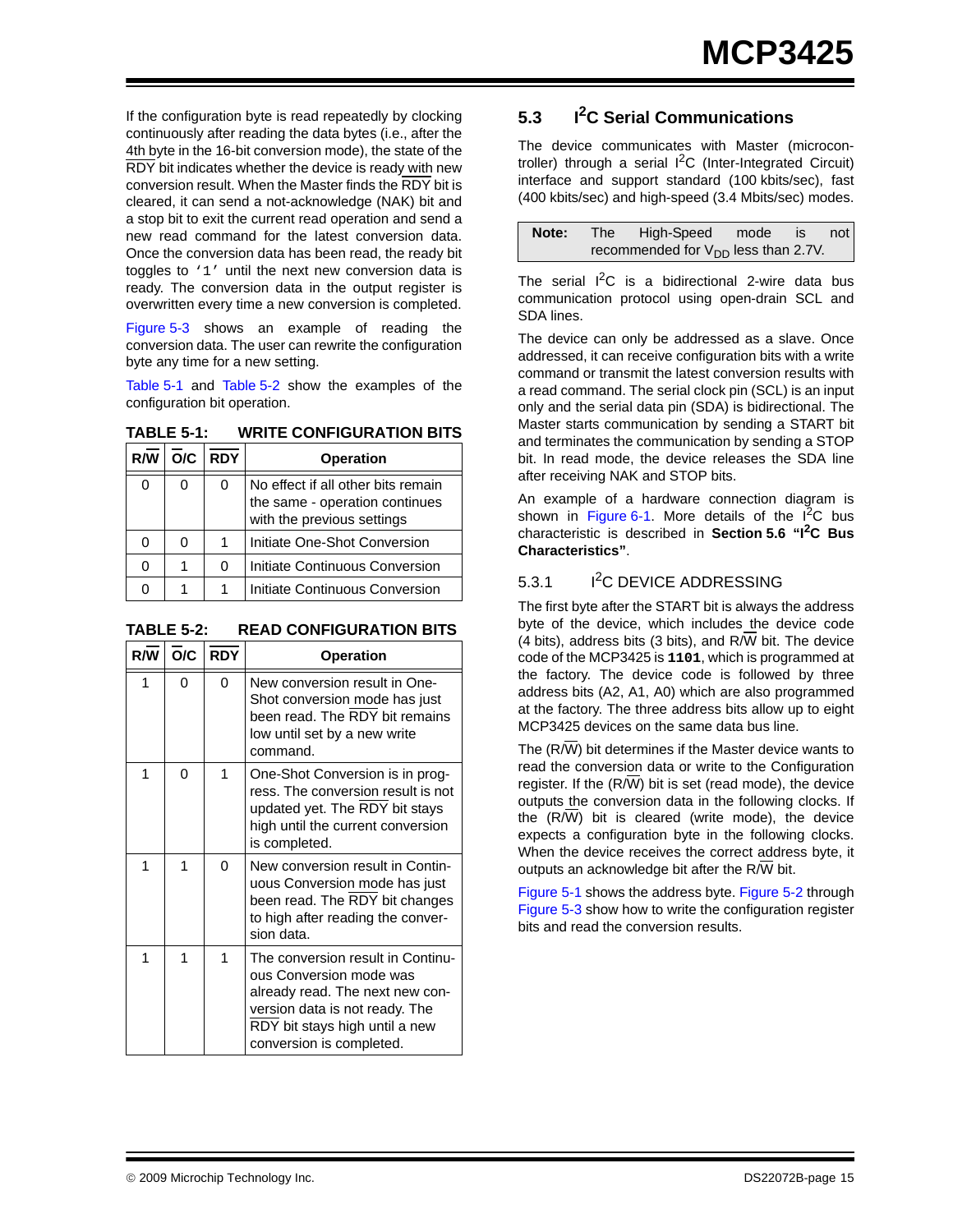

<span id="page-15-1"></span>

#### 5.3.2 WRITING A CONFIGURATION BYTE TO THE DEVICE

When the Master sends an address byte with the  $R/\overline{W}$ bit low  $(R/W = 0)$ , the MCP3425 expects one configuration byte following the address. Any byte sent after this second byte will be ignored. The user can change the operating mode of the device by writing the configuration register bits.

If the device receives a write command with a new configuration setting, the device immediately begins a new conversion and updates the conversion data.



<span id="page-15-0"></span>*FIGURE 5-2: Timing Diagram For Writing To The MCP3425.*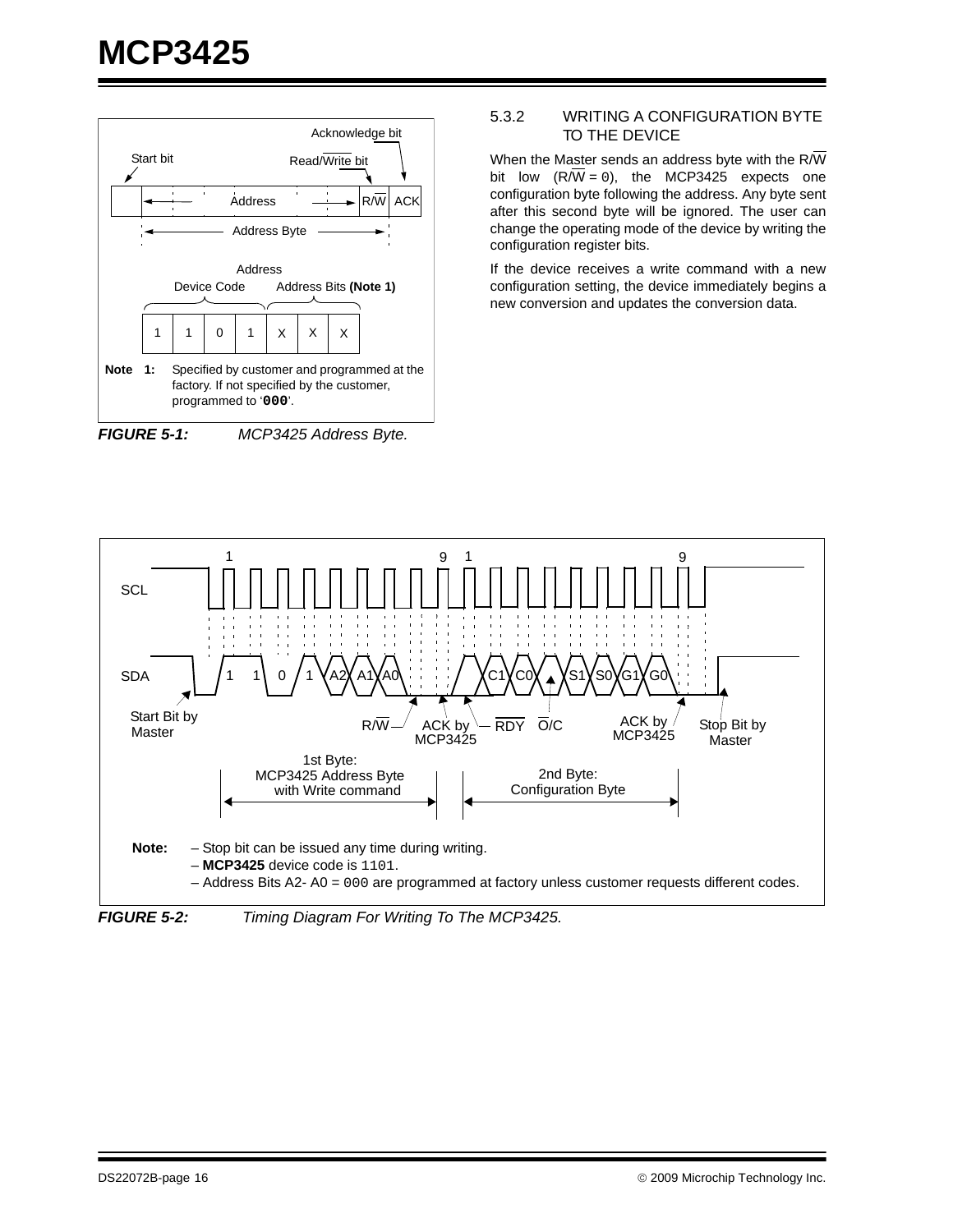#### 5.3.3 READING DATA FROM THE DEVICE

When the Master sends a read command  $(R/\overline{W} = 1)$ , the MCP3425 outputs the conversion data bytes and configuration byte. Each byte consists of 8 bits with one acknowledge (ACK) bit. The ACK bit after the address byte is issued by the MCP3425 and the ACK bits after each conversion data bytes are issued by the **Master** 

When the device receives a read command, it outputs two data bytes followed by a configuration register. In 16 bit-conversion mode, the MSB (= sign bit) of the first data byte is D15. In 14-bit conversion mode, the first two bits in the first data byte are repeated MSB bits and can be ignored, and the 3rd bit (D13) is the MSB (=sign bit) of the conversion data. In 12-bit conversion mode, the first four bits are repeated MSB bits and can be ignored. The 5th bit (D11) of the byte represents the MSB (= sign bit) of the conversion data. [Table 5-3](#page-16-3) summarizes the conversion data output of each conversion mode.

The configuration byte follows the output data bytes. The device repeatedly outputs the configuration byte only if the Master sends clocks repeatedly after the data bytes.

The device terminates the current outputs when it receives a Not-Acknowledge (NAK), a repeated start or a stop bit at any time during the output bit stream. It is not required to read the configuration byte. However, the Master may read the configuration byte to check the RDY bit condition.The Master may continuously send clock (SCL) to repeatedly read the configuration byte (to check the RDY bit status).

[Figure 5-3](#page-17-0) shows the timing diagrams of the reading.

| .                                  |                                                                                              |  |  |  |  |  |
|------------------------------------|----------------------------------------------------------------------------------------------|--|--|--|--|--|
| <b>Conversion</b><br><b>Option</b> | <b>Digital Output Codes</b>                                                                  |  |  |  |  |  |
| 16-bits                            | $ D15 \sim D8$ (1st data byte) - D7 $\sim$ D0 (2nd data byte) - Configuration byte. (Note 1) |  |  |  |  |  |
| 14-bits                            | MMD13 ~ D8 (1st data byte) - D7 ~ D0 (2nd data byte) - Configuration byte. (Note 2)          |  |  |  |  |  |
| 12-bits                            | MMMMD11 ~ D8 (1st data byte) - D7 ~ D0 (2nd data byte) - Configuration byte. (Note 3)        |  |  |  |  |  |
|                                    | $Meta A$ , $D4E$ is $MCD$ (sign bit)                                                         |  |  |  |  |  |

<span id="page-16-3"></span>**TABLE 5-3: OUTPUT CODES OF EACH RESOLUTION OPTION**

<span id="page-16-2"></span><span id="page-16-1"></span><span id="page-16-0"></span>**Note 1:** D15 is MSB (= sign bit).

**2:** D13 is MSB (= sign bit), M is repeated MSB of the data byte.

**3:** D11 is MSB (= sign bit), M is repeated MSB of the data byte.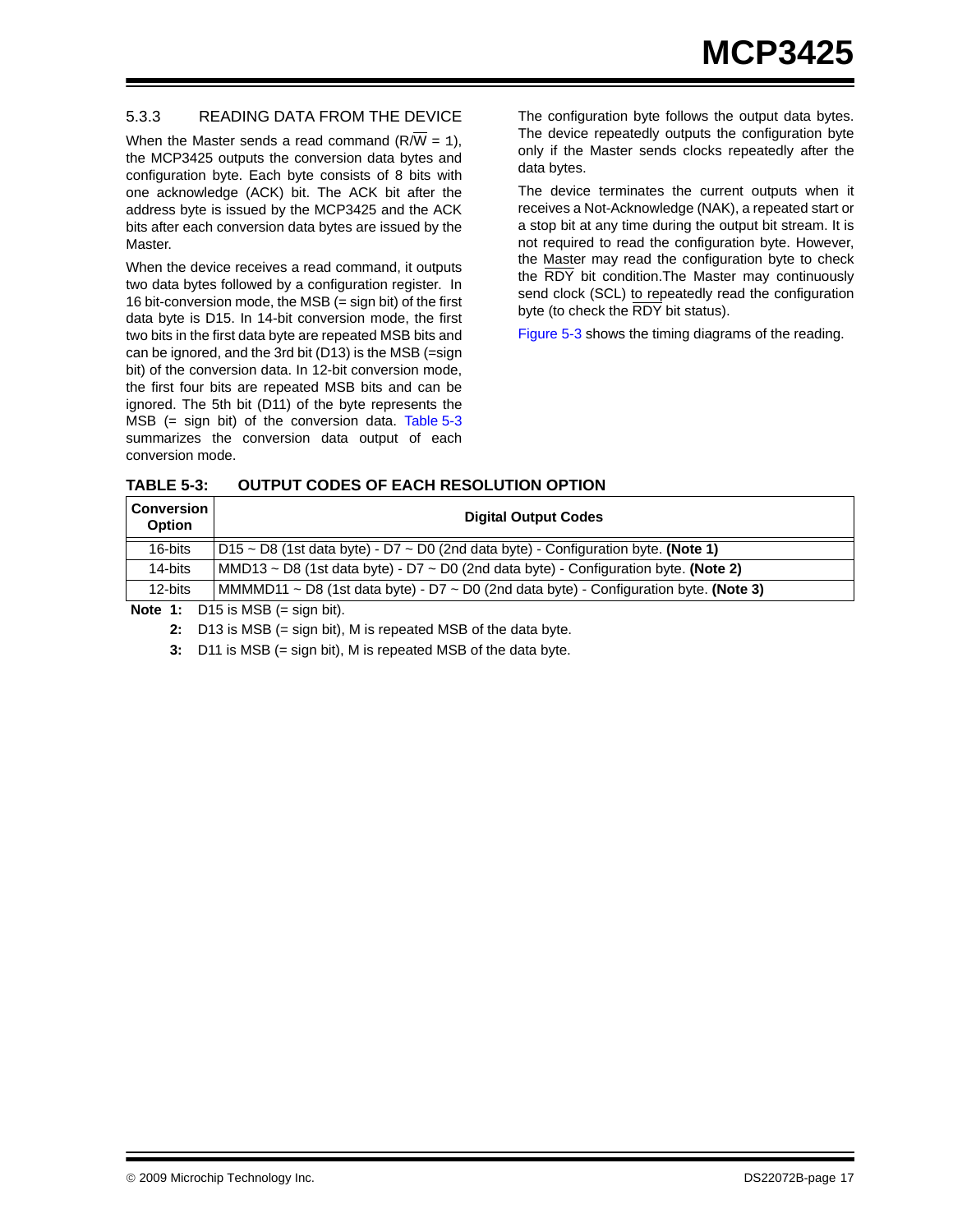

<span id="page-17-0"></span>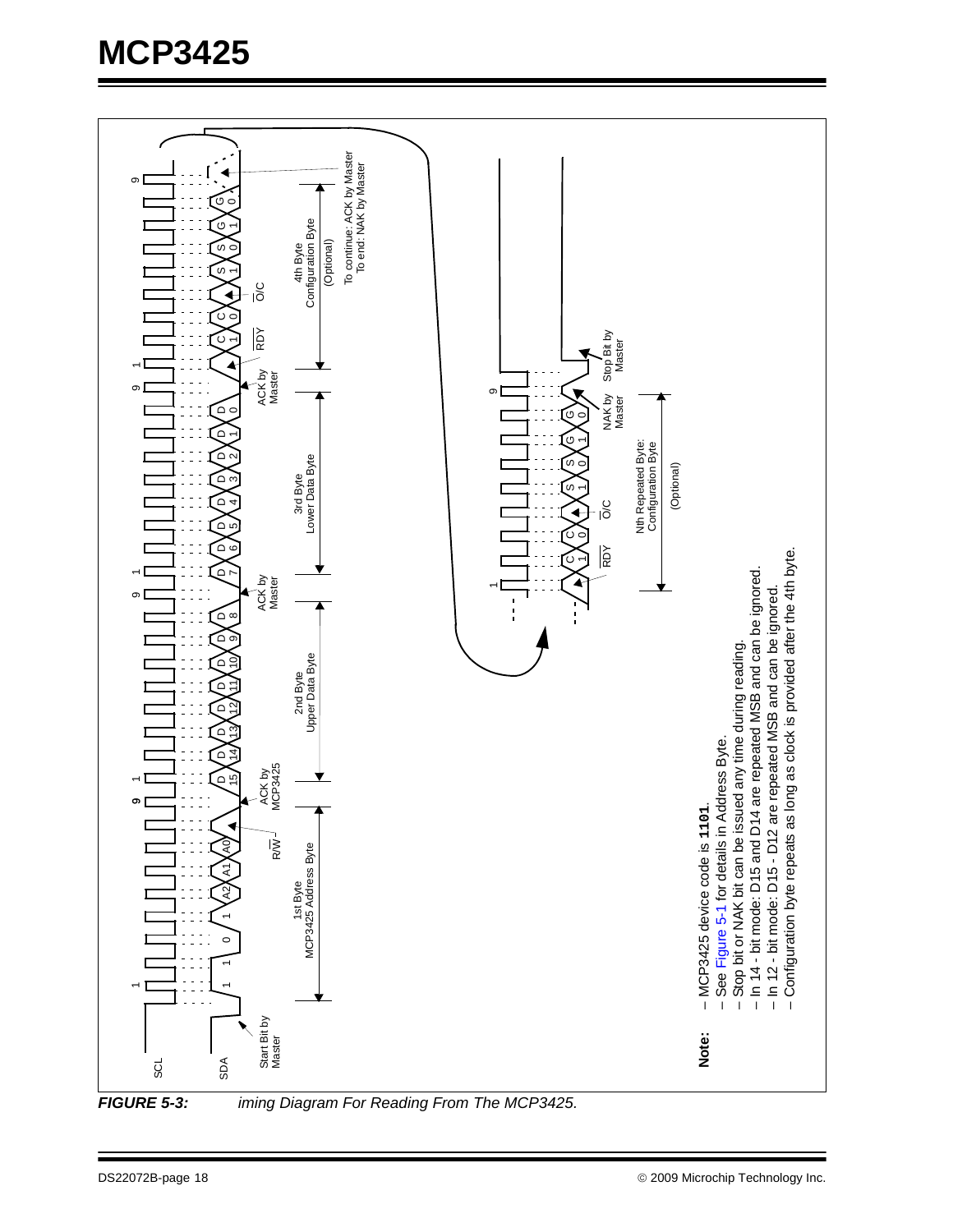# **5.4 General Call**

The device acknowledges the general call address (0x00 in the first byte). The meaning of the general call address is always specified in the second byte. Refer to [Figure 5-4](#page-18-1). The device supports the following two general calls.

For more information on the general call, or other  $I^2C$ modes, please refer to the Phillips  $1^2C$  specification.

#### 5.4.1 GENERAL CALL RESET

The general call reset occurs if the second byte is '00000110' (06h). At the acknowledgement of this byte, the device will abort current conversion and perform an internal reset similar to a Power-On-Reset (POR). All configuration and data register bits are reset to default values.

#### 5.4.2 GENERAL CALL CONVERSION

The general call conversion occurs if the second byte is '00001000' (08h). All devices on the bus initiate a conversion simultaneously. When the device receives this command, the configuration will be set to the One-Shot Conversion mode and a single conversion will be performed. The PGA and data rate settings are unchanged with this general call.



*Format.*

<span id="page-18-1"></span>*FIGURE 5-4: General Call Address* 

## **5.5 High-Speed (HS) Mode**

The  $I<sup>2</sup>C$  specification requires that a high-speed mode device must be 'activated' to operate in high-speed mode. This is done by sending a special address byte of "00001XXX" following the START bit. The "XXX" bits are unique to the High-Speed (HS) mode Master. This byte is referred to as the High-Speed (HS) Master Mode Code (HSMMC). The MCP3425 device does not acknowledge this byte. However, upon receiving this code, the device switches on its HS mode filters and communicates up to 3.4 MHz on SDA and SCL bus lines. The device will switch out of the HS mode on the next STOP condition.

For more information on the HS mode, or other  $I^2C$ modes, please refer to the Phillips  $I<sup>2</sup>C$  specification.

# <span id="page-18-0"></span>**5.6 I2C Bus Characteristics**

The  $I^2C$  specification defines the following bus protocol:

- Data transfer may be initiated only when the bus is not busy
- During data transfer, the data line must remain stable whenever the clock line is HIGH. Changes in the data line while the clock line is HIGH will be interpreted as a START or STOP condition

Accordingly, the following bus conditions have been defined using [Figure 5-5.](#page-19-0)

5.6.1 BUS NOT BUSY (A)

Both data and clock lines remain HIGH.

#### 5.6.2 START DATA TRANSFER (B)

A HIGH to LOW transition of the SDA line while the clock (SCL) is HIGH determines a START condition. All commands must be preceded by a START condition.

# 5.6.3 STOP DATA TRANSFER (C)

A LOW to HIGH transition of the SDA line while the clock (SCL) is HIGH determines a STOP condition. All operations can be ended with a STOP condition.

#### 5.6.4 DATA VALID (D)

The state of the data line represents valid data when, after a START condition, the data line is stable for the duration of the HIGH period of the clock signal.

The data on the line must be changed during the LOW period of the clock signal. There is one clock pulse per bit of data.

Each data transfer is initiated with a START condition and terminated with a STOP condition.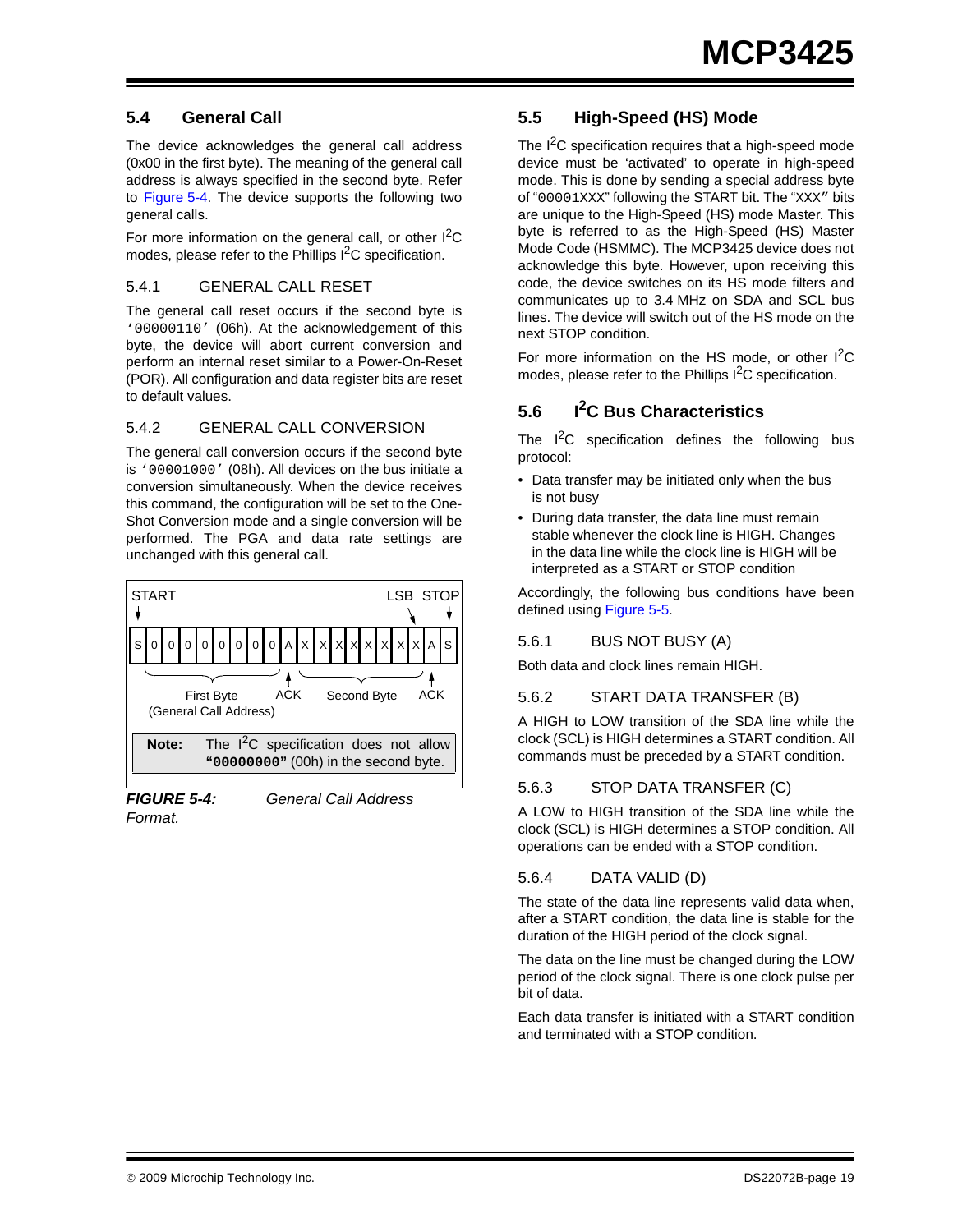#### 5.6.5 ACKNOWLEDGE AND NON-ACKNOWLEDGE

The Master (microcontroller) and the slave (MCP3425) use an acknowledge pulse as a hand shake of communication for each byte. The ninth clock pulse of each byte is used for the acknowledgement. The clock pulse is always provided by the Master (microcontroller) and the acknowledgement is issued by the receiving device of the byte (Note: The transmitting device must release the SDA line during the acknowledge pulse.). The acknowledgement is achieved by pulling-down the SDA line "LOW" during the 9th clock pulse by the receiving device.

During reads, the Master (microcontroller) can terminate the current read operation by not providing an acknowledge bit (not Acknowledge (NAK)) on the last byte. In this case, the MCP3425 device releases the SDA line to allow the Master (microcontroller) to generate a STOP or repeated START condition.

The non-acknowledgement (NAK) is issued by providing the SDA line to "HIGH" during the 9th clock pulse.



<span id="page-19-0"></span>*FIGURE 5-5: Data Transfer Sequence on I2C Serial Bus.*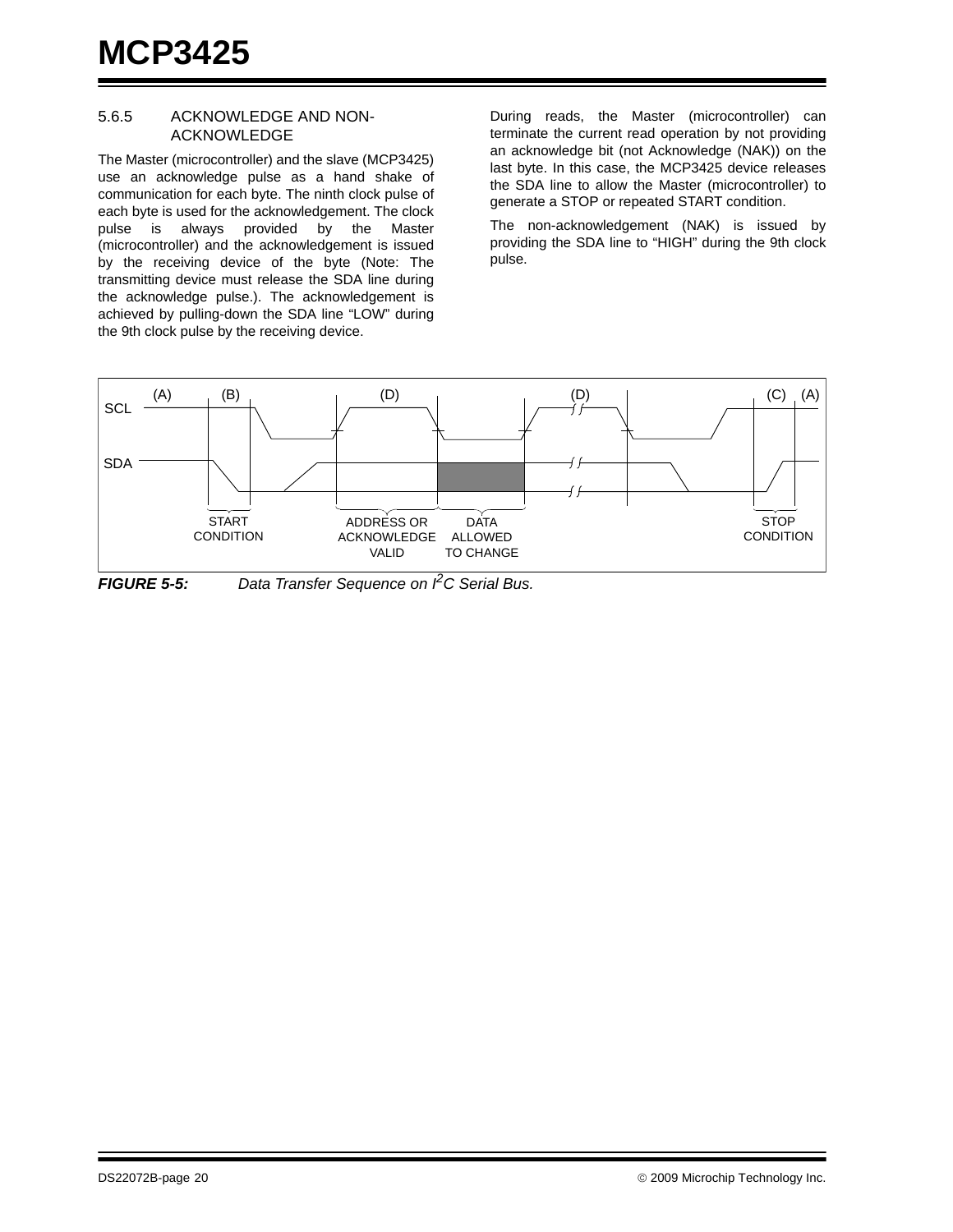| <b>Electrical Specifications:</b> Unless otherwise specified, all limits are specified for $T_A$ = -40 to +85°C, V <sub>DD</sub> = +2.7V to +5.0V,<br>$V_{SS} = 0V$ , $V_{IN} + V_{IN} = V_{REF}/2$ . |                                 |              |                          |      |              |                                                  |
|-------------------------------------------------------------------------------------------------------------------------------------------------------------------------------------------------------|---------------------------------|--------------|--------------------------|------|--------------|--------------------------------------------------|
| <b>Parameters</b>                                                                                                                                                                                     | Sym                             | Min          | <b>Typ</b>               | Max  | <b>Units</b> | <b>Conditions</b>                                |
| Standard Mode (100 kHz)                                                                                                                                                                               |                                 |              |                          |      |              |                                                  |
| Clock frequency                                                                                                                                                                                       | $f_{SCL}$                       |              |                          | 100  | kHz          |                                                  |
| Clock high time                                                                                                                                                                                       | Т <sub>ніGН</sub>               | 4000         |                          |      | ns           |                                                  |
| Clock low time                                                                                                                                                                                        | <b>TLOW</b>                     | 4700         |                          |      | ns           |                                                  |
| SDA and SCL rise time                                                                                                                                                                                 | $T_R$                           |              |                          | 1000 | ns           | From $V_{IL}$ to $V_{IH}$ (Note 1)               |
| SDA and SCL fall time                                                                                                                                                                                 | $T_F$                           |              | $\overline{\phantom{0}}$ | 300  | ns           | From $V_{\text{IH}}$ to $V_{\text{IL}}$ (Note 1) |
| START condition hold time                                                                                                                                                                             | T <sub>HD:STA</sub>             | 4000         |                          |      | ns           |                                                  |
| START (Repeated) condition<br>setup time                                                                                                                                                              | T <sub>SU:STA</sub>             | 4700         |                          |      | ns           |                                                  |
| Data hold time                                                                                                                                                                                        | TT <sub>HD:DAT</sub>            | 0            |                          | 3450 | ns           | (Note 3)                                         |
| Data input setup time                                                                                                                                                                                 | $T_{\text{SU:DAT}}$             | 250          |                          |      | ns           |                                                  |
| STOP condition setup time                                                                                                                                                                             | $T_{\mathsf{SU}: \mathsf{STO}}$ | 4000         |                          |      | ns           |                                                  |
| Output valid from clock                                                                                                                                                                               | $T_{AA}$                        | 0            | $\equiv$                 | 3750 | ns           | (Note 2, Note 3)                                 |
| Bus free time                                                                                                                                                                                         | $T_{\mathsf{BUF}}$              | 4700         | $\overline{\phantom{0}}$ |      | ns           | Time between START and STOP<br>conditions.       |
| Fast Mode (400 kHz)                                                                                                                                                                                   |                                 |              |                          |      |              |                                                  |
| Clock frequency                                                                                                                                                                                       | $TT_{SCL}$                      |              |                          | 400  | kHz          |                                                  |
| Clock high time                                                                                                                                                                                       | $\mathsf{T}_{\mathsf{HIGH}}$    | 600          |                          |      | ns           |                                                  |
| Clock low time                                                                                                                                                                                        | <b>TLOW</b>                     | 1300         |                          |      | ns           |                                                  |
| SDA and SCL rise time                                                                                                                                                                                 | $T_R$                           | $20 + 0.1Cb$ |                          | 300  | ns           | From $V_{IL}$ to $V_{IH}$ (Note 1)               |
| SDA and SCL fall time                                                                                                                                                                                 | $T_F$                           | $20 + 0.1Cb$ | $\overline{\phantom{0}}$ | 300  | ns           | From $V_{\text{IH}}$ to $V_{\text{IL}}$ (Note 1) |
| START condition hold time                                                                                                                                                                             | T <sub>HD:STA</sub>             | 600          |                          |      | ns           |                                                  |
| START (Repeated) condition<br>setup time                                                                                                                                                              | T <sub>SU:STA</sub>             | 600          |                          |      | ns           |                                                  |
| Data hold time                                                                                                                                                                                        | T <sub>HD:DAT</sub>             | 0            |                          | 900  | ns           | (Note 4)                                         |
| Data input setup time                                                                                                                                                                                 | T <sub>SU:DAT</sub>             | 100          |                          |      | ns           |                                                  |
| STOP condition setup time                                                                                                                                                                             | $T_{\mathsf{SU}: \mathsf{STO}}$ | 600          |                          |      | ns           |                                                  |
| Output valid from clock                                                                                                                                                                               | $T_{AA}$                        | 0            |                          | 1200 | ns           | (Note 2, Note 3)                                 |
| Bus free time                                                                                                                                                                                         | $T_{\mathsf{BUF}}$              | 1300         | —                        |      | ns           | Time between START and STOP<br>conditions.       |

#### <span id="page-20-4"></span>**TABLE 5-4: I2C SERIAL TIMING SPECIFICATIONS**

<span id="page-20-2"></span><span id="page-20-0"></span>**Note 1:** This parameter is ensured by characterization and not 100% tested.

**2:** This specification is not a part of the I<sup>2</sup>C specification. This specification is equivalent to the Data Hold Time (T<sub>HD:DAT</sub>) plus SDA Fall (or rise) time:  $T_{AA} = T_{HD:DAT} + T_F$  (OR  $T_R$ ).

<span id="page-20-1"></span>**3:** If this parameter is too short, it can create an unintended Start or Stop condition to other devices on the bus line. If this parameter is too long, Clock Low time  $(T<sub>LOW</sub>)$  can be affected.

<span id="page-20-3"></span>4: For Data Input: This parameter must be longer than t<sub>SP</sub>. If this parameter is too long, the Data Input Setup (T<sub>SU:DAT</sub>) or Clock Low time  $(T_{LOW})$  can be affected.

For Data Output: This parameter is characterized, and tested indirectly by testing  $T_{AA}$  parameter.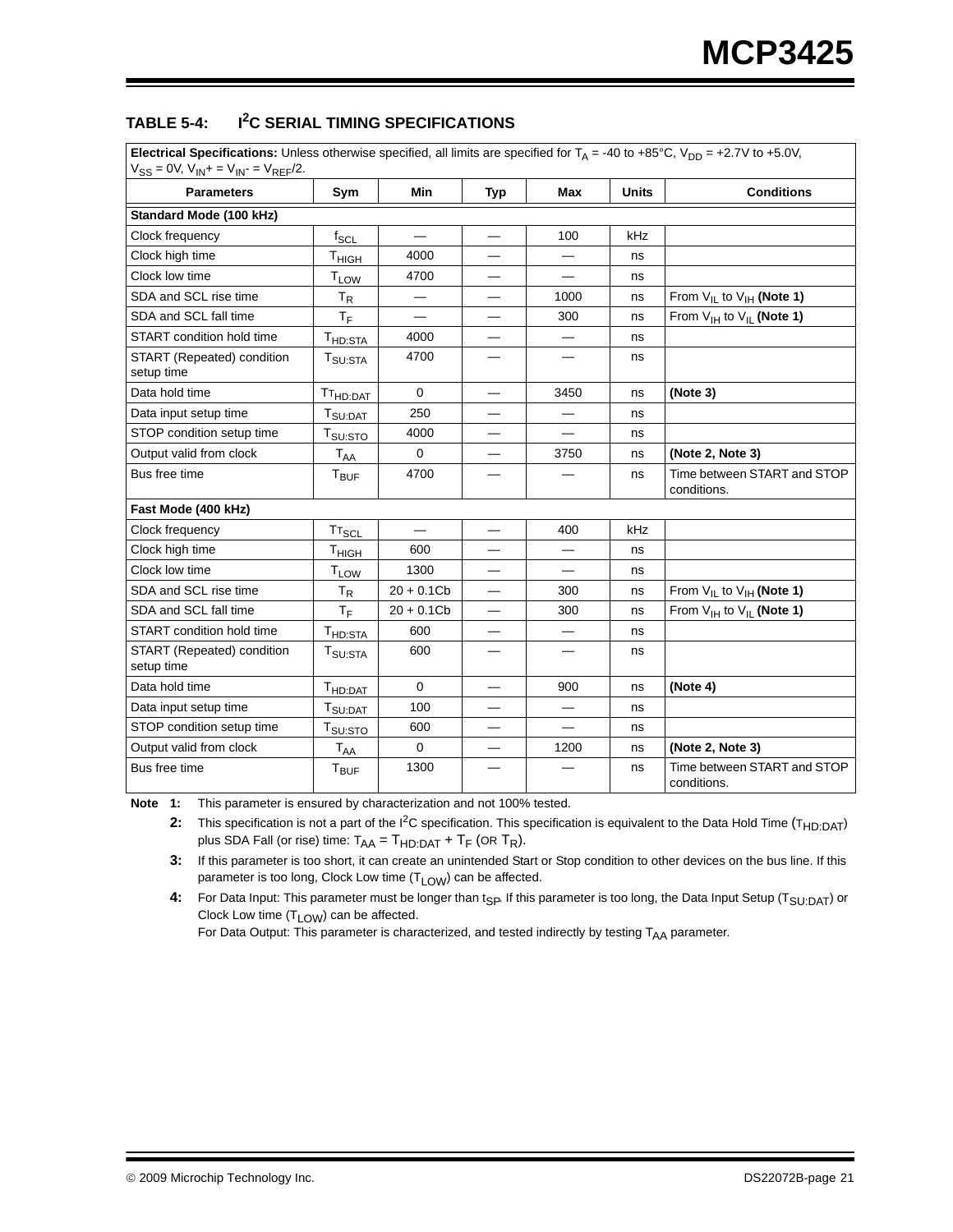#### **TABLE 5-4: I2C SERIAL TIMING SPECIFICATIONS (CONTINUED)**

**Electrical Specifications:** Unless otherwise specified, all limits are specified for T<sub>A</sub> = -40 to +85°C, V<sub>DD</sub> = +2.7V to +5.0V,  $V_{SS} = 0V$ ,  $V_{IN} + V_{IN} = V_{REF}/2$ .

| $V_{SS} = UV$ , $V_{IN}$ = $V_{IN}$ = $V_{REF}/Z$ . |                       |            |            |          |              |                                                                    |
|-----------------------------------------------------|-----------------------|------------|------------|----------|--------------|--------------------------------------------------------------------|
| <b>Parameters</b>                                   | Sym                   | <b>Min</b> | <b>Typ</b> | Max      | <b>Units</b> | <b>Conditions</b>                                                  |
| High Speed Mode (3.4 MHz)                           |                       |            |            |          |              |                                                                    |
| Clock frequency                                     | $f_{SCL}$             |            |            | 3.4      | <b>MHz</b>   | $C_b = 100 pF$                                                     |
|                                                     |                       |            |            | 1.7      | <b>MHz</b>   | $C_h = 400 pF$                                                     |
| Clock high time                                     | T <sub>HIGH</sub>     | 60         | —          | $\equiv$ | ns           | $C_b$ = 100 pF, $f_{SCL}$ = 3.4 MHz                                |
|                                                     |                       | 120        |            |          | ns           | $C_b = 400$ pF, $f_{SCL} = 1.7$ MHz                                |
| Clock low time                                      | $T_{LOW}$             | 160        |            |          | ns           | $C_b$ = 100 pF, $f_{SCL}$ = 3.4 MHz                                |
|                                                     |                       | 320        |            |          | ns           | $C_b$ = 400 pF, $f_{SCL}$ = 1.7 MHz                                |
| SCL rise time<br>(Note 1)                           | $T_R$                 |            |            | 40       | ns           | From $V_{IL}$ to $V_{IH}$ ,<br>$C_b$ = 100 pF, $f_{SCL}$ = 3.4 MHz |
|                                                     |                       |            |            | 80       | ns           | From $V_{II}$ to $V_{IH}$ ,<br>$C_b = 400$ pF, $f_{SCL} = 1.7$ MHz |
| SCL fall time<br>(Note 1)                           | $T_F$                 |            |            | 40       | ns           | From $V_{IH}$ to $V_{II}$ ,<br>$C_b$ = 100 pF, $f_{SCL}$ = 3.4 MHz |
|                                                     |                       |            |            | 80       | ns           | From $V_{IH}$ to $V_{II}$ ,<br>$C_b = 400$ pF, $f_{SCL} = 1.7$ MHz |
| SDA rise time<br>(Note 1)                           | $T_{R:$ DAT           |            |            | 80       | ns           | From $V_{II}$ to $V_{IH}$ ,<br>$C_b$ = 100 pF, $f_{SCL}$ = 3.4 MHz |
|                                                     |                       |            |            | 160      | ns           | From $V_{II}$ to $V_{IH}$ ,<br>$C_b = 400$ pF, $f_{SCL} = 1.7$ MHz |
| SDA fall time<br>(Note 1)                           | $T_{F: \, DATA}$      |            |            | 80       | ns           | From $V_{IH}$ to $V_{II}$ ,<br>$C_b$ = 100 pF, $f_{SCL}$ = 3.4 MHz |
|                                                     |                       |            |            | 160      | ns           | From $V_{IH}$ to $V_{II}$ ,<br>$C_b = 400$ pF, $f_{SCL} = 1.7$ MHz |
| Data hold time                                      | T <sub>HD:DAT</sub>   | 0          |            | 70       | ns           | $C_b$ = 100 pF, $f_{SCL}$ = 3.4 MHz                                |
| (Note 4)                                            |                       | 0          |            | 150      | ns           | $C_b$ = 400 pF, $f_{\text{SCI}}$ = 1.7 MHz                         |
| Output valid from clock                             | <b>T<sub>AA</sub></b> |            |            | 150      | ns           | $C_b$ = 100 pF, $f_{SCL}$ = 3.4 MHz                                |
| (Notes 2 and 3)                                     |                       |            | —          | 310      | ns           | $C_b = 400$ pF, $f_{SCL} = 1.7$ MHz                                |
| START condition hold time                           | T <sub>HD:STA</sub>   | 160        |            |          | ns           |                                                                    |
| START (Repeated) condition<br>setup time            | T <sub>SU:STA</sub>   | 160        |            |          | ns           |                                                                    |
| Data input setup time                               | T <sub>SU:DAT</sub>   | 10         |            |          | ns           |                                                                    |
| STOP condition setup time                           | T <sub>SU:STO</sub>   | 160        |            |          | ns           |                                                                    |

**Note 1:** This parameter is ensured by characterization and not 100% tested.

**2:** This specification is not a part of the I<sup>2</sup>C specification. This specification is equivalent to the Data Hold Time (T<sub>HD:DAT</sub>) plus SDA Fall (or rise) time:  $T_{AA} = T_{HD:DAT} + T_F$  (OR  $T_R$ ).

**3:** If this parameter is too short, it can create an unintended Start or Stop condition to other devices on the bus line. If this parameter is too long, Clock Low time (T<sub>LOW</sub>) can be affected.

4: For Data Input: This parameter must be longer than t<sub>SP</sub>. If this parameter is too long, the Data Input Setup (T<sub>SU:DAT</sub>) or Clock Low time  $(T<sub>LOW</sub>)$  can be affected.

For Data Output: This parameter is characterized, and tested indirectly by testing T<sub>AA</sub> parameter.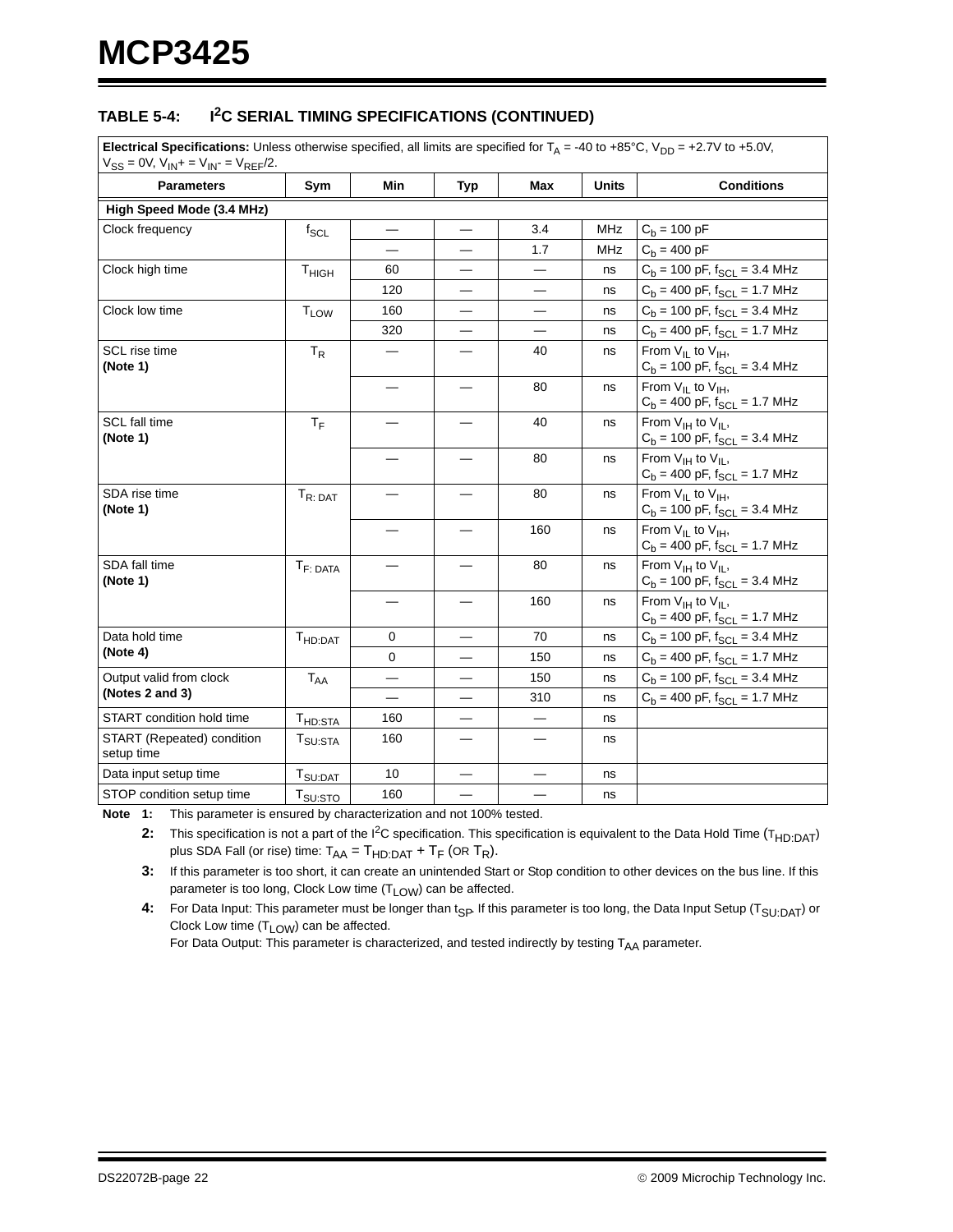

*FIGURE 5-6: I 2C Bus Timing Data.*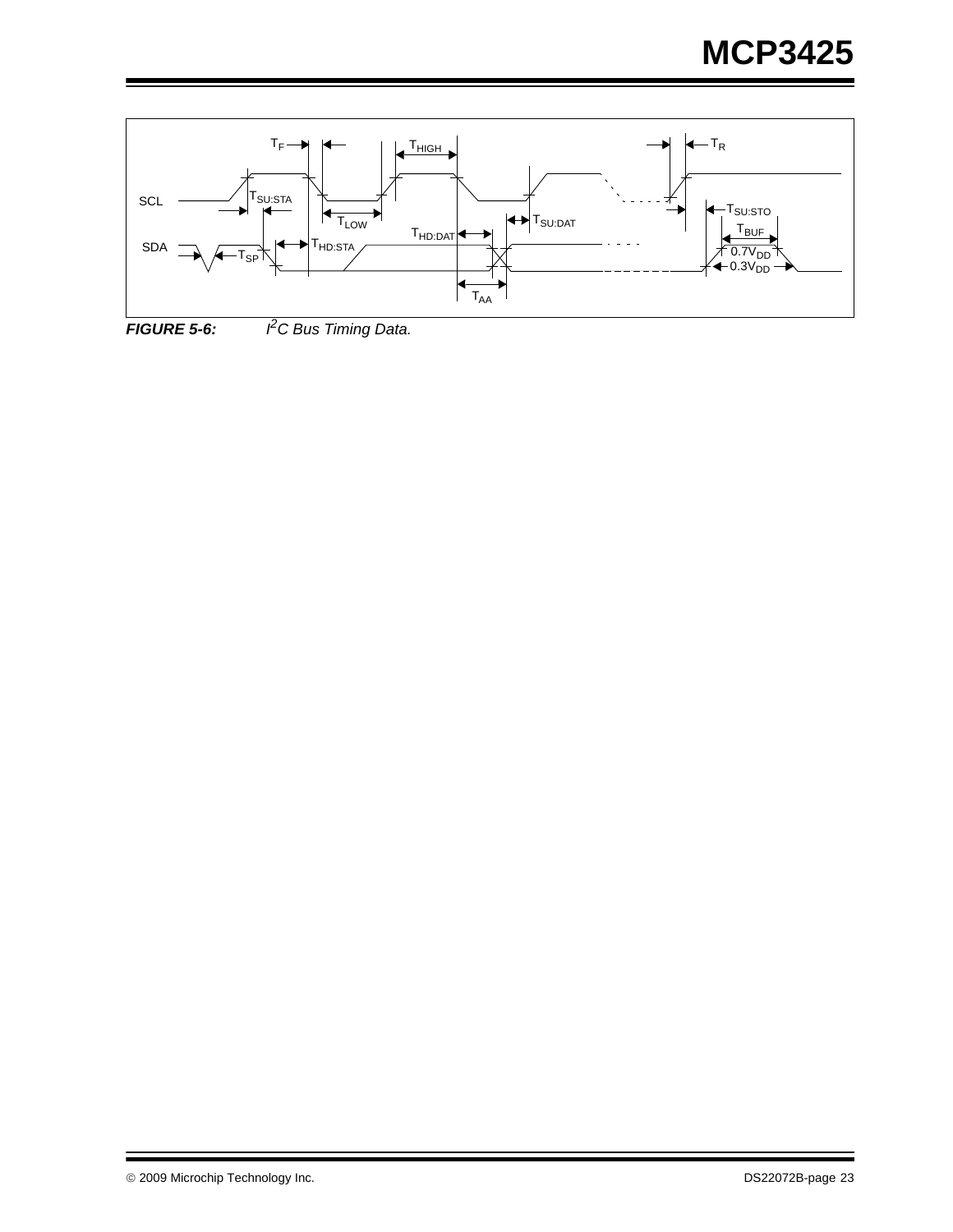**NOTES:**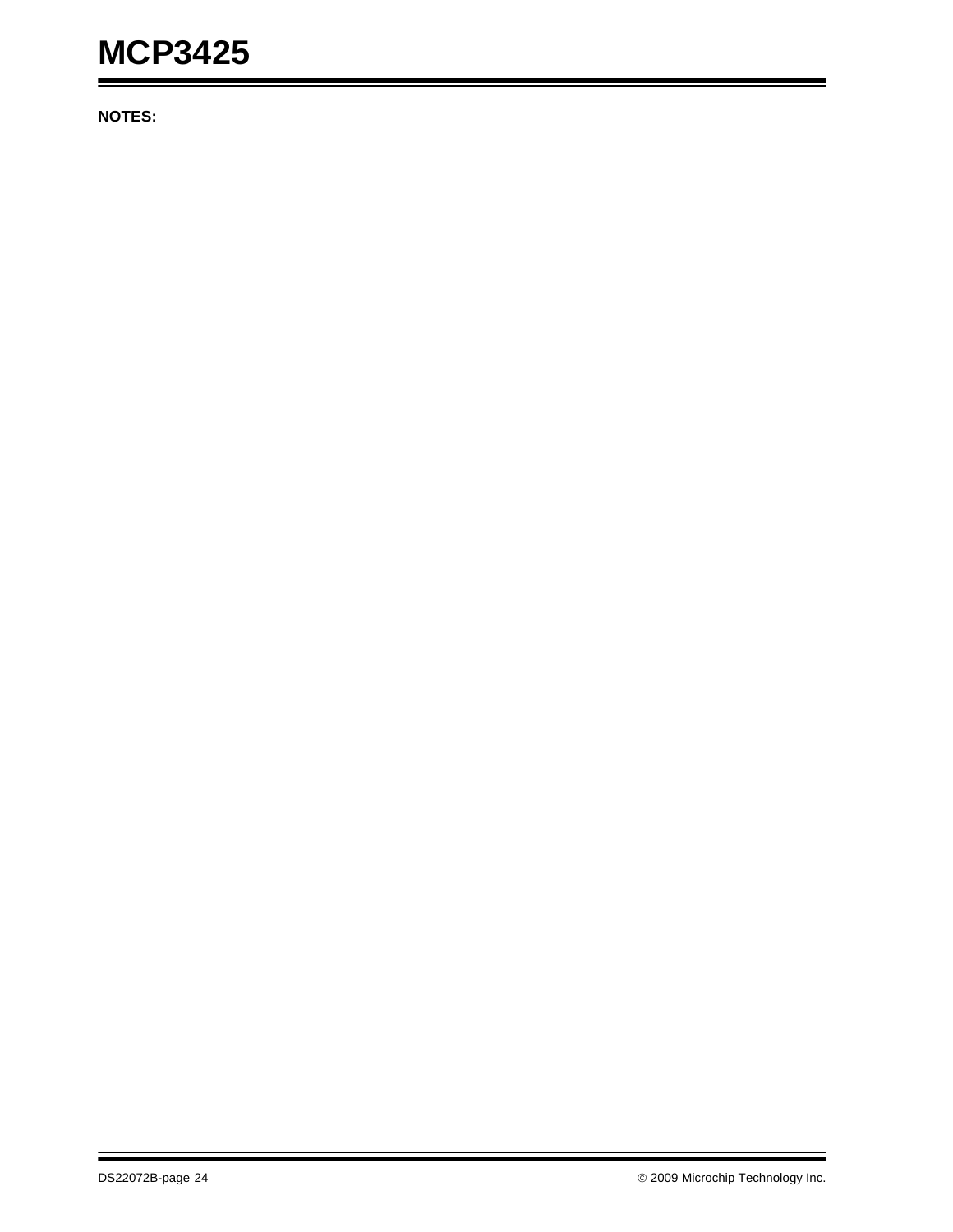# <span id="page-24-2"></span>**6.0 BASIC APPLICATION CONFIGURATIONS AND EXAMPLES**

The MCP3425 can be used for various precision analog-to-digital converter applications. The device operates with very simple connections to the application circuit. The following sections discuss the examples of the device connections and applications.

# **6.1 Connecting to the Application Circuits**

#### 6.1.1 BYPASS CAPACITORS ON V<sub>DD</sub> PIN

For an accurate measurement, the application circuit needs a clean supply voltage and must block any noise signal to the MCP3425 device. [Figure 6-1](#page-24-0) shows an example of using two bypass capacitors (a 10 µF tantalum capacitor and a 0.1 µF ceramic capacitor) on the  $V_{DD}$  line of the MCP3425. These capacitors are helpful to filter out any high frequency noises on the  $V<sub>DD</sub>$  line and also provide the momentary bursts of extra currents when the device needs from the supply. These capacitors should be placed as close to the  $V_{DD}$ pin as possible (within one inch). If the application circuit has separate digital and analog power supplies, the  $V_{DD}$  and  $V_{SS}$  of the MCP3425 device should reside on the analog plane.

#### 6.1.2 CONNECTING TO <sup>2</sup>C BUS USING PULL-UP RESISTORS

The SCL and SDA pins of the MCP3425 are open-drain configurations. These pins require a pull-up resistor as shown in [Figure 6-1](#page-24-0). The value of these pull-up resistors depends on the operating speed and loading capacitance of the  $I^2C$  bus line. Higher value of pull-up resistor consumes less power, but increases the signal transition time (higher RC time constant) on the bus. Therefore, it can limit the bus operating speed. The lower value of resistor, on the other hand, consumes higher power, but allows higher operating speed. If the bus line has higher capacitance due to long bus line or high number of devices connected to the bus, a smaller pull-up resistor is needed to compensate the long RC time constant. The pull-up resistor is typically chosen between 5 kΩ and 10 kΩ ranges for standard and fast modes.



#### <span id="page-24-0"></span>*FIGURE 6-1: Typical Connection Example.*

The number of devices connected to the bus is limited only by the maximum bus capacitance of 400 pF. The bus loading capacitance affects on the bus operating speed. [Figure 6-2](#page-24-1) shows an example of multiple device connections.



<span id="page-24-1"></span>*FIGURE 6-2: Example of Multiple Device Connection on I2C Bus.*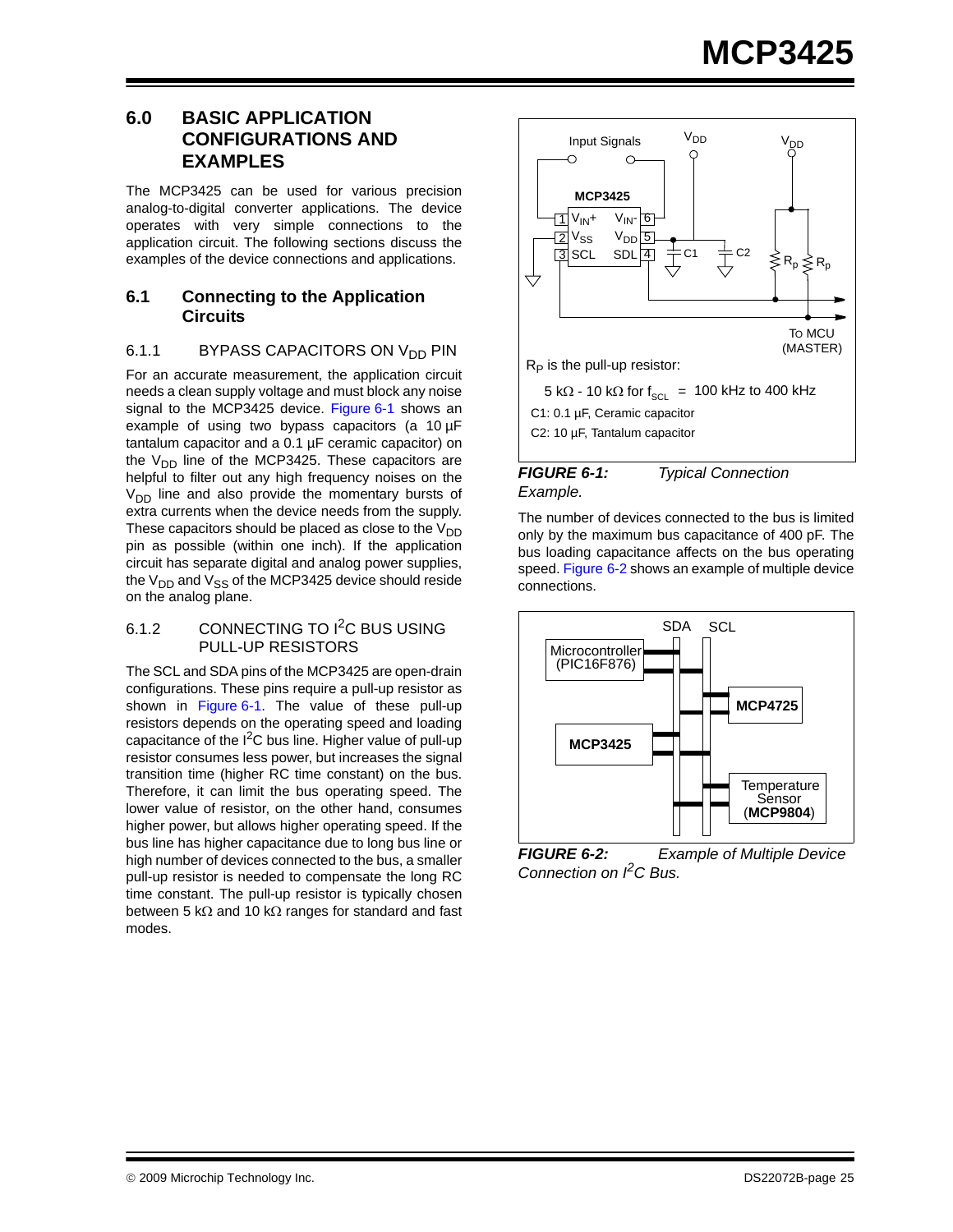#### 6.1.3 DEVICE COMMUNICATION TEST

The user can test the communication between the Master (MCU) and the MCP3425 by simply checking an acknowledge response from the MCP3425 after sending a read or write command. Here is an example using [Figure 6-3:](#page-25-0)

- a) Set the R/W bit "LOW" in the address byte.
- b) Check the ACK pulse after sending the address byte.

If the device acknowledges  $(ACK = 0)$ , then the device is connected, otherwise it is not connected.

c) Send a STOP bit.



<span id="page-25-0"></span>*FIGURE 6-3: I 2C Bus Communications Test.*

#### 6.1.4 DIFFERENTIAL AND SINGLE-ENDED CONFIGURATION

[Figure 6-4](#page-25-1) shows typical connection examples for differential and single-ended inputs. Differential input signals are connected to the  $V_{IN}$ + and  $V_{IN}$ - input pins. For the single-ended input, the input signal is applied to one of the input pins (typically connected to the  $V_{IN}$ + pin) while the other input pin (typically  $V_{IN}$ - pin) is grounded. All device characteristics hold for the single-ended configuration, but this configuration loses one bit resolution because the input can only stand in positive half scale. Refer to **[Section 1.0 "Electrical](#page-2-8) [Characteristics"](#page-2-8)**.





<span id="page-25-1"></span>*FIGURE 6-4: Differential and Single-Ended Input Connections.*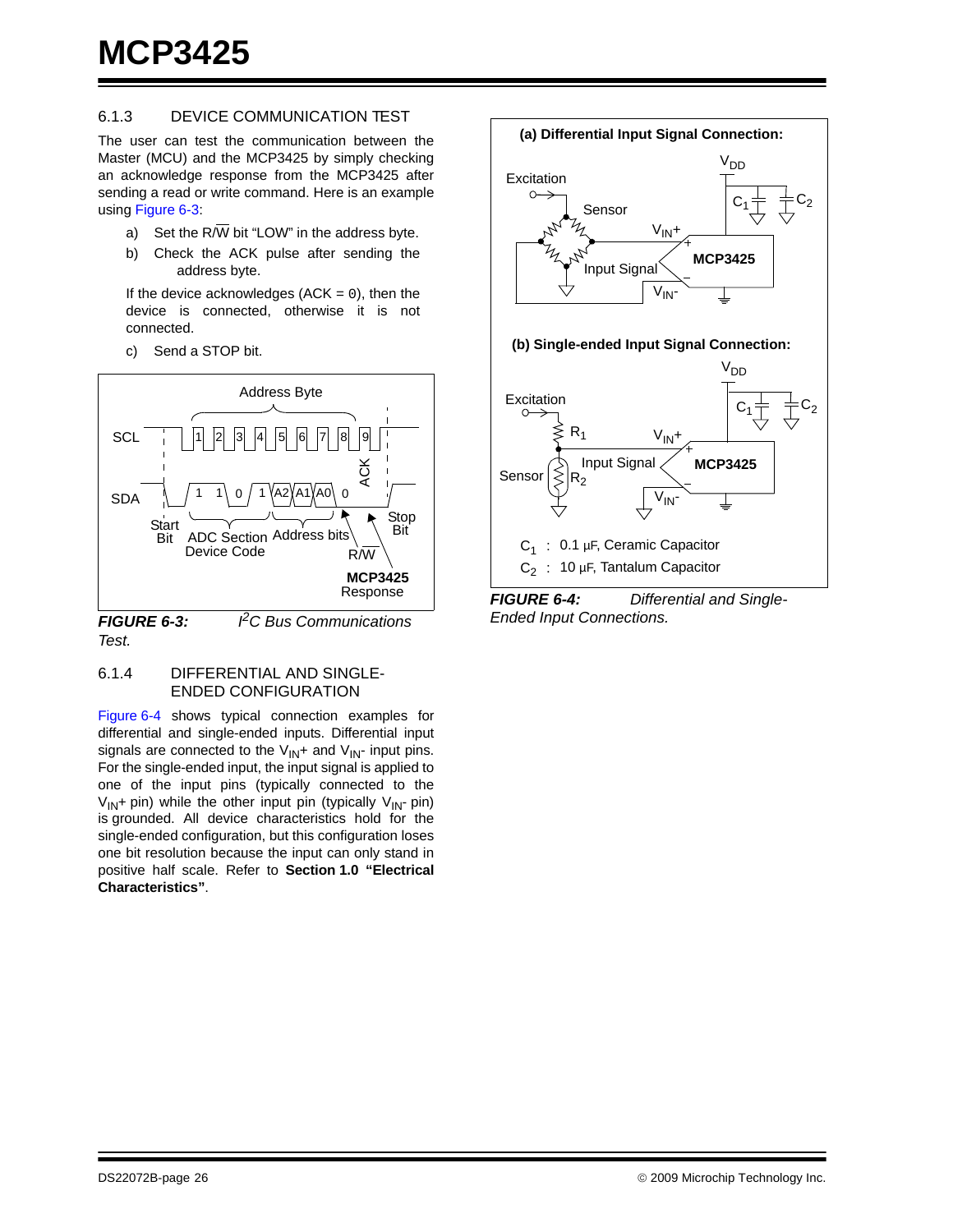# **6.2 Application Examples**

#### 6.2.1 VOLTAGE MEASUREMENT

The MCP3425 device can be used in a broad range of sensor and data acquisition applications.

[Figure 6-5](#page-26-0) shows a circuit example measuring the battery voltage. When the input voltage is greater than the internal reference voltage ( $V_{REF}$  = 2.048V), it needs a voltage divider circuit to prevent the output code from being saturated. In the example,  $R_1$  and  $R_2$  form a voltage divider. The R<sub>1</sub> and R<sub>2</sub> are set to yield V<sub>IN</sub> to be less than the internal reference voltage  $(V_{REF} = 2.048V)$ .

If the input voltage range is much less than the internal reference voltage, the voltage divider at the input pin is not needed, and the user may use the internal PGA with a gain of up to 8.

When the voltage divider or internal PGA is used for the input signal, these factor must be taken into account when the user converts the output codes to the actual input voltage.

Find the Microchip Application Note AN1156 for the input voltage and current measurement using the MCP342X device family. The MCU firmware is well documented in the reference.



<span id="page-26-0"></span>*FIGURE 6-5: Battery Voltage Measurement.*

#### 6.2.2 CURRENT MEASUREMENT

[Figure 6-6](#page-26-1) shows a circuit example of current measurement. For the current measurement, the device measures the voltage across the current sensor, and converts it to current by dividing the measured voltage by a known resistance value of the current sensor. The voltage drops across the sensor is waste. Therefore, the current measurement often prefers to use a current sensor with smaller resistance value, which, in turn, requires high resolution ADC device. The high precision MCP342x devices from Microchip Technology Inc. are suitable for the current measurement with low resistive current sensors. The MSB (= sign bit) of the output code indicates the direction of the current.



#### <span id="page-26-1"></span>*FIGURE 6-6: Battery Current Measurement.*

#### 6.2.3 PRESSURE MEASUREMENT

[Figure 6-7](#page-27-0) shows an example of measuring the pressure using NPP301 (manufactured by GE NovaSensor). No external signal conditioning circuit is needed by utilizing its internal PGA. The pressure sensor output is 20 mV/V. This gives 100 mV of full scale output for  $V_{DD}$  of 5V (sensor excitation voltage).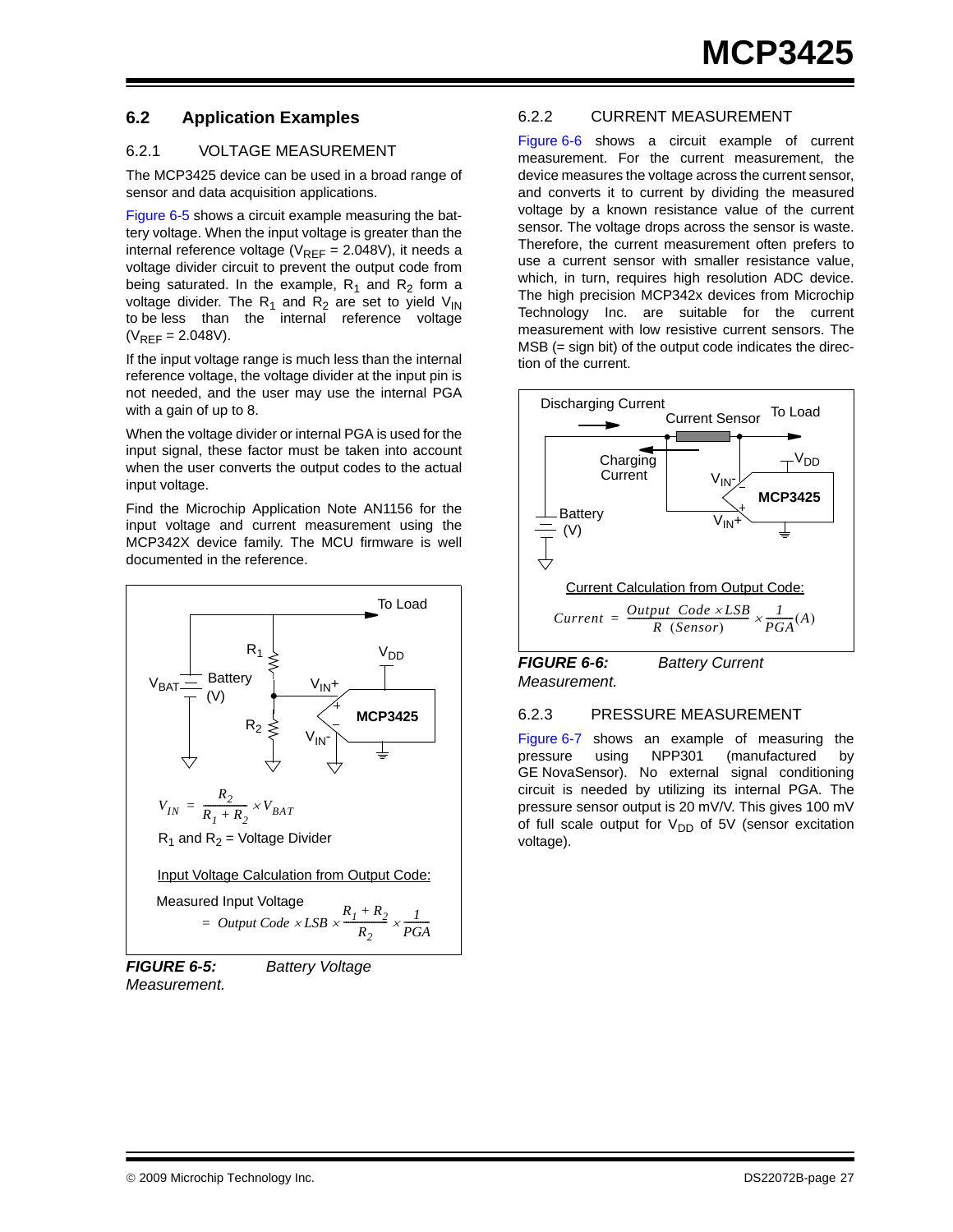

<span id="page-27-0"></span>*FIGURE 6-7: Example of Pressure Measurement.*

#### 6.2.4 WHEATSTONE BRIDGE TYPE SENSORS WITH SIGNAL CONDITIONING

Wheatstone bridge is one of the most common configurations in the sensor applications. Strain gauges and pressure sensors are the common examples. When the sensor output signal is small and the common mode noise level is large, it needs a signal conditioning circuit between the sensor and the MCP3425. [Figure 6-8](#page-27-1) and [Figure 6-9](#page-27-2) show examples of using the MCP6V01 (high precision auto-zeroed Op Amp) for the sensor signal conditioning. [Figure 6-8](#page-27-1) shows the interface circuit with a minimum of components between the sensor and the MCP3425, but it is not symmetric, and therefore, the ADC input becomes a single ended. On the other hand, the [Figure 6-9](#page-27-2) has a symmetric and differential output, but requires more components.



<span id="page-27-1"></span>*FIGURE 6-8: Simple Signal Conditioning Design with Asymmetric Circuit.*



<span id="page-27-2"></span>*FIGURE 6-9: High Performance Signal Conditioning Design with Symmetric Circuit.*

#### 6.2.5 TEMPERATURE MEASUREMENT

[Figure 6-10](#page-27-3) shows an example of temperature measurement using a thermistor. This example can achieve a linear response over a 50°C temperature range. This can be implemented using a standard resistor with 1% tolerance in series with the thermistor. The value of the resistor is selected to be equal to the thermistor value at the mid-point of the desired temperature range.



*Measurement.*

<span id="page-27-3"></span>*FIGURE 6-10: Example of Temperature*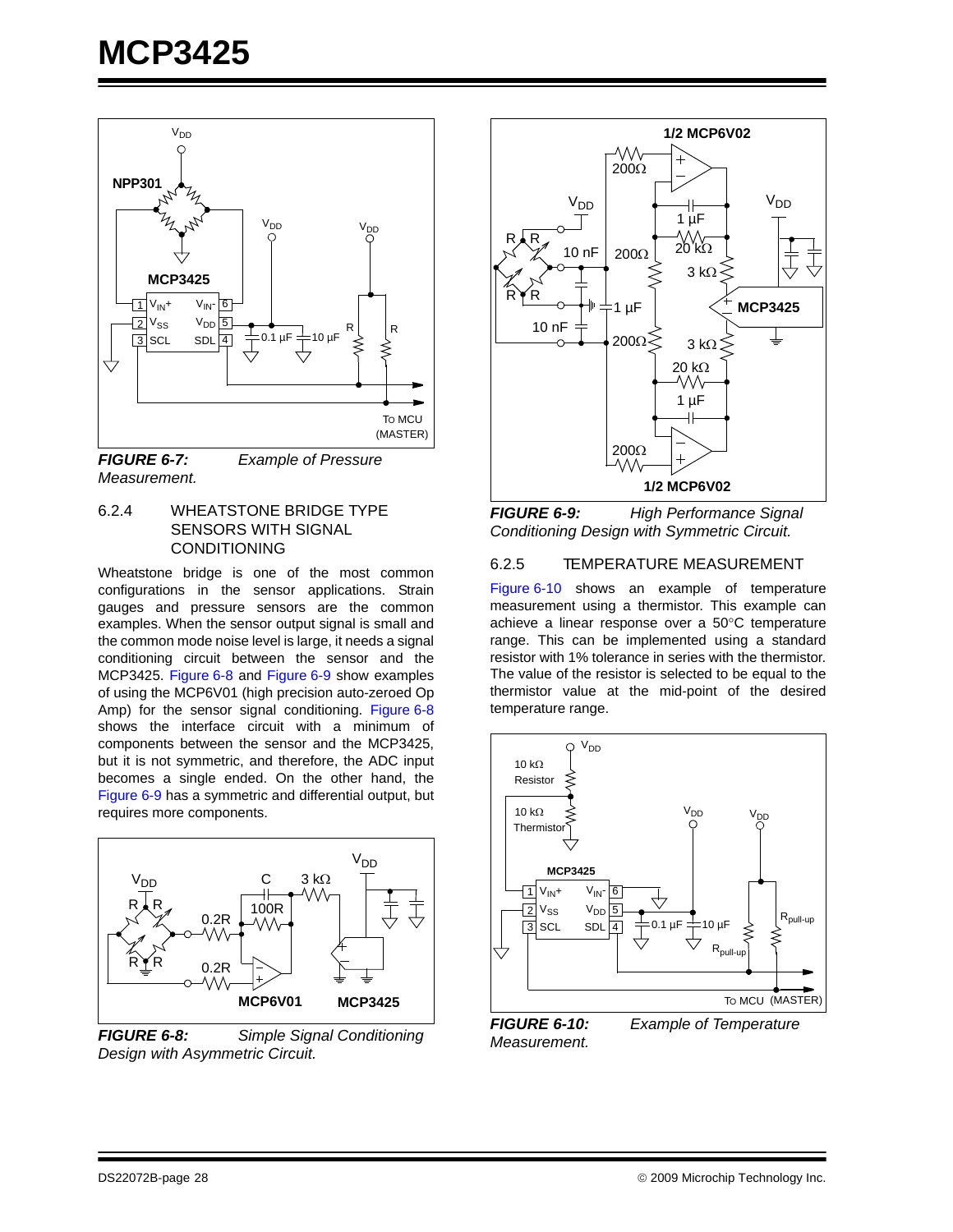# <span id="page-28-0"></span>**7.0 DEVELOPMENT TOOL SUPPORT**

# **7.1 MCP3425 Evaluation Boards**

The MCP3425 Evaluation Board is available from Microchip Technology Inc. This board works with Microchip's PICkit™ Serial Analyzer. The user can simply connect any sensing voltage to the input test pads of the board and read conversion codes using the easyto-use PICkit™ Serial Analyzer. Refer [to www.micro](www.microchip.com)[chip.com for further information on this product's capa](www.microchip.com)bilities and availability.



*FIGURE 7-1:* MCP3425 *Evaluation Board.*



*FIGURE 7-2: Setup for the MCP3425 Evaluation Board with PICkit™ Serial Analyzer.*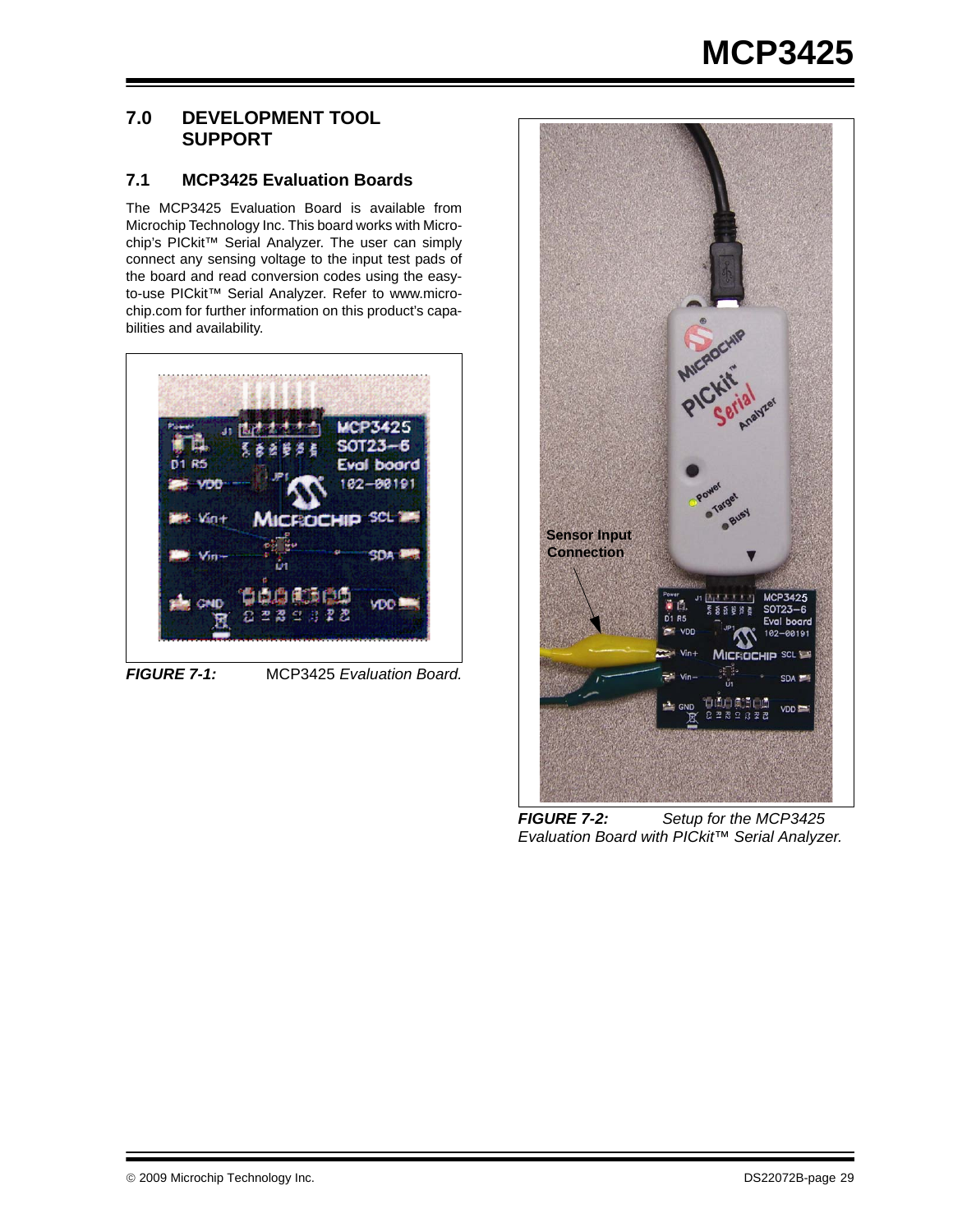**NOTES:**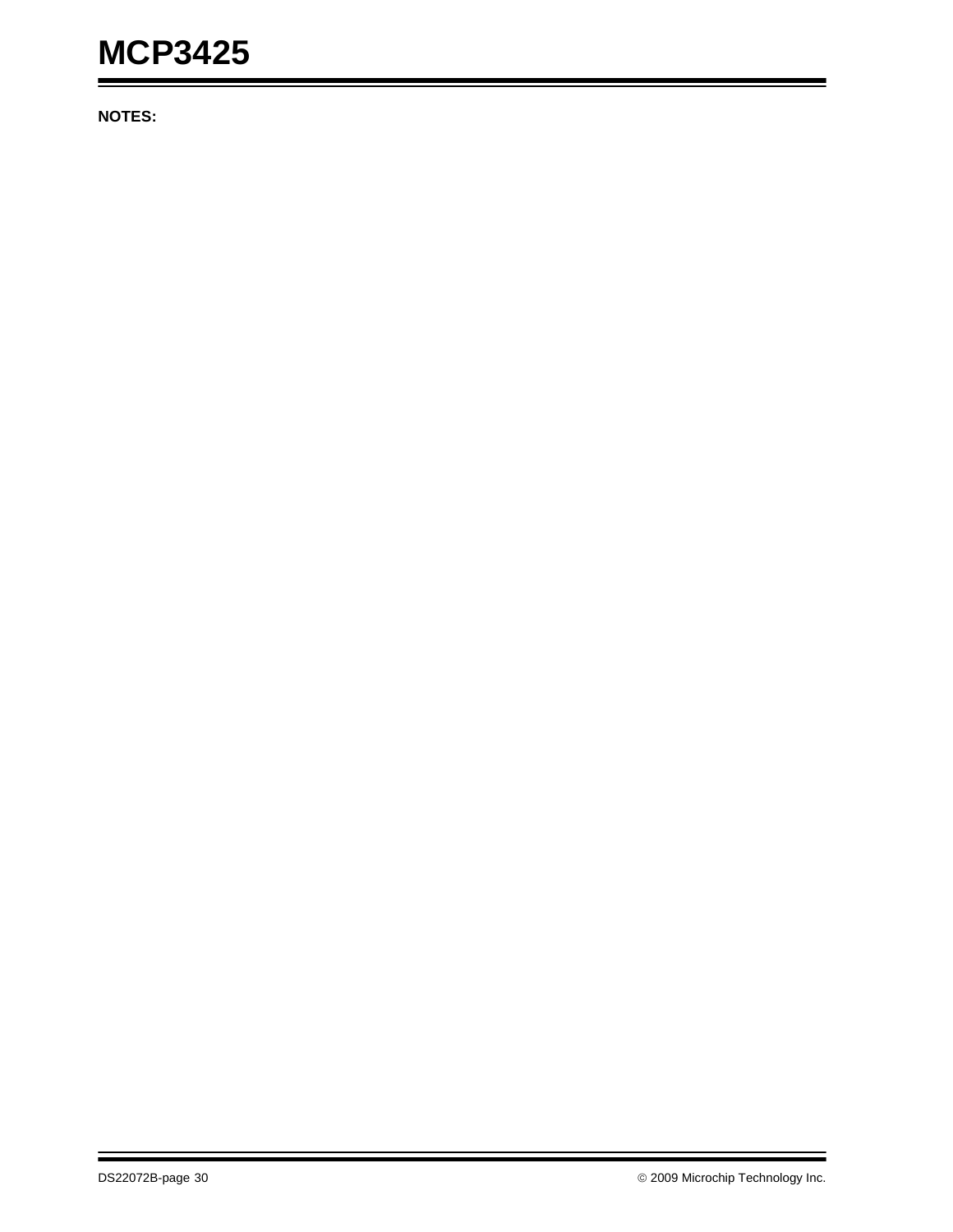# <span id="page-30-1"></span>**8.0 PACKAGING INFORMATION**

# **8.1 Package Marking Information**

#### **6-Lead SOT-23**



| <b>Part Number</b> | <b>Address</b><br><b>Option</b> | Code        |
|--------------------|---------------------------------|-------------|
| MCP3425A0T-E/CH    | A0 (000)                        | <b>CONN</b> |
| MCP3425A1T-E/CH    | A1 (001)                        | CRNN        |
| MCP3425A2T-E/CH    | A2 (010)                        | <b>CSNN</b> |
| MCP3425A3T-E/CH    | A3 (011)                        | <b>CTNN</b> |
| MCP3425A4T-E/CH    | A4 (100)                        | Note 1      |
| MCP3425A5T-E/CH    | A5 (101)                        | Note 1      |
| MCP3425A6T-E/CH    | A6 (110)                        | Note 1      |
| MCP3425A7T-E/CH    | A7 (111)                        | Note 1      |





<span id="page-30-0"></span>**Note 1:** Contact Microchip Technology for these address option devices.

|       | YY<br><b>WW</b><br><b>NNN</b><br>(e3)<br>$\ast$ | <b>Legend:</b> XXX Customer-specific information<br>Year code (last digit of calendar year)<br>Year code (last 2 digits of calendar year)<br>Week code (week of January 1 is week '01')<br>Alphanumeric traceability code<br>Pb-free JEDEC designator for Matte Tin (Sn)<br>This package is Pb-free. The Pb-free JEDEC designator $(q_3)$<br>can be found on the outer packaging for this package. |
|-------|-------------------------------------------------|----------------------------------------------------------------------------------------------------------------------------------------------------------------------------------------------------------------------------------------------------------------------------------------------------------------------------------------------------------------------------------------------------|
| Note: |                                                 | In the event the full Microchip part number cannot be marked on one line, it will<br>be carried over to the next line, thus limiting the number of available<br>characters for customer-specific information.                                                                                                                                                                                      |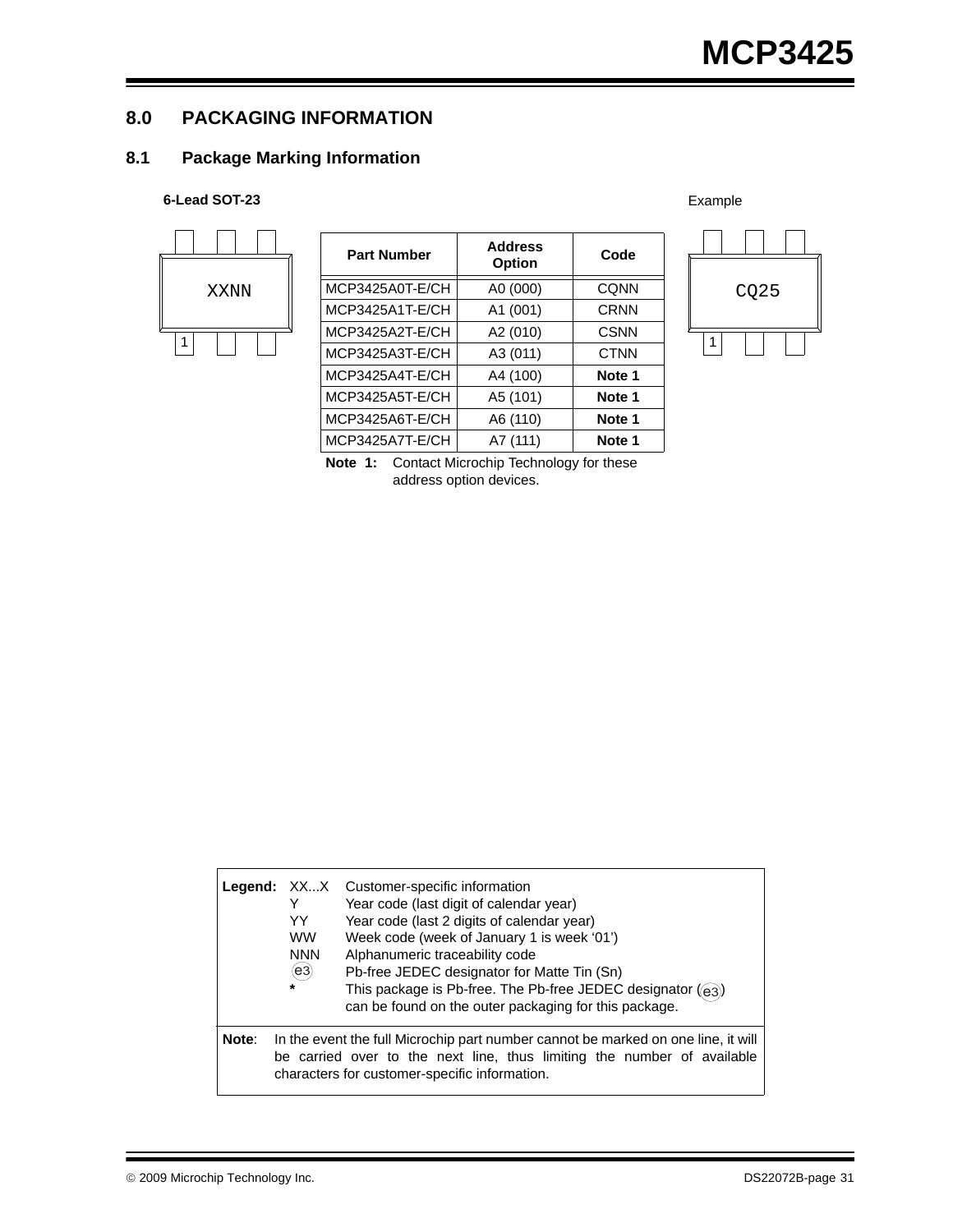# 6-Lead Plastic Small Outline Transistor (CH) [SOT-23]

Note: For the most current package drawings, please see the Microchip Packaging Specification located at http://www.microchip.com/packaging



|                                 | Units          | <b>MILLIMETERS</b> |            |            |  |
|---------------------------------|----------------|--------------------|------------|------------|--|
| <b>Dimension Limits</b>         |                | <b>MIN</b>         | <b>NOM</b> | MAX        |  |
| Number of Pins                  | N              |                    | 6          |            |  |
| Pitch                           | e              |                    | 0.95 BSC   |            |  |
| Outside Lead Pitch              | e1             |                    | 1.90 BSC   |            |  |
| <b>Overall Height</b>           | A              | 0.90               |            | 1.45       |  |
| <b>Molded Package Thickness</b> | A2             | 0.89               |            | 1.30       |  |
| Standoff                        | A1             | 0.00               |            | 0.15       |  |
| Overall Width                   | E              | 2.20               |            | 3.20       |  |
| Molded Package Width            | E <sub>1</sub> | 1.30               |            | 1.80       |  |
| Overall Length                  | D              | 2.70               |            | 3.10       |  |
| Foot Length                     | L              | 0.10               |            | 0.60       |  |
| Footprint                       | L1             | 0.35               |            | 0.80       |  |
| Foot Angle                      | $\phi$         | $0^{\circ}$        |            | $30^\circ$ |  |
| <b>Lead Thickness</b>           | C              | 0.08               |            | 0.26       |  |
| <b>Lead Width</b>               | b              | 0.20               |            | 0.51       |  |

#### Notes:

- 1. Dimensions D and E1 do not include mold flash or protrusions. Mold flash or protrusions shall not exceed 0.127 mm per side.
- 2. Dimensioning and tolerancing per ASME Y14.5M.

BSC: Basic Dimension. Theoretically exact value shown without tolerances.

Microchip Technology Drawing C04-028B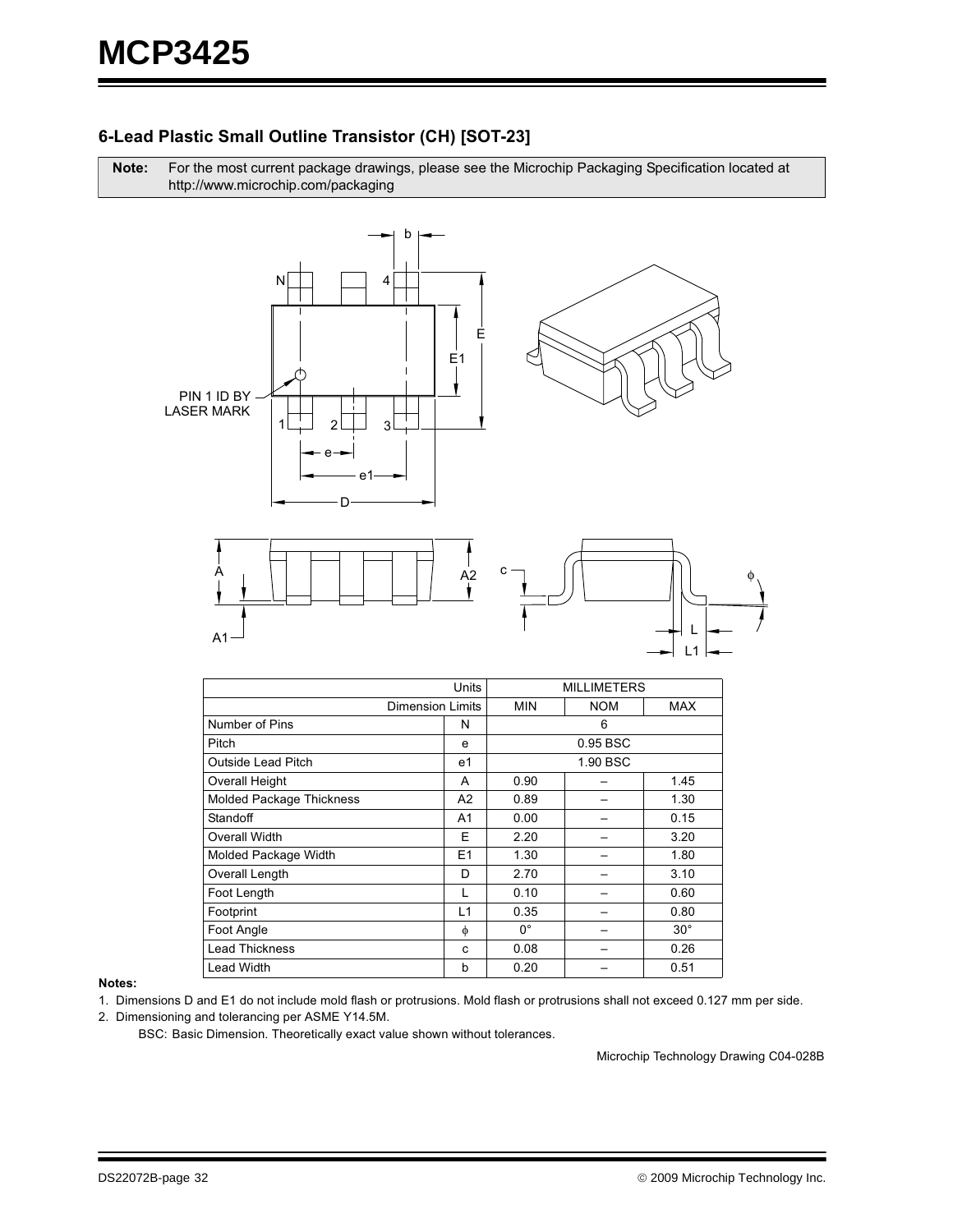# **APPENDIX A: REVISION HISTORY**

# **Revision B (August 2009)**

The following is the list of modifications:

- 1. Updated **[Section 4.1 "General Overview"](#page-8-2)**.
- 2. Added new section: **[Section 4.5 "Input Voltage](#page-9-0) [Range"](#page-9-0)**.
- 3. Restructured information in **[Section 4.9 "Digi](#page-10-4)[tal Output Codes and Conversion to Real](#page-10-4) [Values"](#page-10-4)**.
- 4. Updated information in [Table 5-4](#page-20-4) in **[Section 5.0](#page-12-0) ["Using the MCP3425 Device"](#page-12-0)**.
- 5. Updated section **[Section 6.0 "Basic Applica](#page-24-2)[tion Configurations and Examples"](#page-24-2)**.
- 6. Added new **[Section 7.0 "Development TOOL](#page-28-0) [Support"](#page-28-0)**.
- 7. Updated drawings in **[Section 8.0 "Packaging](#page-30-1) [Information"](#page-30-1)**.

# **Revision A (December 2007)**

• Original Release of this Document.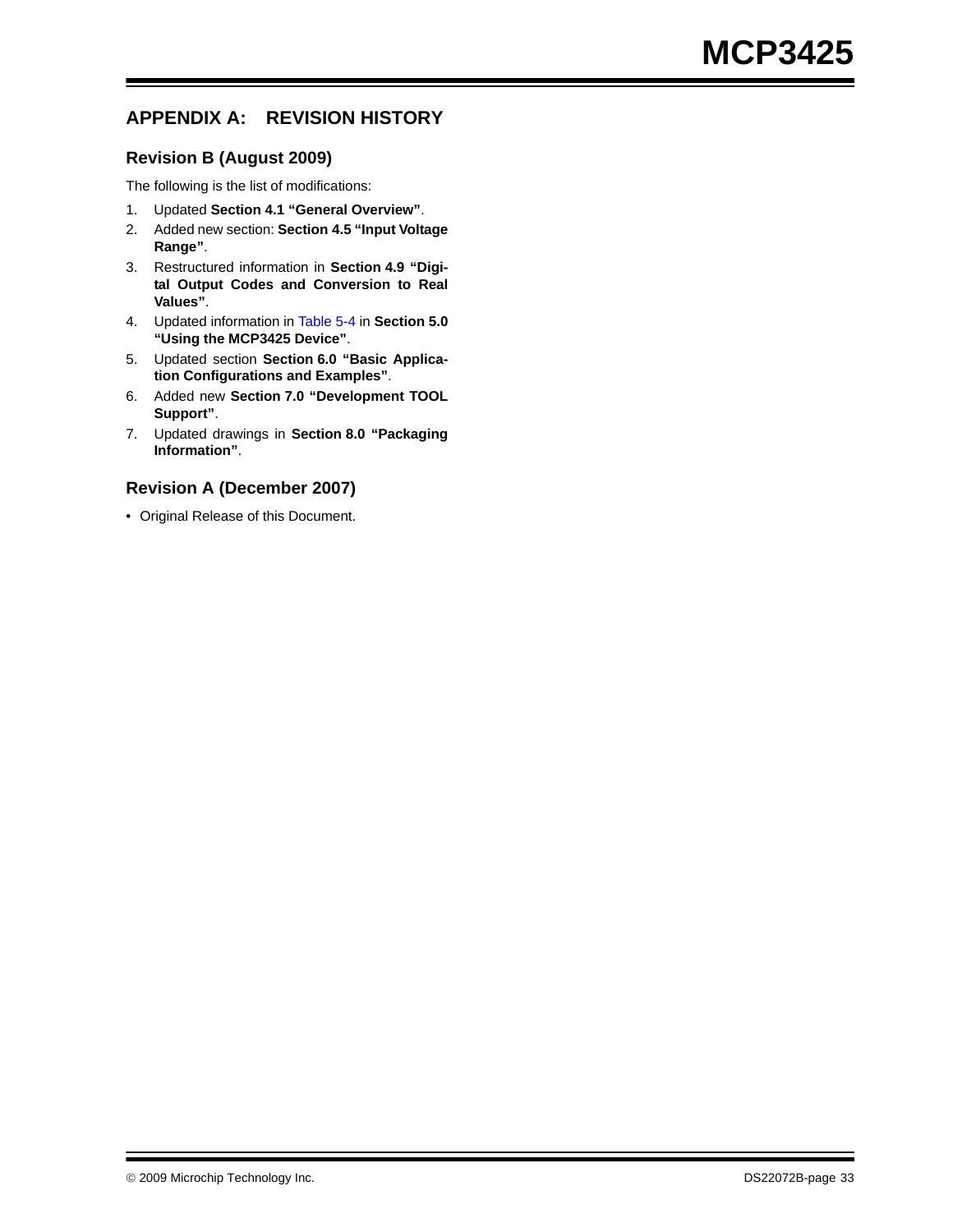**NOTES:**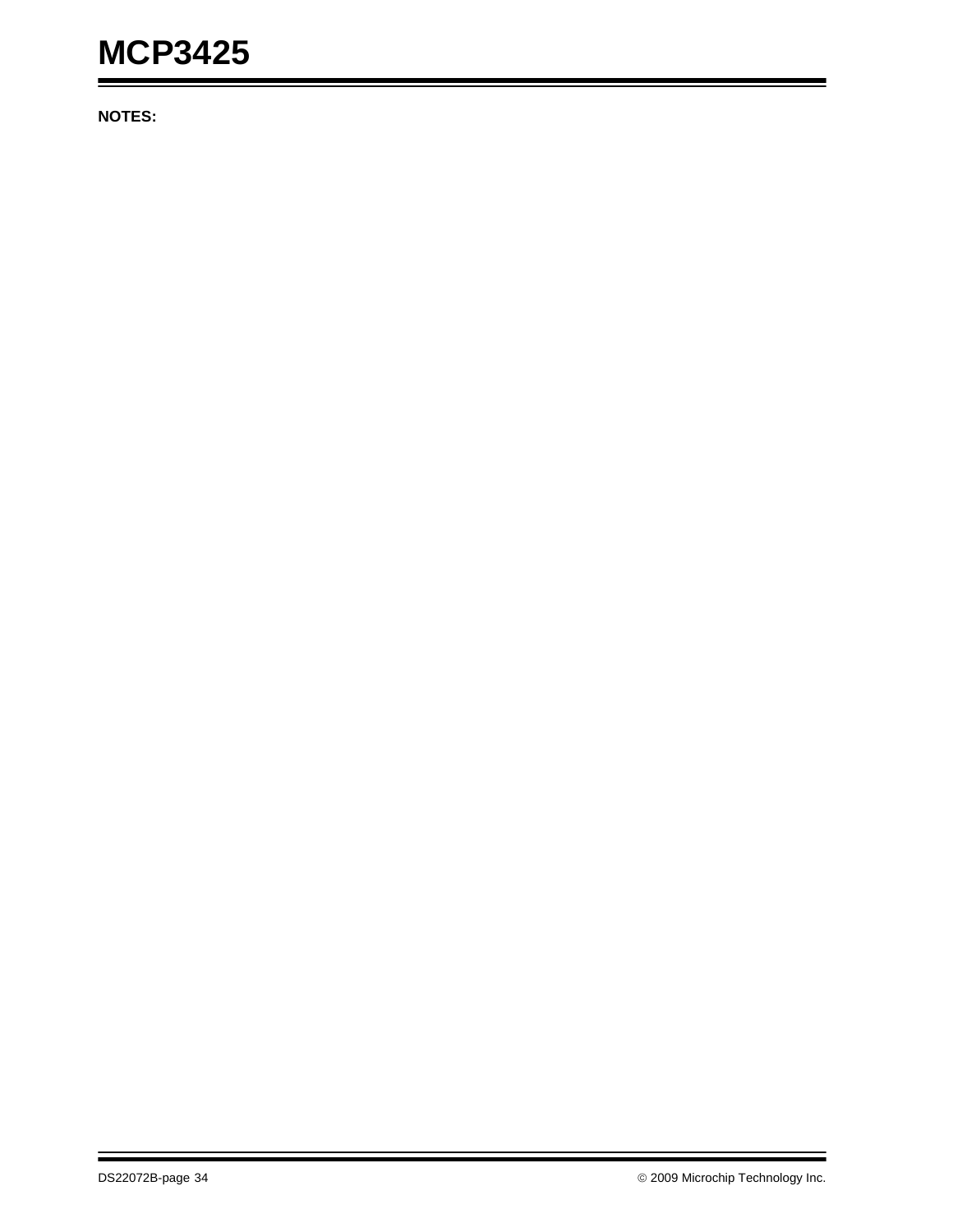# **PRODUCT IDENTIFICATION SYSTEM**

To order or obtain information, e.g., on pricing or delivery, refer to the factory or the listed sales office.

| PART NO.           | <u>xx</u>                        | <u>х</u> |                             |                               |                | /XX                                                   |              | Examples:                                                                                               |
|--------------------|----------------------------------|----------|-----------------------------|-------------------------------|----------------|-------------------------------------------------------|--------------|---------------------------------------------------------------------------------------------------------|
| <b>Device</b>      | <b>Address</b><br><b>Options</b> | Reel     |                             | Tape and Temperature<br>Range |                | Package                                               | a)           | MCP3425A0T-E/CH: Tape and Reel,<br>Single Channel $\Delta\Sigma$ A/D<br>Converter,<br>SOT-23-6 package, |
| Device:            | MCP3425:                         |          |                             |                               |                | Single Channel ∆∑ A/D Converter                       |              | Address Option = A0.                                                                                    |
| Address Options:   | XX.                              |          | A2                          | A <sub>1</sub>                | A <sub>0</sub> |                                                       | b)           | MCP3425A1T-E/CH: Tape and Reel,<br>Single Channel $\Delta\Sigma$ A/D<br>Converter.                      |
|                    | A0 $*$                           | $=$      | 0                           | $\Omega$                      | $\Omega$       |                                                       |              | SOT-23-6 package,                                                                                       |
|                    | A <sub>1</sub>                   | $=$      | $\Omega$                    | $\Omega$                      |                |                                                       | $\mathbf{C}$ | Address Option = A1.<br>MCP3425A2T-E/CH: Tape and Reel,                                                 |
|                    | A2                               | $=$      | $\Omega$                    | 1                             | 0              |                                                       |              | Single Channel $\Delta\Sigma$ A/D                                                                       |
|                    | A3                               | $=$      | $\Omega$                    |                               |                |                                                       |              | Converter.<br>SOT-23-6 package,                                                                         |
|                    | address options                  |          |                             |                               |                | * Default option. Contact Microchip factory for other | d)           | Address Option = A2.<br>MCP3425A3T-E/CH: Tape and Reel,<br>Single Channel $\Delta\Sigma$ A/D            |
| Tape and Reel:     | T.                               |          | $=$ Tape and Reel           |                               |                |                                                       |              | Converter.<br>SOT-23-6 package,<br>Address Option = A3.                                                 |
| Temperature Range: | E                                |          | $= -40^{\circ}$ C to +125°C |                               |                |                                                       |              |                                                                                                         |
| Package:           |                                  | 6-lead   |                             |                               |                | $CH =$ Plastic Small Outline Transistor (SOT-23-6),   |              |                                                                                                         |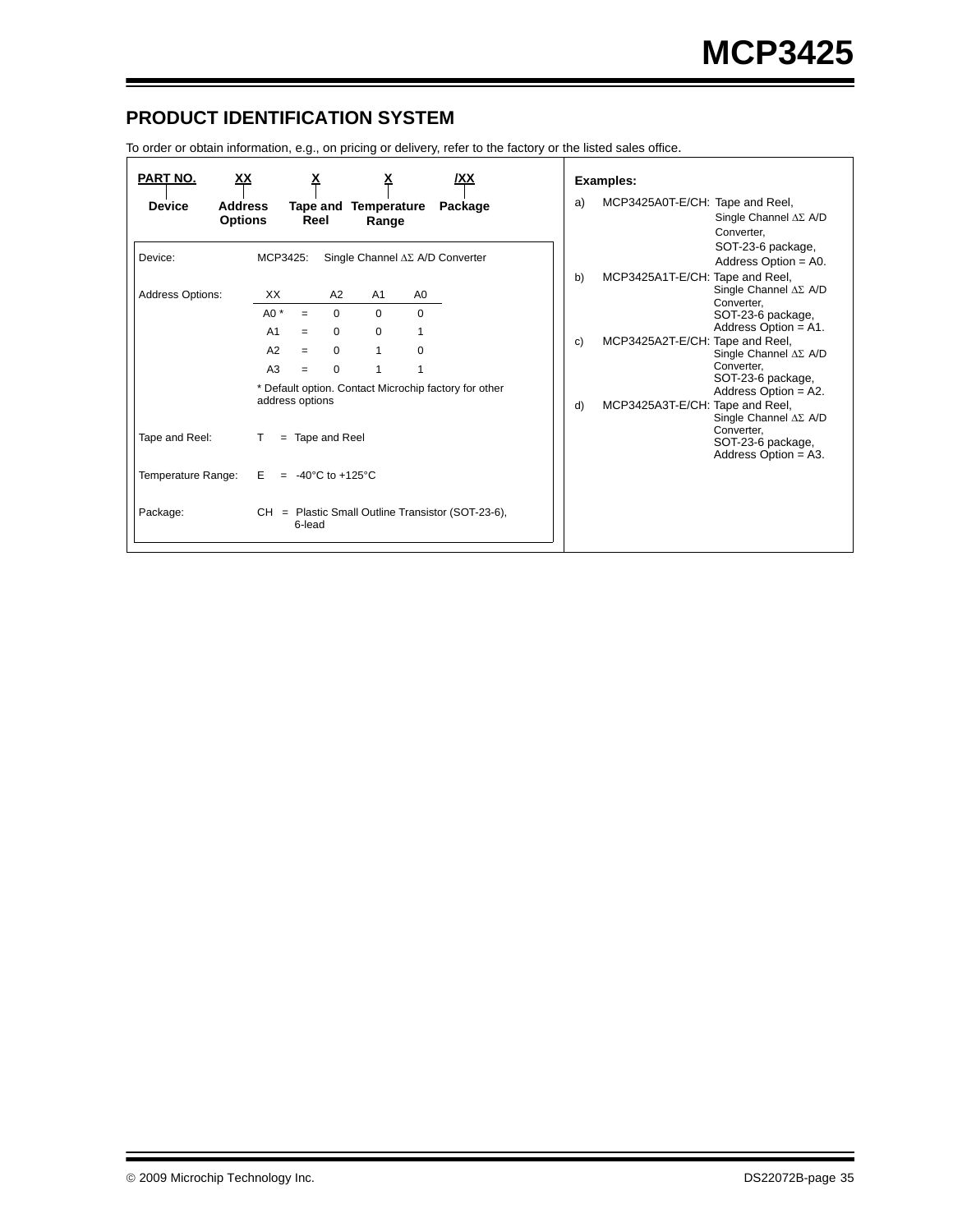**NOTES:**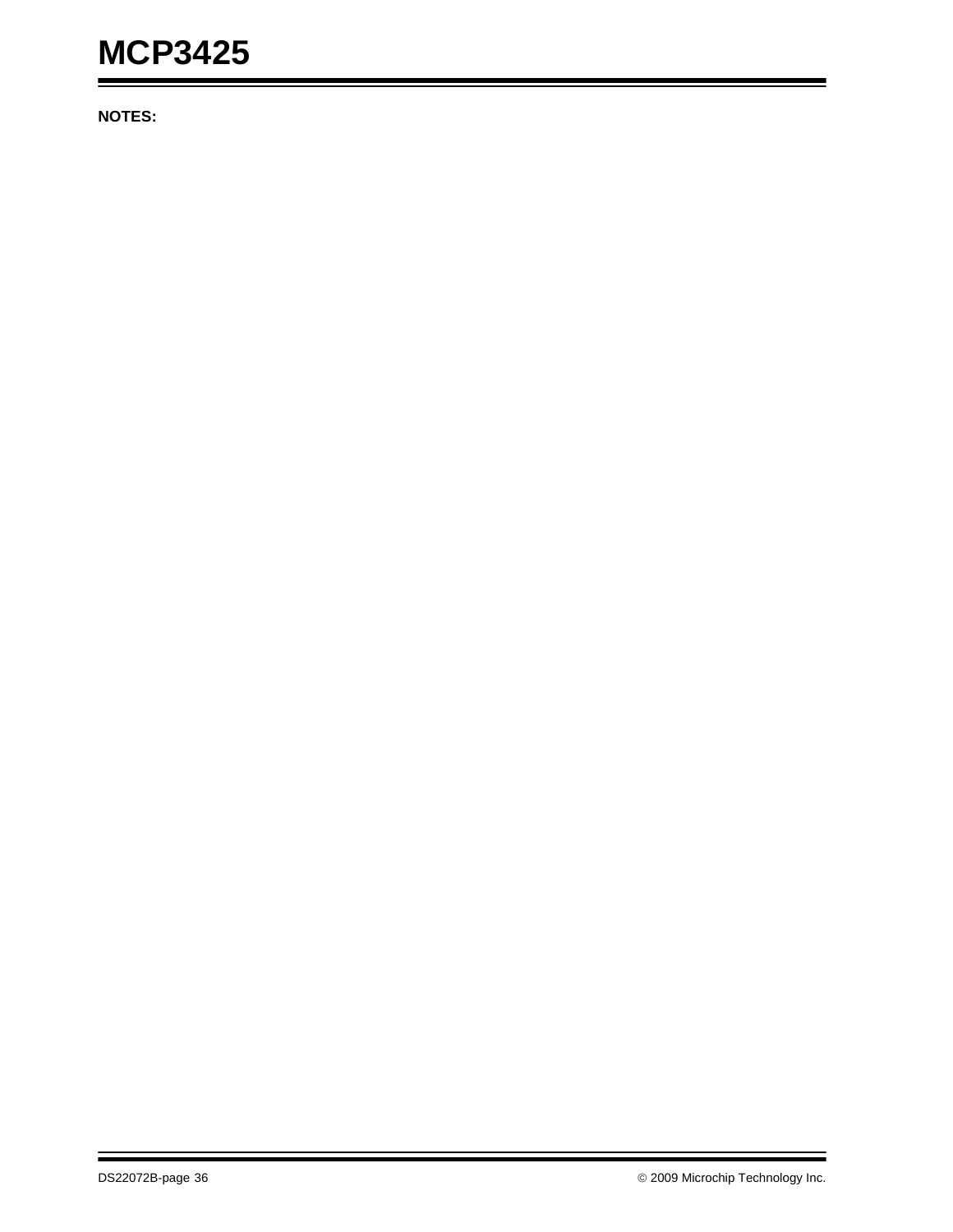#### **Note the following details of the code protection feature on Microchip devices:**

- Microchip products meet the specification contained in their particular Microchip Data Sheet.
- Microchip believes that its family of products is one of the most secure families of its kind on the market today, when used in the intended manner and under normal conditions.
- There are dishonest and possibly illegal methods used to breach the code protection feature. All of these methods, to our knowledge, require using the Microchip products in a manner outside the operating specifications contained in Microchip's Data Sheets. Most likely, the person doing so is engaged in theft of intellectual property.
- Microchip is willing to work with the customer who is concerned about the integrity of their code.
- Neither Microchip nor any other semiconductor manufacturer can guarantee the security of their code. Code protection does not mean that we are guaranteeing the product as "unbreakable."

Code protection is constantly evolving. We at Microchip are committed to continuously improving the code protection features of our products. Attempts to break Microchip's code protection feature may be a violation of the Digital Millennium Copyright Act. If such acts allow unauthorized access to your software or other copyrighted work, you may have a right to sue for relief under that Act.

Information contained in this publication regarding device applications and the like is provided only for your convenience and may be superseded by updates. It is your responsibility to ensure that your application meets with your specifications. MICROCHIP MAKES NO REPRESENTATIONS OR WARRANTIES OF ANY KIND WHETHER EXPRESS OR IMPLIED, WRITTEN OR ORAL, STATUTORY OR OTHERWISE, RELATED TO THE INFORMATION, INCLUDING BUT NOT LIMITED TO ITS CONDITION, QUALITY, PERFORMANCE, MERCHANTABILITY OR FITNESS FOR PURPOSE**.** Microchip disclaims all liability arising from this information and its use. Use of Microchip devices in life support and/or safety applications is entirely at the buyer's risk, and the buyer agrees to defend, indemnify and hold harmless Microchip from any and all damages, claims, suits, or expenses resulting from such use. No licenses are conveyed, implicitly or otherwise, under any Microchip intellectual property rights.

#### **Trademarks**

The Microchip name and logo, the Microchip logo, dsPIC, KEELOQ, KEELOQ logo, MPLAB, PIC, PICmicro, PICSTART, rfPIC and UNI/O are registered trademarks of Microchip Technology Incorporated in the U.S.A. and other countries.

FilterLab, Hampshire, HI-TECH C, Linear Active Thermistor, MXDEV, MXLAB, SEEVAL and The Embedded Control Solutions Company are registered trademarks of Microchip Technology Incorporated in the U.S.A.

Analog-for-the-Digital Age, Application Maestro, CodeGuard, dsPICDEM, dsPICDEM.net, dsPICworks, dsSPEAK, ECAN, ECONOMONITOR, FanSense, HI-TIDE, In-Circuit Serial Programming, ICSP, ICEPIC, Mindi, MiWi, MPASM, MPLAB Certified logo, MPLIB, MPLINK, mTouch, Omniscient Code Generation, PICC, PICC-18, PICkit, PICDEM, PICDEM.net, PICtail, PIC<sup>32</sup> logo, REAL ICE, rfLAB, Select Mode, Total Endurance, TSHARC, WiperLock and ZENA are trademarks of Microchip Technology Incorporated in the U.S.A. and other countries.

SQTP is a service mark of Microchip Technology Incorporated in the U.S.A.

All other trademarks mentioned herein are property of their respective companies.

© 2009, Microchip Technology Incorporated, Printed in the U.S.A., All Rights Reserved.



# **OUALITY MANAGEMENT SYSTEM CERTIFIED BY DNV**  $=$  ISO/TS 16949:2002  $=$

*Microchip received ISO/TS-16949:2002 certification for its worldwide headquarters, design and wafer fabrication facilities in Chandler and Tempe, Arizona; Gresham, Oregon and design centers in California and India. The Company's quality system processes and procedures are for its PIC® MCUs and dsPIC® DSCs, KEELOQ® code hopping devices, Serial EEPROMs, microperipherals, nonvolatile memory and analog products. In addition, Microchip's quality system for the design and manufacture of development systems is ISO 9001:2000 certified.*